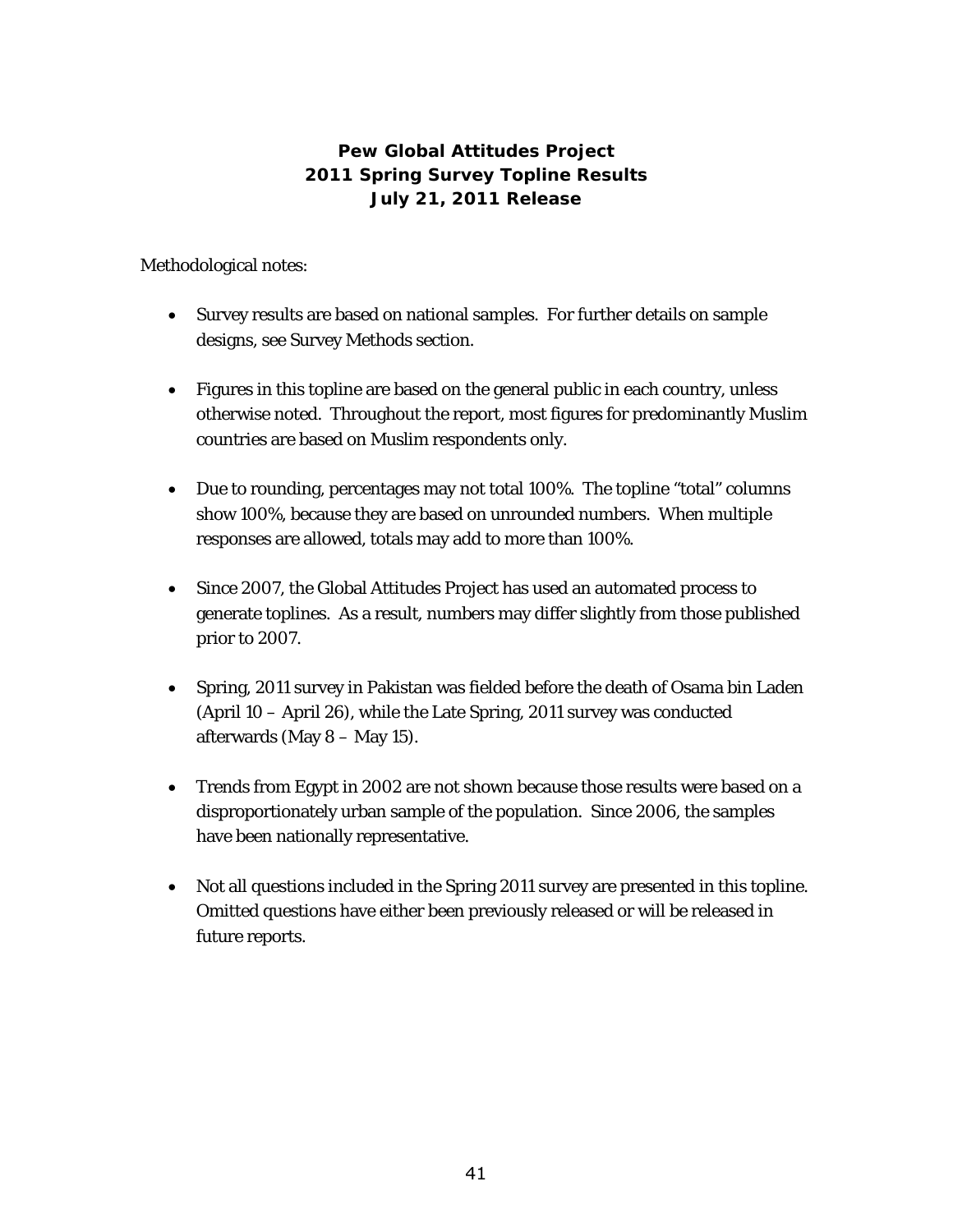|                      |                     |                         |                              | Q3g Please tell me if you have a very favorable, somewhat favorable, somewhat<br>unfavorable or very unfavorable opinion of: g. Jews |                            |                   |              |
|----------------------|---------------------|-------------------------|------------------------------|--------------------------------------------------------------------------------------------------------------------------------------|----------------------------|-------------------|--------------|
|                      |                     | Very favorable          | <b>Somewhat</b><br>favorable | Somewhat<br>unfavorable                                                                                                              | <b>Very</b><br>unfavorable | <b>DK/Refused</b> | <b>Total</b> |
| <b>United States</b> | <b>Spring, 2011</b> | 45                      | 37                           | 4                                                                                                                                    | 1                          | 13                | 100          |
|                      | <b>Spring, 2010</b> | 40                      | 40                           | 5                                                                                                                                    | 1                          | 13                | 100          |
|                      | <b>Spring, 2009</b> | 43                      | 39                           | 4                                                                                                                                    | 2                          | 12                | 100          |
|                      | <b>Spring, 2008</b> | 41                      | 36                           | 5                                                                                                                                    | $\overline{2}$             | 17                | 100          |
|                      | <b>Spring, 2006</b> | 40                      | 37                           | 3                                                                                                                                    | $\overline{\mathbf{c}}$    | 17                | 100          |
|                      | May, 2005           | 36                      | 40                           | 5                                                                                                                                    | $\overline{2}$             | 16                | 100          |
|                      | <b>March, 2004</b>  | 36                      | 41                           | 6                                                                                                                                    | $\overline{2}$             | 15                | 100          |
| <b>Britain</b>       | <b>Spring, 2011</b> | 27                      | 49                           | 4                                                                                                                                    | 3                          | 17                | 100          |
|                      | <b>Spring, 2010</b> | 23                      | 47                           | 5                                                                                                                                    | 1                          | 24                | 100          |
|                      | <b>Spring, 2009</b> | 24                      | 49                           | 4                                                                                                                                    | 3                          | 21                | 100          |
|                      | <b>Spring, 2008</b> | 16                      | 57                           | 6                                                                                                                                    | 3                          | 19                | 100          |
|                      | <b>Spring, 2006</b> | 22                      | 52                           | 4                                                                                                                                    | $\overline{c}$             | 19                | 100          |
|                      | May, 2005           | 24                      | 54                           | 4                                                                                                                                    | $\overline{c}$             | 15                | 100          |
|                      | <b>March, 2004</b>  | 23                      | 53                           | 6                                                                                                                                    | 3                          | 15                | 100          |
| <b>France</b>        | <b>Spring, 2011</b> | 14                      | 70                           | 12                                                                                                                                   | 4                          | $\mathbf 0$       | 100          |
|                      | <b>Spring, 2010</b> | 12                      | 66                           | 15                                                                                                                                   | 6                          | 1                 | 100          |
|                      | <b>Spring, 2009</b> | 9                       | 69                           | 13                                                                                                                                   | 6                          | $\overline{c}$    | 100          |
|                      | <b>Spring, 2008</b> | 14                      | 65                           | 14                                                                                                                                   | 6                          | $\mathbf{1}$      | 100          |
|                      | <b>Spring, 2006</b> | 12                      | 74                           | 10                                                                                                                                   | 3                          | 1                 | 100          |
|                      | May, 2005           | 18                      | 64                           | 13                                                                                                                                   | 3                          | 2                 | 100          |
|                      | <b>March, 2004</b>  | 28                      | 53                           | 8                                                                                                                                    | 3                          | 8                 | 100          |
| Germany              | <b>Spring, 2011</b> | 13                      | 58                           | 15                                                                                                                                   | 3                          | 11                | 100          |
|                      | <b>Spring, 2010</b> | 11                      | 56                           | 18                                                                                                                                   | $\overline{\mathbf{c}}$    | 12                | 100          |
|                      | <b>Spring, 2009</b> | 10                      | 55                           | 16                                                                                                                                   | 5                          | 14                | 100          |
|                      | <b>Spring, 2008</b> | 8                       | 56                           | 21                                                                                                                                   | 4                          | 11                | 100          |
|                      | <b>Spring, 2006</b> | 13                      | 56                           | 17                                                                                                                                   | 5                          | 10                | 100          |
|                      | May, 2005           | 11                      | 56                           | 16                                                                                                                                   | 5                          | 12                | 100          |
|                      | <b>March, 2004</b>  | 10                      | 53                           | 16                                                                                                                                   | $\overline{\mathbf{4}}$    | 17                | 100          |
| <b>Spain</b>         | <b>Spring, 2011</b> | 16                      | 43                           | 19                                                                                                                                   | 11                         | 11                | 100          |
|                      | <b>Spring, 2010</b> | 7                       | 44                           | 25                                                                                                                                   | $\overline{7}$             | 18                | 100          |
|                      | <b>Spring, 2009</b> | 5                       | 42                           | 22                                                                                                                                   | 8                          | 24                | 100          |
|                      | <b>Spring, 2008</b> | $\overline{2}$          | 35                           | 28                                                                                                                                   | 18                         | 18                | 100          |
|                      | <b>Spring, 2006</b> | 6                       | 39                           | 25                                                                                                                                   | 14                         | 17                | 100          |
|                      | May, 2005           | 18                      | 40                           | 14                                                                                                                                   | $\overline{7}$             | 22                | 100          |
| Russia               | <b>Spring, 2011</b> | 13                      | 50                           | 14                                                                                                                                   | $\overline{7}$             | 15                | 100          |
|                      | <b>Spring, 2010</b> | 15                      | 48                           | 17                                                                                                                                   | $\overline{7}$             | 13                | 100          |
|                      | <b>Spring, 2009</b> | 11                      | 50                           | 19                                                                                                                                   | 6                          | 14                | 100          |
|                      | <b>Spring, 2008</b> | 11                      | 36                           | 22                                                                                                                                   | 12                         | 20                | 100          |
|                      | <b>Spring, 2006</b> | 15                      | 44                           | 21                                                                                                                                   | 9                          | 11                | 100          |
|                      | May, 2005           | 15                      | 48                           | 19                                                                                                                                   | $\overline{7}$             | 11                | 100          |
|                      | <b>March, 2004</b>  | 17                      | 47                           | 17                                                                                                                                   | 8                          | 10                | 100          |
| <b>Turkey</b>        | <b>Spring, 2011</b> | $\mathbf{1}$            | $\sqrt{3}$                   | 14                                                                                                                                   | 69                         | 13                | 100          |
|                      | <b>Spring, 2010</b> | 0                       | $\overline{5}$               | 11                                                                                                                                   | 67                         | 16                | 100          |
|                      | <b>Spring, 2009</b> | 1                       | 5                            | 10                                                                                                                                   | 63                         | 22                | 100          |
|                      | <b>Spring, 2008</b> | $\overline{c}$          | 5                            | 8                                                                                                                                    | 68                         | 17                | 100          |
|                      | <b>Spring, 2006</b> | $\mathbf{1}$            | 14                           | 15                                                                                                                                   | 50                         | 20                | 100          |
|                      | May, 2005           | $\overline{\mathbf{4}}$ | 14                           | $16\,$                                                                                                                               | 44                         | 23                | 100          |
|                      | <b>March, 2004</b>  | 6                       | 21                           | $17\,$                                                                                                                               | 32                         | 23                | 100          |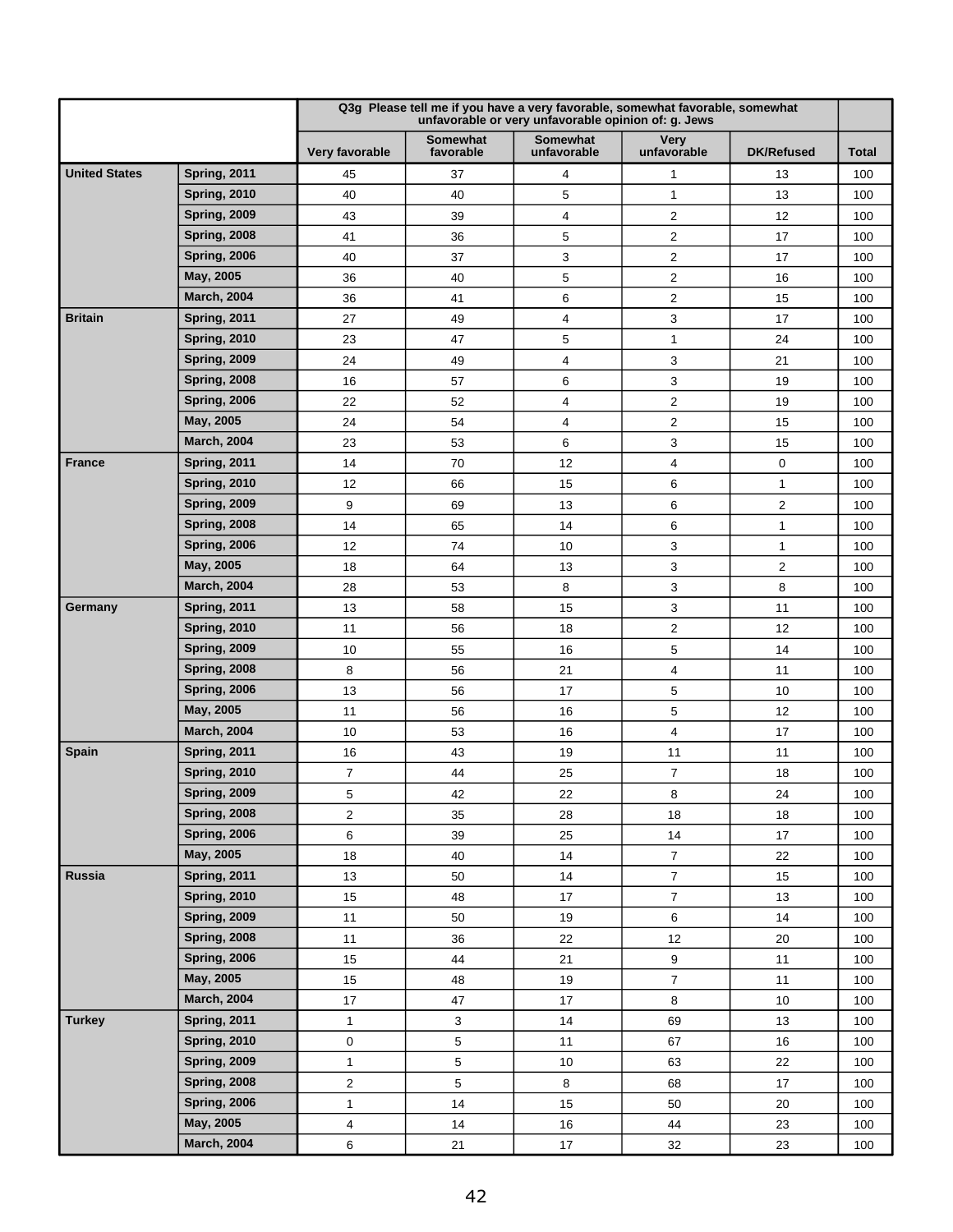|                 |                     |                |                              | Q3g Please tell me if you have a very favorable, somewhat favorable, somewhat<br>unfavorable or very unfavorable opinion of: g. Jews |                            |                   |              |
|-----------------|---------------------|----------------|------------------------------|--------------------------------------------------------------------------------------------------------------------------------------|----------------------------|-------------------|--------------|
|                 |                     | Very favorable | <b>Somewhat</b><br>favorable | <b>Somewhat</b><br>unfavorable                                                                                                       | <b>Very</b><br>unfavorable | <b>DK/Refused</b> | <b>Total</b> |
| <b>Egypt</b>    | <b>Spring, 2011</b> | $\mathbf{1}$   | $\overline{2}$               | $\mathbf{1}$                                                                                                                         | 94                         | $\overline{2}$    | 100          |
|                 | <b>Spring, 2010</b> | $\mathbf 0$    | $\mathbf{1}$                 | $\overline{2}$                                                                                                                       | 95                         | $\overline{2}$    | 100          |
|                 | <b>Spring, 2009</b> | $\mathbf 0$    | $\overline{2}$               | $\overline{2}$                                                                                                                       | 93                         | 3                 | 100          |
|                 | <b>Spring, 2008</b> | $\mathbf 0$    | 3                            | 3                                                                                                                                    | 92                         | 3                 | 100          |
|                 | <b>Spring, 2006</b> | 0              | $\overline{2}$               | 15                                                                                                                                   | 82                         | $\mathbf 0$       | 100          |
| Jordan          | <b>Spring, 2011</b> | $\mathbf{1}$   | $\mathbf{1}$                 | 3                                                                                                                                    | 95                         | $\mathbf 0$       | 100          |
|                 | <b>Spring, 2010</b> | $\mathbf{1}$   | $\mathbf{1}$                 | 3                                                                                                                                    | 95                         | $\mathbf 0$       | 100          |
|                 | <b>Spring, 2009</b> | $\mathbf{1}$   | $\overline{2}$               | $\overline{2}$                                                                                                                       | 95                         | $\mathbf{1}$      | 100          |
|                 | <b>Spring, 2008</b> | $\mathbf{1}$   | $\overline{2}$               | $\overline{2}$                                                                                                                       | 94                         | $\overline{2}$    | 100          |
|                 | <b>Spring, 2006</b> | 0              | $\mathbf{1}$                 | $\overline{2}$                                                                                                                       | 96                         | $\mathbf{1}$      | 100          |
|                 | May, 2005           | 0              | $\mathbf 0$                  | $\mathbf{1}$                                                                                                                         | 99                         | $\mathbf 0$       | 100          |
| Lebanon         | <b>Spring, 2011</b> | $\mathbf{1}$   | $\mathbf{1}$                 | $\overline{2}$                                                                                                                       | 95                         | 1                 | 100          |
|                 | <b>Spring, 2010</b> | 0              | $\mathbf{1}$                 | 3                                                                                                                                    | 95                         | 0                 | 100          |
|                 | <b>Spring, 2009</b> | $\mathbf{1}$   | $\mathbf{1}$                 | 6                                                                                                                                    | 92                         | $\mathbf 0$       | 100          |
|                 | <b>Spring, 2008</b> | 0              | $\overline{2}$               | 8                                                                                                                                    | 89                         | $\mathbf{1}$      | 100          |
|                 | May, 2005           | 0              | $\mathbf 0$                  | $\mathbf{1}$                                                                                                                         | 99                         | $\mathbf{1}$      | 100          |
| Palest. ter.    | <b>Spring, 2011</b> | $\mathbf{1}$   | 3                            | 6                                                                                                                                    | 89                         | 2                 | 100          |
|                 | <b>Spring, 2009</b> | $\mathbf{1}$   | $\overline{2}$               | 3                                                                                                                                    | 94                         | $\mathbf{1}$      | 100          |
| <b>Israel</b>   | <b>Spring, 2011</b> | 51             | 37                           | 8                                                                                                                                    | 3                          | $\mathbf{1}$      | 100          |
|                 | <b>Spring, 2009</b> | 51             | 37                           | 8                                                                                                                                    | 3                          | $\overline{2}$    | 100          |
| Indonesia       | <b>Spring, 2011</b> | $\overline{2}$ | 8                            | 31                                                                                                                                   | 47                         | 12                | 100          |
|                 | <b>Spring, 2010</b> | 1              | $\overline{7}$               | 35                                                                                                                                   | 48                         | 9                 | 100          |
|                 | <b>Spring, 2009</b> | $\overline{2}$ | 8                            | 38                                                                                                                                   | 36                         | 16                | 100          |
|                 | <b>Spring, 2008</b> | 2              | 8                            | 30                                                                                                                                   | 36                         | 23                | 100          |
|                 | <b>Spring, 2006</b> | 3              | 14                           | 34                                                                                                                                   | 39                         | 11                | 100          |
|                 | May, 2005           | $\overline{2}$ | 11                           | 40                                                                                                                                   | 36                         | 12                | 100          |
| <b>Pakistan</b> | Late Spring, 2011   | 0              | $\overline{2}$               | 8                                                                                                                                    | 69                         | 22                | 100          |
|                 | <b>Spring, 2011</b> | 1              | 3                            | 10                                                                                                                                   | 68                         | 18                | 100          |
|                 | <b>Spring, 2010</b> | 1              | $\overline{4}$               | 11                                                                                                                                   | 66                         | 17                | 100          |
|                 | <b>Spring, 2009</b> | 1              | 4                            | 11                                                                                                                                   | 67                         | 17                | 100          |
|                 | <b>Spring, 2008</b> | 1              | 3                            | 11                                                                                                                                   | 65                         | 21                | 100          |
|                 | <b>Spring, 2006</b> | 1              | 5                            | 9                                                                                                                                    | 62                         | 23                | 100          |
|                 | May, 2005           | 0              | 5                            | 10                                                                                                                                   | 64                         | 21                | 100          |
|                 | <b>March, 2004</b>  | 1              | $\overline{2}$               | $\overline{7}$                                                                                                                       | 73                         | 18                | 100          |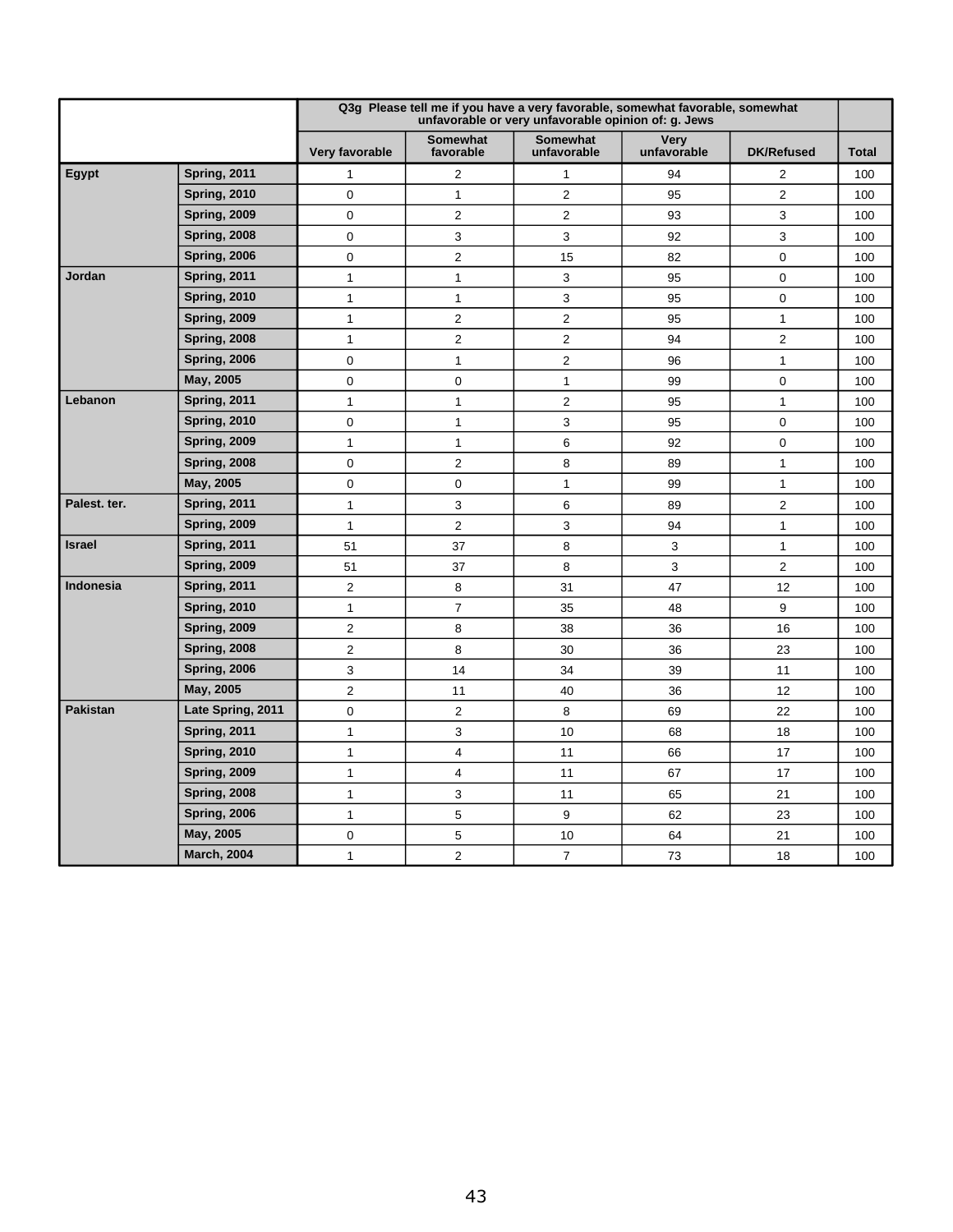|                      |                     |                |                              | Q3h Please tell me if you have a very favorable, somewhat favorable, somewhat<br>unfavorable or very unfavorable opinion of: h. Christians |                            |                         |              |
|----------------------|---------------------|----------------|------------------------------|--------------------------------------------------------------------------------------------------------------------------------------------|----------------------------|-------------------------|--------------|
|                      |                     | Very favorable | <b>Somewhat</b><br>favorable | <b>Somewhat</b><br>unfavorable                                                                                                             | <b>Very</b><br>unfavorable | <b>DK/Refused</b>       | <b>Total</b> |
| <b>United States</b> | Spring, 2011        | 60             | 29                           | 3                                                                                                                                          | 1                          | 7                       | 100          |
|                      | <b>Spring, 2010</b> | 55             | 32                           | 6                                                                                                                                          | 2                          | 6                       | 100          |
|                      | <b>Spring, 2009</b> | 58             | 31                           | 4                                                                                                                                          | $\overline{2}$             | 6                       | 100          |
|                      | <b>Spring, 2008</b> | 62             | 25                           | 3                                                                                                                                          | 0                          | 10                      | 100          |
|                      | <b>Spring, 2006</b> | 62             | 26                           | 4                                                                                                                                          | 1                          | 6                       | 100          |
|                      | May, 2005           | 56             | 31                           | 4                                                                                                                                          | 2                          | $\overline{7}$          | 100          |
|                      | <b>March, 2004</b>  | 55             | 29                           | 5                                                                                                                                          | 2                          | 9                       | 100          |
| <b>Britain</b>       | <b>Spring, 2011</b> | 38             | 45                           | 4                                                                                                                                          | 2                          | 10                      | 100          |
|                      | <b>Spring, 2010</b> | 33             | 45                           | 6                                                                                                                                          | 1                          | 14                      | 100          |
|                      | <b>Spring, 2009</b> | 35             | 45                           | 6                                                                                                                                          | 2                          | 12                      | 100          |
|                      | <b>Spring, 2008</b> | 27             | 56                           | 6                                                                                                                                          | 1                          | 10                      | 100          |
|                      | <b>Spring, 2006</b> | 46             | 42                           | 4                                                                                                                                          | 1                          | 8                       | 100          |
|                      | May, 2005           | 37             | 48                           | 5                                                                                                                                          | 1                          | 9                       | 100          |
|                      | <b>March, 2004</b>  | 36             | 48                           | 5                                                                                                                                          | 1                          | 9                       | 100          |
| <b>France</b>        | <b>Spring, 2011</b> | 23             | 61                           | 11                                                                                                                                         | 4                          | 0                       | 100          |
|                      | <b>Spring, 2010</b> | 16             | 57                           | 18                                                                                                                                         | 8                          | $\mathbf{1}$            | 100          |
|                      | <b>Spring, 2009</b> | 15             | 63                           | 16                                                                                                                                         | 5                          | $\mathbf{2}$            | 100          |
|                      | <b>Spring, 2008</b> | 17             | 65                           | 13                                                                                                                                         | 4                          | $\mathbf{1}$            | 100          |
|                      | <b>Spring, 2006</b> | 23             | 64                           | 10                                                                                                                                         | 3                          | $\mathbf 0$             | 100          |
|                      | May, 2005           | 23             | 60                           | 11                                                                                                                                         | 4                          | 1                       | 100          |
|                      | <b>March, 2004</b>  | 34             | 50                           | $\overline{7}$                                                                                                                             | 2                          | 6                       | 100          |
| Germany              | <b>Spring, 2011</b> | 19             | 56                           | 15                                                                                                                                         | 5                          | 5                       | 100          |
|                      | <b>Spring, 2010</b> | 15             | 58                           | 18                                                                                                                                         | 4                          | 5                       | 100          |
|                      | <b>Spring, 2009</b> | 14             | 64                           | 12                                                                                                                                         | $\overline{c}$             | $\overline{7}$          | 100          |
|                      | <b>Spring, 2008</b> | 15             | 68                           | 11                                                                                                                                         | $\mathbf{1}$               | 5                       | 100          |
|                      | <b>Spring, 2006</b> | 23             | 56                           | 14                                                                                                                                         | 3                          | $\overline{\mathbf{4}}$ | 100          |
|                      | May, 2005           | 21             | 62                           | 12                                                                                                                                         | 1                          | 4                       | 100          |
|                      | <b>March, 2004</b>  | 15             | 60                           | 13                                                                                                                                         | 3                          | 9                       | 100          |
| <b>Spain</b>         | <b>Spring, 2011</b> | 28             | 48                           | 14                                                                                                                                         | 6                          | 5                       | 100          |
|                      | <b>Spring, 2010</b> | 13             | 58                           | 17                                                                                                                                         | 4                          | 8                       | 100          |
|                      | <b>Spring, 2009</b> | 11             | 59                           | 15                                                                                                                                         | 4                          | 11                      | 100          |
|                      | <b>Spring, 2008</b> | 8              | 59                           | 17                                                                                                                                         | $\overline{7}$             | 9                       | 100          |
|                      | <b>Spring, 2006</b> | 25             | 54                           | $10$                                                                                                                                       | 5                          | 6                       | 100          |
|                      | May, 2005           | 32             | 48                           | $\boldsymbol{7}$                                                                                                                           | 3                          | 10                      | 100          |
| Russia               | <b>Spring, 2011</b> | 38             | 51                           | 3                                                                                                                                          | $\overline{\mathbf{c}}$    | 6                       | 100          |
|                      | <b>Spring, 2010</b> | 42             | 49                           | 3                                                                                                                                          | $\mathbf{1}$               | 6                       | 100          |
|                      | <b>Spring, 2009</b> | 35             | 52                           | $\sqrt{5}$                                                                                                                                 | $\mathbf{1}$               | 6                       | 100          |
|                      | <b>Spring, 2008</b> | 47             | 41                           | $\overline{\mathbf{4}}$                                                                                                                    | 3                          | 6                       | 100          |
|                      | <b>Spring, 2006</b> | 48             | 42                           | 4                                                                                                                                          | $\overline{c}$             | 5                       | 100          |
|                      | May, 2005           | 44             | 48                           | $\overline{c}$                                                                                                                             | $\mathbf{1}$               | 5                       | 100          |
|                      | <b>March, 2004</b>  | 44             | 49                           | $\overline{c}$                                                                                                                             | $\mathbf{1}$               | 4                       | 100          |
| <b>Turkey</b>        | <b>Spring, 2011</b> | $\mathbf{1}$   | $\overline{4}$               | 21                                                                                                                                         | 60                         | 13                      | 100          |
|                      | <b>Spring, 2010</b> | 2              | 9                            | 15                                                                                                                                         | 57                         | 17                      | 100          |
|                      | <b>Spring, 2009</b> | $\mathbf{1}$   | 9                            | 13                                                                                                                                         | 55                         | 23                      | 100          |
|                      | <b>Spring, 2008</b> | $\overline{c}$ | 8                            | 12                                                                                                                                         | 62                         | 16                      | 100          |
|                      | <b>Spring, 2006</b> | $\overline{c}$ | 14                           | 15                                                                                                                                         | 54                         | 15                      | 100          |
|                      | May, 2005           | 5              | $16\,$                       | $17\,$                                                                                                                                     | 46                         | 17                      | 100          |
|                      | <b>March, 2004</b>  | 6              | 24                           | 19                                                                                                                                         | 33                         | 18                      | 100          |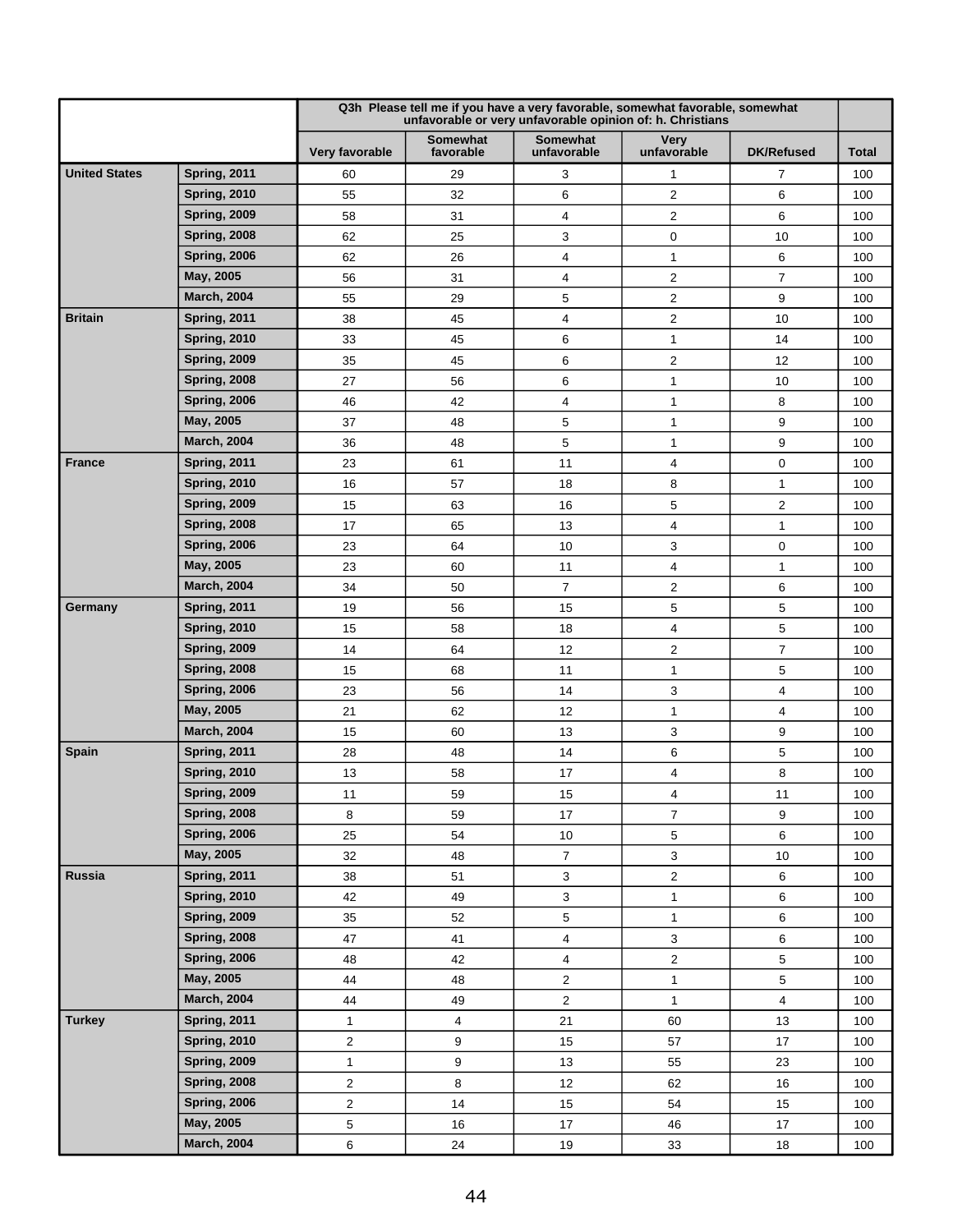|                 |                     |                |                              | Q3h Please tell me if you have a very favorable, somewhat favorable, somewhat<br>unfavorable or very unfavorable opinion of: h. Christians |                            |                   |              |
|-----------------|---------------------|----------------|------------------------------|--------------------------------------------------------------------------------------------------------------------------------------------|----------------------------|-------------------|--------------|
|                 |                     | Very favorable | <b>Somewhat</b><br>favorable | <b>Somewhat</b><br>unfavorable                                                                                                             | <b>Very</b><br>unfavorable | <b>DK/Refused</b> | <b>Total</b> |
| Egypt           | <b>Spring, 2011</b> | 11             | 38                           | 27                                                                                                                                         | 20                         | 5                 | 100          |
|                 | <b>Spring, 2010</b> | 8              | 34                           | 31                                                                                                                                         | 25                         | 3                 | 100          |
|                 | Spring, 2009        | 12             | 39                           | 23                                                                                                                                         | 26                         | $\mathbf{1}$      | 100          |
|                 | <b>Spring, 2008</b> | 9              | 43                           | 28                                                                                                                                         | 18                         | 3                 | 100          |
|                 | <b>Spring, 2006</b> | 6              | 42                           | 40                                                                                                                                         | 11                         | $\mathbf{1}$      | 100          |
| Jordan          | <b>Spring, 2011</b> | 17             | 40                           | 20                                                                                                                                         | 22                         | $\mathbf{1}$      | 100          |
|                 | <b>Spring, 2010</b> | 14             | 42                           | 21                                                                                                                                         | 22                         | $\mathbf{1}$      | 100          |
|                 | <b>Spring, 2009</b> | 11             | 44                           | 19                                                                                                                                         | 25                         | $\overline{2}$    | 100          |
|                 | <b>Spring, 2008</b> | 17             | 56                           | 17                                                                                                                                         | 8                          | 3                 | 100          |
|                 | <b>Spring, 2006</b> | 11             | 50                           | 28                                                                                                                                         | 11                         | $\mathbf{1}$      | 100          |
|                 | May, 2005           | 10             | 48                           | 29                                                                                                                                         | 12                         | $\mathbf{1}$      | 100          |
| Lebanon         | <b>Spring, 2011</b> | 46             | 51                           | $\mathbf 0$                                                                                                                                | $\mathbf{1}$               | $\mathbf{1}$      | 100          |
|                 | <b>Spring, 2010</b> | 42             | 52                           | 2                                                                                                                                          | $\overline{2}$             | $\mathbf{1}$      | 100          |
|                 | <b>Spring, 2009</b> | 41             | 47                           | 8                                                                                                                                          | $\overline{4}$             | $\mathbf 0$       | 100          |
|                 | <b>Spring, 2008</b> | 41             | 44                           | 12                                                                                                                                         | $\overline{2}$             | $\mathbf 0$       | 100          |
|                 | May, 2005           | 63             | 28                           | 5                                                                                                                                          | $\overline{2}$             | $\overline{2}$    | 100          |
| <b>Israel</b>   | <b>Spring, 2011</b> | 9              | 45                           | 33                                                                                                                                         | 12                         | $\mathbf{1}$      | 100          |
|                 | <b>Spring, 2009</b> | 9              | 43                           | 30                                                                                                                                         | 14                         | $\overline{2}$    | 100          |
| Indonesia       | <b>Spring, 2011</b> | 11             | 44                           | 27                                                                                                                                         | 13                         | $6\phantom{1}6$   | 100          |
|                 | <b>Spring, 2010</b> | 8              | 43                           | 31                                                                                                                                         | 11                         | 6                 | 100          |
|                 | <b>Spring, 2009</b> | 8              | 37                           | 34                                                                                                                                         | 9                          | 12                | 100          |
|                 | <b>Spring, 2008</b> | 10             | 41                           | 30                                                                                                                                         | 11                         | 9                 | 100          |
|                 | <b>Spring, 2006</b> | 20             | 44                           | 25                                                                                                                                         | $\overline{7}$             | $\overline{4}$    | 100          |
|                 | May, 2005           | 17             | 41                           | 28                                                                                                                                         | 9                          | $\overline{4}$    | 100          |
| <b>Pakistan</b> | Late Spring, 2011   | 3              | 14                           | 17                                                                                                                                         | 48                         | 18                | 100          |
|                 | <b>Spring, 2011</b> | 3              | 14                           | 17                                                                                                                                         | 51                         | 15                | 100          |
|                 | <b>Spring, 2010</b> | 4              | 16                           | 20                                                                                                                                         | 46                         | 14                | 100          |
|                 | <b>Spring, 2009</b> | 4              | 21                           | 22                                                                                                                                         | 39                         | 14                | 100          |
|                 | <b>Spring, 2008</b> | 4              | 20                           | 17                                                                                                                                         | 43                         | 16                | 100          |
|                 | <b>Spring, 2006</b> | 4              | 23                           | 15                                                                                                                                         | 39                         | 19                | 100          |
|                 | May, 2005           | 2              | 20                           | 17                                                                                                                                         | 41                         | 20                | 100          |
|                 | <b>March, 2004</b>  | 4              | 20                           | 17                                                                                                                                         | 45                         | 14                | 100          |

Due to an administrative error, results for the Palestinian territories are not shown.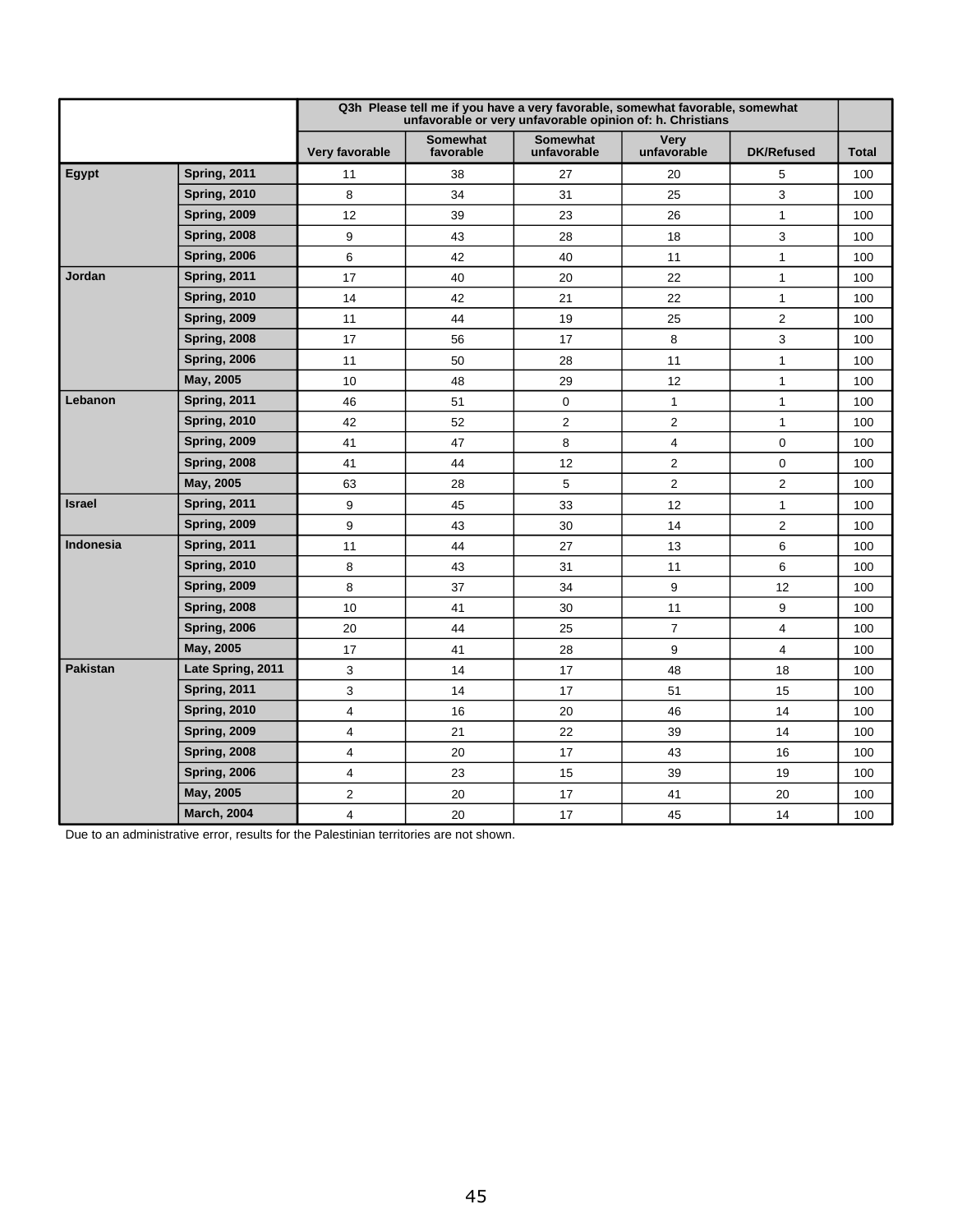|                      |                     |                |                              | Q3i Please tell me if you have a very favorable, somewhat favorable, somewhat<br>unfavorable or very unfavorable opinion of: i. Muslims |                            |                   |              |
|----------------------|---------------------|----------------|------------------------------|-----------------------------------------------------------------------------------------------------------------------------------------|----------------------------|-------------------|--------------|
|                      |                     | Very favorable | <b>Somewhat</b><br>favorable | <b>Somewhat</b><br>unfavorable                                                                                                          | <b>Very</b><br>unfavorable | <b>DK/Refused</b> | <b>Total</b> |
| <b>United States</b> | <b>Spring, 2011</b> | 19             | 38                           | 17                                                                                                                                      | 9                          | 17                | 100          |
|                      | <b>Spring, 2010</b> | 17             | 37                           | 18                                                                                                                                      | 8                          | 20                | 100          |
|                      | <b>Spring, 2009</b> | 21             | 39                           | 14                                                                                                                                      | 8                          | 18                | 100          |
|                      | <b>Spring, 2008</b> | 20             | 36                           | 13                                                                                                                                      | 10                         | 21                | 100          |
|                      | <b>Spring, 2006</b> | 20             | 35                           | 14                                                                                                                                      | 10                         | 21                | 100          |
|                      | May, 2005           | 18             | 39                           | 14                                                                                                                                      | 8                          | 21                | 100          |
|                      | <b>March, 2004</b>  | 13             | 35                           | 18                                                                                                                                      | 13                         | 20                | 100          |
| <b>Britain</b>       | <b>Spring, 2011</b> | 16             | 48                           | 14                                                                                                                                      | 8                          | 14                | 100          |
|                      | <b>Spring, 2010</b> | 13             | 47                           | 13                                                                                                                                      | 7                          | 20                | 100          |
|                      | <b>Spring, 2009</b> | 17             | 46                           | 13                                                                                                                                      | 6                          | 18                | 100          |
|                      | <b>Spring, 2008</b> | 12             | 51                           | 15                                                                                                                                      | 8                          | 16                | 100          |
|                      | <b>Spring, 2006</b> | 15             | 49                           | 12                                                                                                                                      | 8                          | 17                | 100          |
|                      | May, 2005           | 18             | 53                           | 9                                                                                                                                       | 5                          | 15                | 100          |
|                      | <b>March, 2004</b>  | 18             | 49                           | 12                                                                                                                                      | 6                          | 15                | 100          |
| <b>France</b>        | <b>Spring, 2011</b> | 10             | 54                           | 23                                                                                                                                      | 13                         | $\mathbf 0$       | 100          |
|                      | <b>Spring, 2010</b> | 7              | 48                           | 28                                                                                                                                      | 16                         | 1                 | 100          |
|                      | <b>Spring, 2009</b> | 8              | 56                           | 25                                                                                                                                      | 10                         | 1                 | 100          |
|                      | <b>Spring, 2008</b> | 8              | 54                           | 26                                                                                                                                      | 12                         | $\mathbf{1}$      | 100          |
|                      | <b>Spring, 2006</b> | $\overline{7}$ | 58                           | 23                                                                                                                                      | 12                         | $\mathbf 0$       | 100          |
|                      | May, 2005           | 9              | 55                           | 21                                                                                                                                      | 13                         | $\sqrt{2}$        | 100          |
|                      | <b>March, 2004</b>  | 16             | 48                           | 20                                                                                                                                      | 9                          | $\overline{7}$    | 100          |
| Germany              | <b>Spring, 2011</b> | 4              | 41                           | 38                                                                                                                                      | 9                          | 9                 | 100          |
|                      | <b>Spring, 2010</b> | 4              | 40                           | 36                                                                                                                                      | 10                         | 11                | 100          |
|                      | <b>Spring, 2009</b> | 4              | 40                           | 35                                                                                                                                      | $\overline{7}$             | 14                | 100          |
|                      | <b>Spring, 2008</b> | 4              | 36                           | 38                                                                                                                                      | 12                         | 10                | 100          |
|                      | <b>Spring, 2006</b> | 4              | 32                           | 39                                                                                                                                      | 15                         | 10                | 100          |
|                      | May, 2005           | 4              | 36                           | 36                                                                                                                                      | 11                         | 13                | 100          |
|                      | <b>March, 2004</b>  | 5              | 36                           | 35                                                                                                                                      | 11                         | 13                | 100          |
| <b>Spain</b>         | <b>Spring, 2011</b> | 8              | 29                           | 32                                                                                                                                      | 23                         | $\overline{7}$    | 100          |
|                      | <b>Spring, 2010</b> | 3              | 36                           | 34                                                                                                                                      | 14                         | 13                | 100          |
|                      | <b>Spring, 2009</b> | 2              | 33                           | 31                                                                                                                                      | 15                         | 18                | 100          |
|                      | <b>Spring, 2008</b> | 1              | 32                           | 31                                                                                                                                      | 21                         | 16                | 100          |
|                      | <b>Spring, 2006</b> | 4              | 25                           | 35                                                                                                                                      | 26                         | 10                | 100          |
|                      | May, 2005           | 14             | 32                           | 24                                                                                                                                      | 13                         | 17                | 100          |
| Russia               | <b>Spring, 2011</b> | 15             | 47                           | 20                                                                                                                                      | $\overline{7}$             | 10                | 100          |
|                      | <b>Spring, 2010</b> | 14             | 42                           | 21                                                                                                                                      | 11                         | 12                | 100          |
|                      | <b>Spring, 2009</b> | 13             | 47                           | 19                                                                                                                                      | 9                          | 12                | 100          |
|                      | <b>Spring, 2008</b> | 15             | 41                           | 21                                                                                                                                      | 11                         | 12                | 100          |
|                      | <b>Spring, 2006</b> | 17             | 42                           | 24                                                                                                                                      | 9                          | 9                 | 100          |
|                      | May, 2005           | 14             | 41                           | 26                                                                                                                                      | $10$                       | 10                | 100          |
|                      | <b>March, 2004</b>  | 15             | 38                           | 23                                                                                                                                      | 14                         | 10                | 100          |
| <b>Turkey</b>        | <b>Spring, 2011</b> | 47             | 24                           | 5                                                                                                                                       | 19                         | $\overline{5}$    | 100          |
|                      | <b>Spring, 2010</b> | 53             | 22                           | 3                                                                                                                                       | 14                         | 8                 | 100          |
|                      | <b>Spring, 2009</b> | 46             | 23                           | 3                                                                                                                                       | 17                         | 10                | 100          |
|                      | <b>Spring, 2008</b> | 66             | 20                           | 4                                                                                                                                       | 5                          | 5                 | 100          |
|                      | <b>Spring, 2006</b> | 74             | 14                           | 3                                                                                                                                       | 5                          | $\overline{4}$    | 100          |
|                      | May, 2005           | 61             | 22                           | 6                                                                                                                                       | 5                          | 5                 | 100          |
|                      | <b>March, 2004</b>  | 66             | 22                           | 6                                                                                                                                       | $\mathbf{3}$               | 3                 | 100          |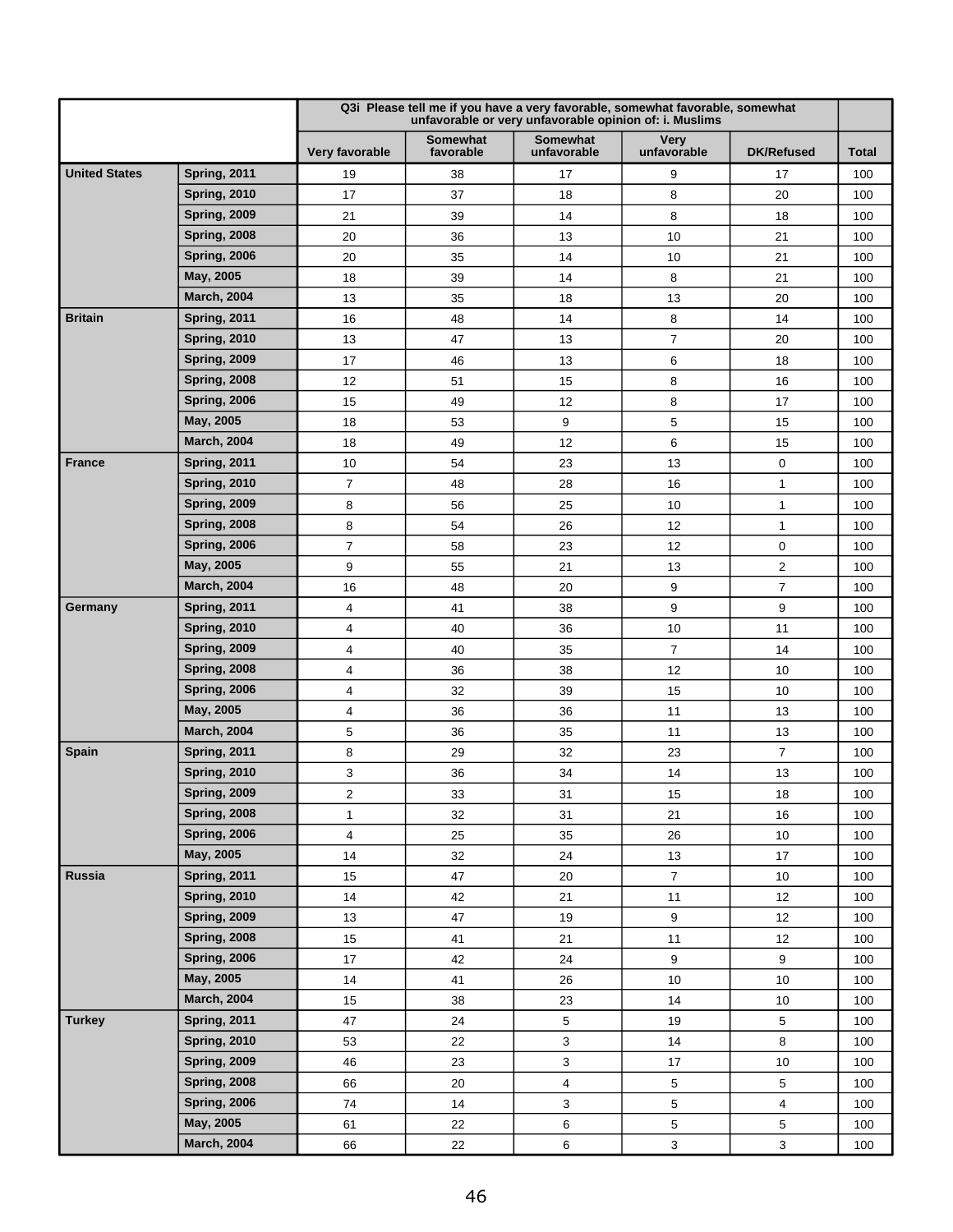|                  |                     |                |                              | Q3i Please tell me if you have a very favorable, somewhat favorable, somewhat<br>unfavorable or very unfavorable opinion of: i. Muslims |                            |                   |              |
|------------------|---------------------|----------------|------------------------------|-----------------------------------------------------------------------------------------------------------------------------------------|----------------------------|-------------------|--------------|
|                  |                     | Very favorable | <b>Somewhat</b><br>favorable | <b>Somewhat</b><br>unfavorable                                                                                                          | <b>Very</b><br>unfavorable | <b>DK/Refused</b> | <b>Total</b> |
| <b>Egypt</b>     | <b>Spring, 2011</b> | 84             | 13                           | 2                                                                                                                                       | 1                          | $\mathbf 0$       | 100          |
|                  | <b>Spring, 2010</b> | 83             | 14                           | $\mathbf 1$                                                                                                                             | $\mathbf{1}$               | $\mathbf{1}$      | 100          |
|                  | <b>Spring, 2009</b> | 80             | 18                           | $\mathbf{1}$                                                                                                                            | 0                          | $\mathbf 0$       | 100          |
|                  | <b>Spring, 2008</b> | 85             | 14                           | $\mathbf 1$                                                                                                                             | $\mathbf 0$                | $\mathbf 0$       | 100          |
|                  | <b>Spring, 2006</b> | 84             | 11                           | 3                                                                                                                                       | 1                          | $\mathbf{1}$      | 100          |
| Jordan           | <b>Spring, 2011</b> | 79             | 16                           | 3                                                                                                                                       | $\mathbf{1}$               | $\mathbf 0$       | 100          |
|                  | <b>Spring, 2010</b> | 74             | 21                           | $\overline{2}$                                                                                                                          | 3                          | $\mathbf 0$       | 100          |
|                  | <b>Spring, 2009</b> | 72             | 19                           | 3                                                                                                                                       | 5                          | $\mathbf 0$       | 100          |
|                  | <b>Spring, 2008</b> | 86             | 11                           | $\mathbf 1$                                                                                                                             | 1                          | $\overline{2}$    | 100          |
|                  | <b>Spring, 2006</b> | 89             | 4                            | 6                                                                                                                                       | $\mathbf{1}$               | $\mathbf 0$       | 100          |
|                  | May, 2005           | 95             | 4                            | $\mathbf{1}$                                                                                                                            | $\mathbf 0$                | $\mathbf 0$       | 100          |
| Lebanon          | <b>Spring, 2011</b> | 50             | 42                           | 4                                                                                                                                       | 4                          | $\mathbf 1$       | 100          |
|                  | <b>Spring, 2010</b> | 53             | 43                           | 3                                                                                                                                       | 1                          | $\mathbf{1}$      | 100          |
|                  | <b>Spring, 2009</b> | 45             | 49                           | 4                                                                                                                                       | $\overline{c}$             | $\mathbf 0$       | 100          |
|                  | <b>Spring, 2008</b> | 53             | 44                           | 3                                                                                                                                       | 0                          | $\mathbf 0$       | 100          |
|                  | May, 2005           | 61             | 31                           | 6                                                                                                                                       | $\mathbf{1}$               | $\mathbf 0$       | 100          |
| Palest. ter.     | <b>Spring, 2011</b> | 53             | 30                           | 11                                                                                                                                      | 5                          | $\overline{2}$    | 100          |
|                  | <b>Spring, 2009</b> | 36             | 45                           | 9                                                                                                                                       | 10                         | 1                 | 100          |
| <b>Israel</b>    | <b>Spring, 2011</b> | 6              | 13                           | 31                                                                                                                                      | 48                         | $\mathbf{1}$      | 100          |
|                  | <b>Spring, 2009</b> | 6              | 13                           | 30                                                                                                                                      | 49                         | $\overline{2}$    | 100          |
| <b>Indonesia</b> | <b>Spring, 2011</b> | 70             | 23                           | 3                                                                                                                                       | $\mathbf{1}$               | $\overline{2}$    | 100          |
|                  | <b>Spring, 2010</b> | 63             | 31                           | 3                                                                                                                                       | $\mathbf{1}$               | 3                 | 100          |
|                  | <b>Spring, 2009</b> | 62             | 32                           | $\overline{c}$                                                                                                                          | $\mathbf{1}$               | $\overline{4}$    | 100          |
|                  | <b>Spring, 2008</b> | 69             | 26                           | 2                                                                                                                                       | 0                          | 3                 | 100          |
|                  | <b>Spring, 2006</b> | 78             | 19                           | $\overline{c}$                                                                                                                          | 0                          | $\mathbf{1}$      | 100          |
|                  | May, 2005           | 85             | 14                           | $\mathbf{1}$                                                                                                                            | 0                          | $\mathbf 0$       | 100          |
| <b>Pakistan</b>  | Late Spring, 2011   | 84             | 11                           | 0                                                                                                                                       | 1                          | 4                 | 100          |
|                  | <b>Spring, 2011</b> | 81             | 12                           | $\mathbf{1}$                                                                                                                            | $\overline{2}$             | 4                 | 100          |
|                  | <b>Spring, 2010</b> | 82             | 12                           | $\overline{2}$                                                                                                                          | $\mathbf{1}$               | 3                 | 100          |
|                  | <b>Spring, 2009</b> | 79             | 14                           | $\overline{2}$                                                                                                                          | $\mathbf{1}$               | 4                 | 100          |
|                  | <b>Spring, 2008</b> | 93             | 6                            | $\mathbf{1}$                                                                                                                            | $\mathbf 0$                | 1                 | 100          |
|                  | <b>Spring, 2006</b> | 84             | 10                           | $\mathbf{1}$                                                                                                                            | $\mathbf{1}$               | 3                 | 100          |
|                  | May, 2005           | 88             | 6                            | $\mathbf{1}$                                                                                                                            | $\mathbf{1}$               | 5                 | 100          |
|                  | <b>March, 2004</b>  | 87             | 10                           | $\mathbf{1}$                                                                                                                            | $\mathbf{1}$               | $\overline{2}$    | 100          |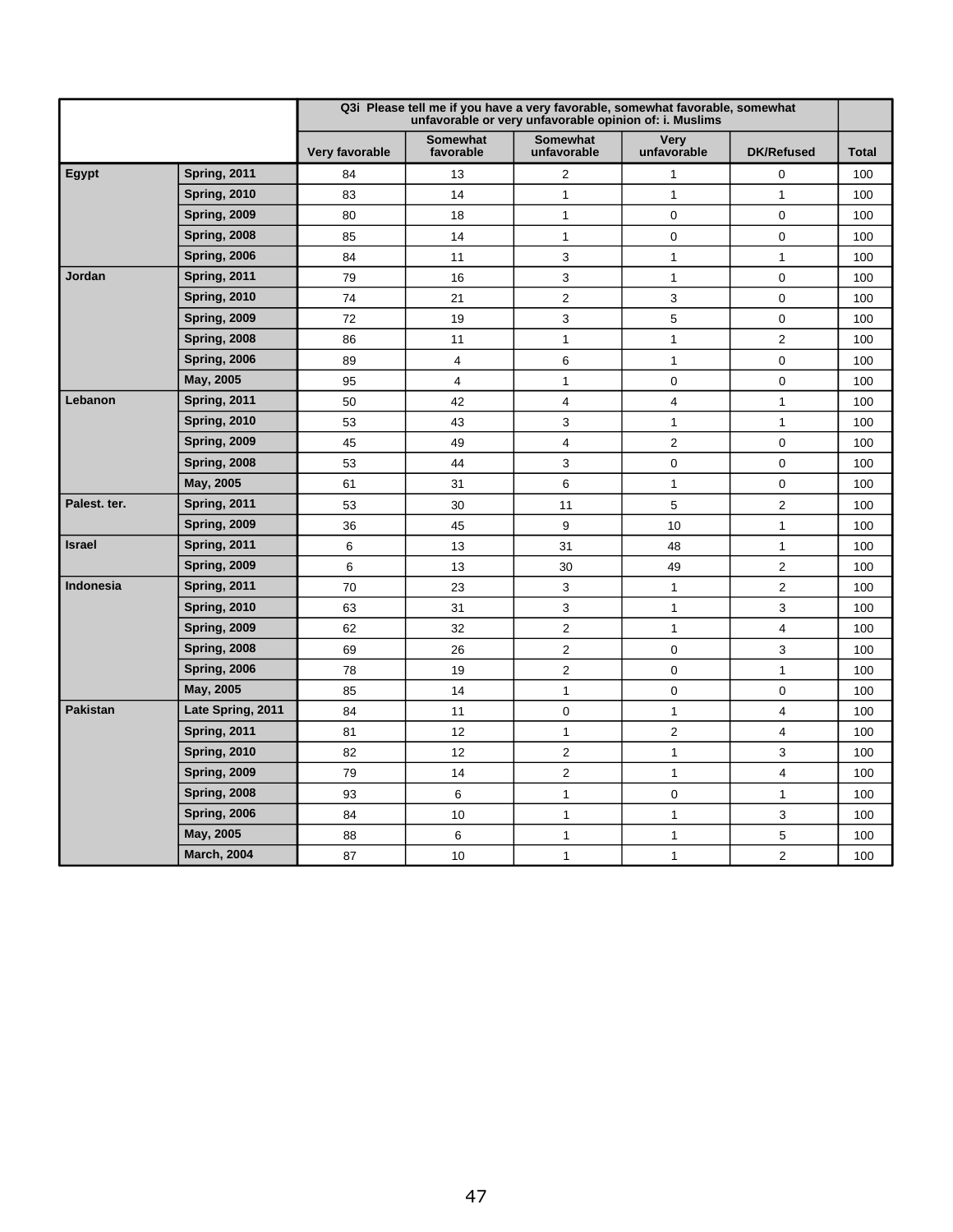|                      |                     |                                                                | Q31 Which statement comes closer to your own views even if neither is<br>exactly right? |                                        |                   |              |
|----------------------|---------------------|----------------------------------------------------------------|-----------------------------------------------------------------------------------------|----------------------------------------|-------------------|--------------|
|                      |                     | Some religions<br>are more prone<br>to violence than<br>others | All religions are<br>about the same<br>when it comes<br>to violence                     | <b>Neither (DO</b><br><b>NOT READ)</b> | <b>DK/Refused</b> | <b>Total</b> |
| <b>United States</b> | <b>Spring, 2011</b> | 54                                                             | 41                                                                                      | 2                                      | 4                 | 100          |
|                      | May, 2005           | 52                                                             | 39                                                                                      | 3                                      | 6                 | 100          |
| <b>Britain</b>       | <b>Spring, 2011</b> | 52                                                             | 44                                                                                      | $\overline{2}$                         | 2                 | 100          |
|                      | May, 2005           | 47                                                             | 45                                                                                      | 4                                      | 4                 | 100          |
| <b>France</b>        | <b>Spring, 2011</b> | 46                                                             | 53                                                                                      | $\pmb{0}$                              | 0                 | 100          |
|                      | May, 2005           | 46                                                             | 53                                                                                      | $\mathbf{1}$                           | 0                 | 100          |
| Germany              | <b>Spring, 2011</b> | 59                                                             | 38                                                                                      | $\mathbf{1}$                           | 3                 | 100          |
|                      | May, 2005           | 51                                                             | 44                                                                                      | $\mathbf{1}$                           | 4                 | 100          |
| <b>Spain</b>         | <b>Spring, 2011</b> | 63                                                             | 33                                                                                      | 3                                      | 1                 | 100          |
|                      | May, 2005           | 52                                                             | 40                                                                                      | 6                                      | $\overline{c}$    | 100          |
| Russia               | <b>Spring, 2011</b> | 39                                                             | 20                                                                                      | 29                                     | 12                | 100          |
|                      | May, 2005           | 54                                                             | 21                                                                                      | 15                                     | 10 <sup>10</sup>  | 100          |
| <b>Turkey</b>        | <b>Spring, 2011</b> | 35                                                             | 27                                                                                      | 17                                     | 21                | 100          |
|                      | May, 2005           | 26                                                             | 33                                                                                      | 22                                     | 19                | 100          |
| Egypt                | <b>Spring, 2011</b> | 71                                                             | 20                                                                                      | 5                                      | 5                 | 100          |
| Jordan               | <b>Spring, 2011</b> | 72                                                             | 18                                                                                      | 9                                      | $\mathbf{1}$      | 100          |
|                      | May, 2005           | 75                                                             | 17                                                                                      | $\overline{7}$                         | $\mathbf{1}$      | 100          |
| Lebanon              | <b>Spring, 2011</b> | 21                                                             | 42                                                                                      | 30                                     | $\overline{7}$    | 100          |
|                      | May, 2005           | 17                                                             | 44                                                                                      | 29                                     | 10 <sup>10</sup>  | 100          |
| Palest. ter.         | <b>Spring, 2011</b> | 52                                                             | 36                                                                                      | 9                                      | 3                 | 100          |
| <b>Israel</b>        | <b>Spring, 2011</b> | 63                                                             | 30                                                                                      | $\mathbf{3}$                           | 3                 | 100          |
| Indonesia            | <b>Spring, 2011</b> | 23                                                             | 44                                                                                      | 26                                     | $\overline{7}$    | 100          |
|                      | May, 2005           | 16                                                             | 62                                                                                      | 16                                     | 6                 | 100          |
| <b>Pakistan</b>      | Late Spring, 2011   | 59                                                             | 8                                                                                       | 9                                      | 23                | 100          |
|                      | <b>Spring, 2011</b> | 46                                                             | 16                                                                                      | 12                                     | 26                | 100          |
|                      | May, 2005           | 40                                                             | 13                                                                                      | 17                                     | 29                | 100          |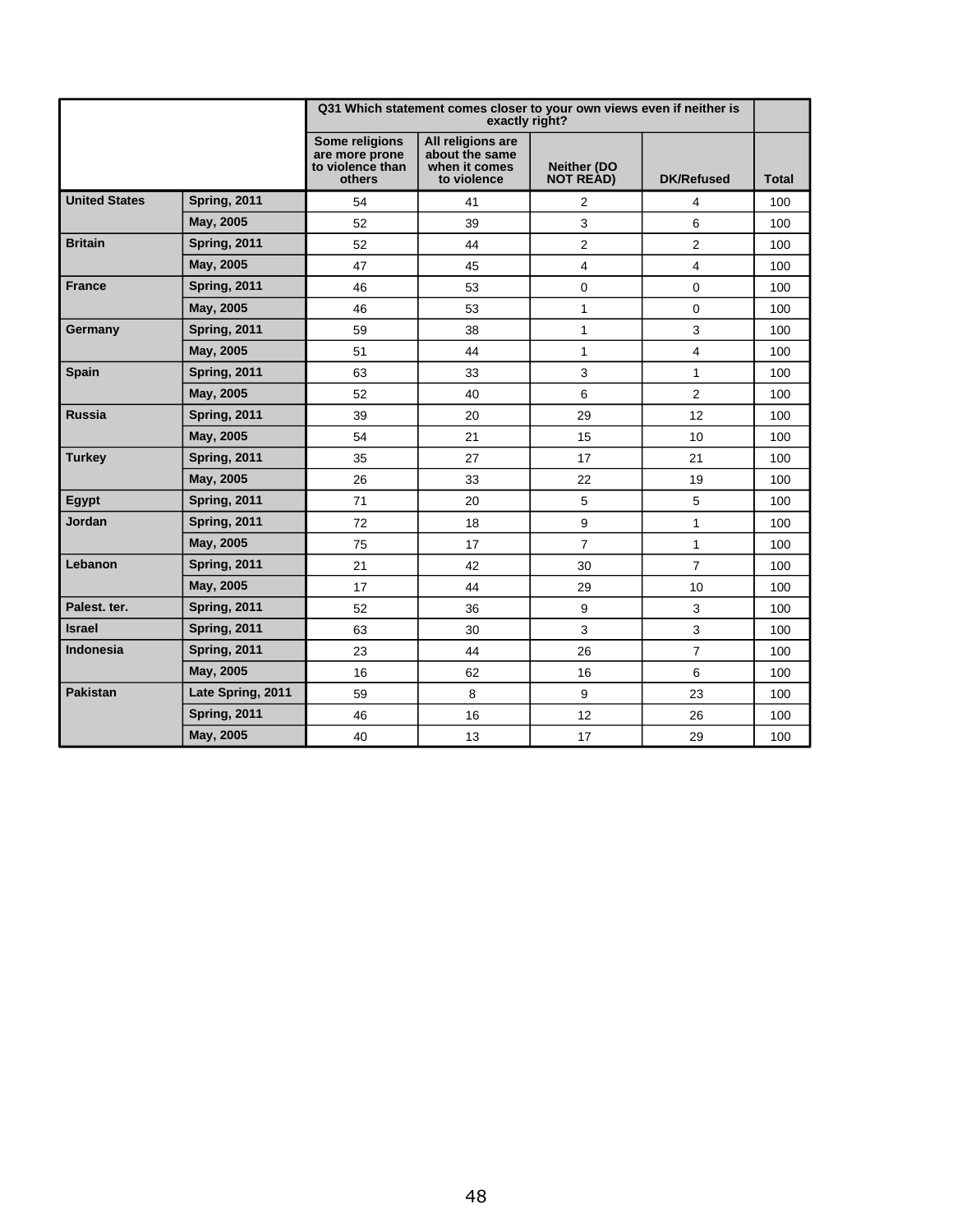|                      |                     |                |                |                | Q32 ASK IF SOME RELIGIONS MORE VIOLENT THAN OTHERS (Q31=1): Which one of the religions that I name<br>do you think of as most violent - Christianity, Islam, Judaism or Hinduism? |                       |                   |              |     |
|----------------------|---------------------|----------------|----------------|----------------|-----------------------------------------------------------------------------------------------------------------------------------------------------------------------------------|-----------------------|-------------------|--------------|-----|
|                      |                     | Christianity   | Islam          | Judaism        | <b>Hinduism</b>                                                                                                                                                                   | None (DO NOT<br>RÈAD) | <b>DK/Refused</b> | <b>Total</b> | N   |
| <b>United States</b> | <b>Spring, 2011</b> | 9              | 70             | $\overline{2}$ | 3                                                                                                                                                                                 | $\overline{2}$        | 14                | 100          | 572 |
|                      | May, 2005           | 9              | 67             | $\overline{4}$ | 5                                                                                                                                                                                 | $\overline{2}$        | 13                | 100          | 520 |
| <b>Britain</b>       | <b>Spring, 2011</b> | 5              | 75             | $\overline{2}$ | 3                                                                                                                                                                                 | 3                     | 13                | 100          | 530 |
|                      | May, 2005           | 8              | 63             | 4              | 3                                                                                                                                                                                 | 4                     | 18                | 100          | 352 |
| <b>France</b>        | <b>Spring, 2011</b> | $\overline{2}$ | 90             | $\overline{4}$ | $\mathbf{1}$                                                                                                                                                                      | $\overline{2}$        | $\mathbf{1}$      | 100          | 468 |
|                      | May, 2005           | $\overline{2}$ | 87             | $\overline{2}$ | $\overline{2}$                                                                                                                                                                    | 4                     | $\overline{2}$    | 100          | 345 |
| Germany              | <b>Spring, 2011</b> | $\overline{7}$ | 79             | $\overline{2}$ | 3                                                                                                                                                                                 | $\overline{2}$        | 8                 | 100          | 569 |
|                      | May, 2005           | $\overline{2}$ | 79             | 3              | 3                                                                                                                                                                                 | $\overline{2}$        | 11                | 100          | 388 |
| <b>Spain</b>         | <b>Spring, 2011</b> | 3              | 87             | $\overline{4}$ | $\mathbf{1}$                                                                                                                                                                      | $\mathbf{1}$          | $\overline{4}$    | 100          | 633 |
|                      | May, 2005           | $\overline{2}$ | 81             | $\overline{4}$ | $\overline{2}$                                                                                                                                                                    | $\overline{2}$        | 8                 | 100          | 393 |
| Russia               | <b>Spring, 2011</b> | 10             | 67             | 10             | 3                                                                                                                                                                                 | 3                     | 6                 | 100          | 392 |
|                      | May, 2005           | 3              | 71             | 10             | $\overline{4}$                                                                                                                                                                    | 3                     | 10                | 100          | 542 |
| Turkey               | <b>Spring, 2011</b> | 45             | 3              | 41             | $\overline{2}$                                                                                                                                                                    | 4                     | 6                 | 100          | 353 |
|                      | May, 2005           | 46             | 15             | 20             | $\sqrt{2}$                                                                                                                                                                        | 4                     | 13                | 100          | 261 |
| <b>Egypt</b>         | <b>Spring, 2011</b> | $\overline{4}$ | $\overline{2}$ | 93             | $\mathbf{1}$                                                                                                                                                                      | 0                     | $\mathbf 0$       | 100          | 712 |
| Jordan               | <b>Spring, 2011</b> | $\overline{2}$ | $\mathbf{1}$   | 96             | $\mathbf 0$                                                                                                                                                                       | $\mathbf 0$           | $\mathbf 0$       | 100          | 721 |
|                      | May, 2005           | $\mathbf{1}$   | $\mathbf{1}$   | 98             | $\mathbf 0$                                                                                                                                                                       | $\mathbf 0$           | $\mathbf 0$       | 100          | 751 |
| Lebanon              | <b>Spring, 2011</b> | 11             | 15             | 72             | $\mathbf{1}$                                                                                                                                                                      | 0                     | $\overline{1}$    | 100          | 209 |
|                      | May, 2005           | 15             | 18             | 66             | $\pmb{0}$                                                                                                                                                                         | 0                     | $\overline{1}$    | 100          | 167 |
| Palest. ter.         | <b>Spring, 2011</b> | $\mathbf{1}$   | 0              | 88             | 10                                                                                                                                                                                | $\mathbf 0$           | $\mathbf{1}$      | 100          | 425 |
| Israel               | <b>Spring, 2011</b> | 3              | 91             | 3              | $\mathbf 0$                                                                                                                                                                       | $\mathbf{1}$          | $\overline{2}$    | 100          | 453 |
| I Indonesia          | <b>Spring, 2011</b> | 5              | 37             | 51             | $\mathbf{1}$                                                                                                                                                                      | $\overline{2}$        | 4                 | 100          | 233 |
|                      | May, 2005           | 10             | 11             | 63             | $\mathbf 0$                                                                                                                                                                       | 10                    | 6                 | 100          | 180 |
| <b>Pakistan</b>      | Late Spring, 2011   | 9              | 3              | 54             | 29                                                                                                                                                                                | $\overline{2}$        | 3                 | 100          | 670 |
|                      | <b>Spring, 2011</b> | 12             | 4              | 45             | 33                                                                                                                                                                                | 0                     | 5                 | 100          | 839 |
|                      | May, 2005           | 4              | 6              | 51             | 31                                                                                                                                                                                | 6                     | 3                 | 100          | 500 |

|                      |                     |                                       |                  | Q35CHR ASK IF CHRISTIAN: Do you think of yourself first as (name of survey country's people) or<br>first as a Christian? |                                |                   |              |     |
|----------------------|---------------------|---------------------------------------|------------------|--------------------------------------------------------------------------------------------------------------------------|--------------------------------|-------------------|--------------|-----|
|                      |                     | (Name of survey)<br>country's people) | <b>Christian</b> | <b>Both equally (DO</b><br>NOT READ)                                                                                     | Other (DO NOT<br><b>READ</b> ) | <b>DK/Refused</b> | <b>Total</b> | N   |
| <b>United States</b> | Spring, 2011        | 46                                    | 46               | 6                                                                                                                        |                                |                   | 100          | 768 |
|                      | <b>Spring, 2006</b> | 47                                    | 43               | 8                                                                                                                        |                                | $\overline{2}$    | 100          | 820 |
| <b>Britain</b>       | <b>Spring, 2011</b> | 63                                    | 21               | 10                                                                                                                       | 4                              |                   | 100          | 463 |
|                      | <b>Spring, 2006</b> | 59                                    | 24               | 8                                                                                                                        |                                | 2                 | 100          | 215 |
| France               | <b>Spring, 2011</b> | 90                                    | 8                |                                                                                                                          | 0                              | $\Omega$          | 100          | 819 |
|                      | <b>Spring, 2006</b> | 83                                    | 14               | 3                                                                                                                        | 0                              | $\Omega$          | 100          | 325 |
| Germany              | <b>Spring, 2011</b> | 70                                    | 23               | 6                                                                                                                        |                                |                   | 100          | 616 |
|                      | <b>Spring, 2006</b> | 59                                    | 33               | 8                                                                                                                        |                                | $\Omega$          | 100          | 285 |
| Spain                | <b>Spring, 2011</b> | 53                                    | 22               | 21                                                                                                                       | 2                              | 2                 | 100          | 565 |
|                      | <b>Spring, 2006</b> | 60                                    | 14               | 21                                                                                                                       | 4                              |                   | 100          | 384 |
| Russia               | <b>Spring, 2011</b> | 68                                    | 19               | 11                                                                                                                       |                                | $\Omega$          | 100          | 843 |
|                      | <b>Spring, 2006</b> | 63                                    | 16               | 20                                                                                                                       |                                |                   | 100          | 790 |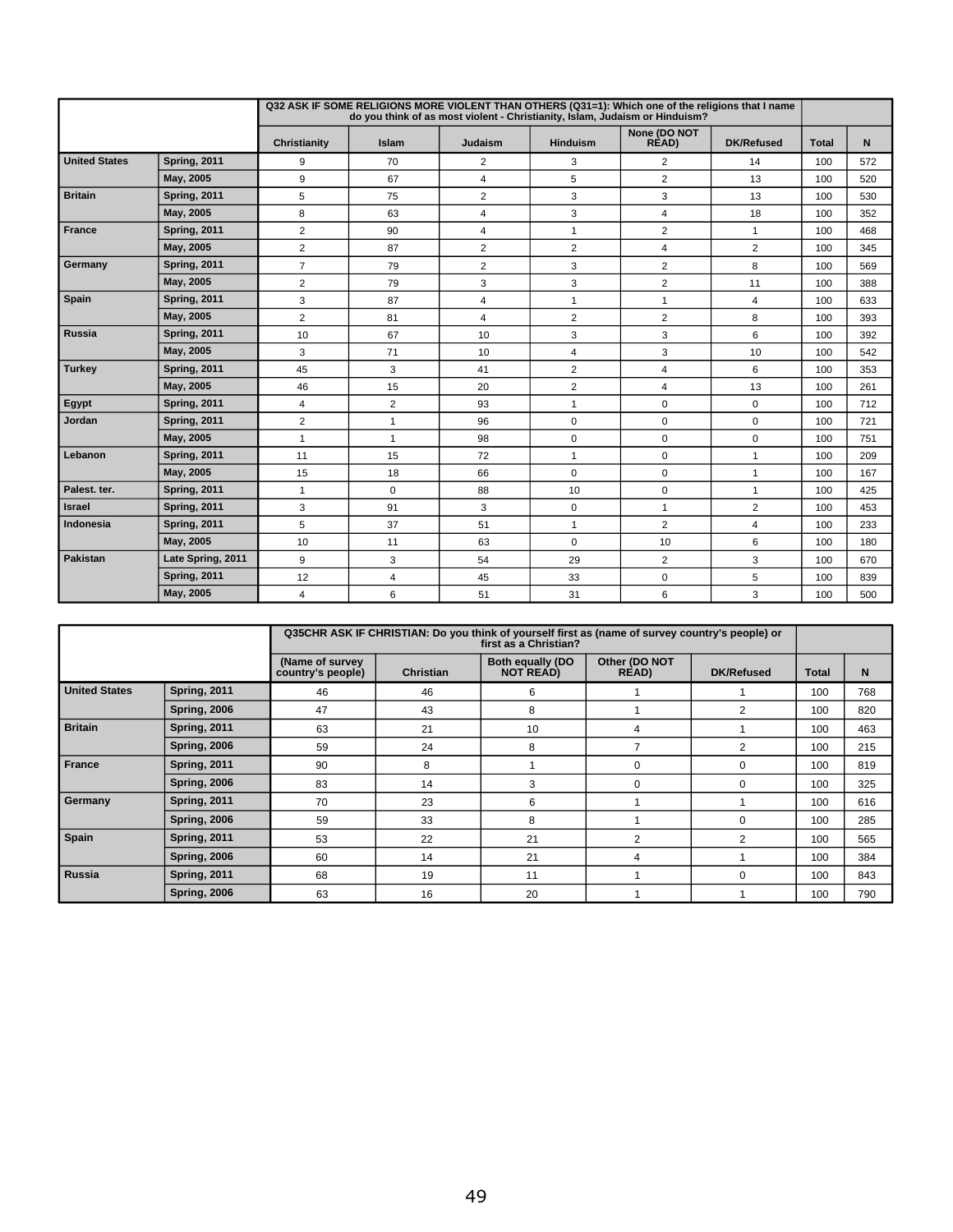|                 |                     |                                            |               | people) or first as a Muslim?           | Q35MUS ASK IF MUSLIM: Do you think of yourself first as (name of survey country's |                   |              |      |
|-----------------|---------------------|--------------------------------------------|---------------|-----------------------------------------|-----------------------------------------------------------------------------------|-------------------|--------------|------|
|                 |                     | (Name of<br>survey<br>country's<br>people) | <b>Muslim</b> | <b>Both equally</b><br>(DO NOT<br>READ) | Other (DO NOT<br>READ)                                                            | <b>DK/Refused</b> | <b>Total</b> | N    |
| <b>Turkey</b>   | <b>Spring, 2011</b> | 21                                         | 49            | 29                                      | $\mathbf 0$                                                                       | 1                 | 100          | 979  |
|                 | <b>Spring, 2006</b> | 19                                         | 51            | 30                                      | 0                                                                                 | $\mathbf 0$       | 100          | 1001 |
|                 | May, 2005           | 29                                         | 43            | 27                                      | 0                                                                                 | $\mathbf{1}$      | 100          | 965  |
| <b>Egypt</b>    | <b>Spring, 2011</b> | 31                                         | 46            | 23                                      | 0                                                                                 | $\mathbf 0$       | 100          | 940  |
|                 | <b>Spring, 2006</b> | 23                                         | 59            | 18                                      | $\mathbf 0$                                                                       | $\mathbf 0$       | 100          | 936  |
| Jordan          | <b>Spring, 2011</b> | 24                                         | 65            | 10                                      | $\mathbf{1}$                                                                      | $\mathbf 0$       | 100          | 971  |
|                 | <b>Spring, 2006</b> | 21                                         | 67            | 12                                      | $\Omega$                                                                          | $\mathbf 0$       | 100          | 972  |
|                 | May, 2005           | 23                                         | 63            | 13                                      | $\mathbf 0$                                                                       | $\mathbf 0$       | 100          | 967  |
| Lebanon         | <b>Spring, 2011</b> | 36                                         | 28            | 36                                      | $\mathbf 0$                                                                       | 0                 | 100          | 553  |
|                 | May, 2005           | 30                                         | 30            | 39                                      | $\Omega$                                                                          | 1                 | 100          | 563  |
| Palest. ter.    | <b>Spring, 2011</b> | 43                                         | 40            | 17                                      | $\mathbf{0}$                                                                      | $\mathbf 0$       | 100          | 799  |
| <b>Israel</b>   | <b>Spring, 2011</b> | 10                                         | 77            | 10                                      | 1                                                                                 | 2                 | 100          | 294  |
| Indonesia       | <b>Spring, 2011</b> | 35                                         | 40            | 24                                      | $\mathbf 0$                                                                       | $\mathbf 0$       | 100          | 881  |
|                 | <b>Spring, 2006</b> | 39                                         | 36            | 25                                      | $\mathbf 0$                                                                       | $\mathbf 0$       | 100          | 909  |
|                 | May, 2005           | 35                                         | 39            | 26                                      | $\Omega$                                                                          | 0                 | 100          | 970  |
| <b>Pakistan</b> | Late Spring, 2011   | 3                                          | 94            | 3                                       | $\Omega$                                                                          | $\mathbf 0$       | 100          | 1219 |
|                 | <b>Spring, 2011</b> | 9                                          | 89            | $\mathbf{1}$                            | $\mathbf 0$                                                                       | $\mathbf 0$       | 100          | 1912 |
|                 | <b>Spring, 2006</b> | 6                                          | 87            | $\overline{7}$                          | $\mathbf 0$                                                                       | $\mathbf 0$       | 100          | 1233 |
|                 | May, 2005           | $\overline{7}$                             | 79            | 13                                      | $\Omega$                                                                          | 1                 | 100          | 1203 |

|                 |                     | Q35JEW ASK IF JEWISH: Do you think of yourself first as Israeli or first as a Jew? |            |                                                      |                              |                |              |     |
|-----------------|---------------------|------------------------------------------------------------------------------------|------------|------------------------------------------------------|------------------------------|----------------|--------------|-----|
|                 |                     | Israeli                                                                            | <b>Jew</b> | <b>Both Equally</b><br><b>(DO NOT</b><br><b>READ</b> | Other (DO NOT<br><b>READ</b> | <b>Refused</b> | <b>Total</b> | N   |
| <b>I</b> Israel | <b>Spring, 2011</b> | 22                                                                                 | 57         | 20                                                   |                              |                | 100          | 499 |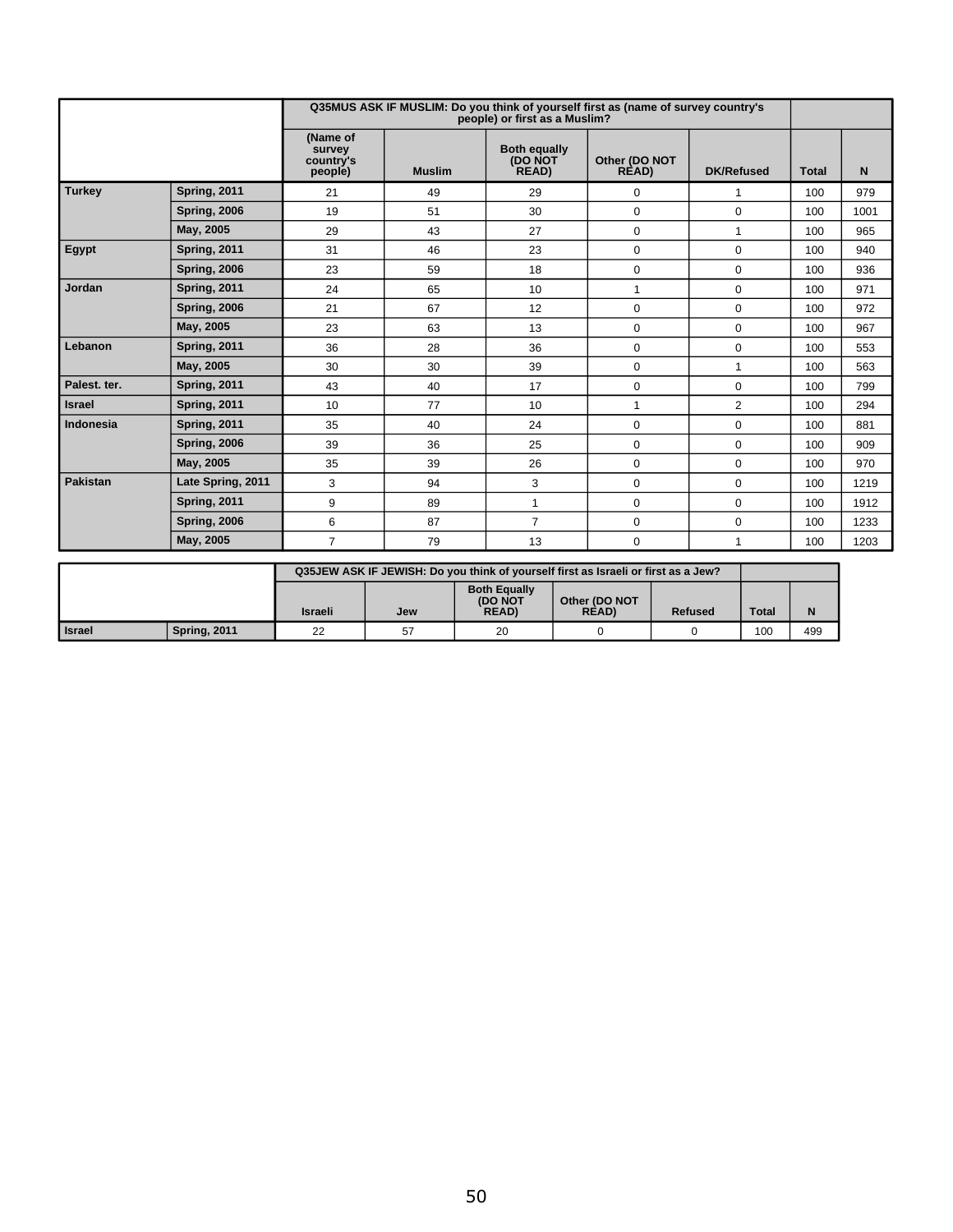|                      |                     | Q36 Do you think that relations these days between Muslims around the<br>world and people in Western countries such as the United States and<br>Europe [In Russia:, including Russia,] are generally good or generally<br>bad? |                      |                                        |                   |              |  |  |
|----------------------|---------------------|--------------------------------------------------------------------------------------------------------------------------------------------------------------------------------------------------------------------------------|----------------------|----------------------------------------|-------------------|--------------|--|--|
|                      |                     | <b>Generally good</b>                                                                                                                                                                                                          | <b>Generally bad</b> | <b>Neither (DO</b><br><b>NOT READ)</b> | <b>DK/Refused</b> | <b>Total</b> |  |  |
| <b>United States</b> | <b>Spring, 2011</b> | 43                                                                                                                                                                                                                             | 48                   | 1                                      | $\overline{7}$    | 100          |  |  |
|                      | <b>Spring, 2006</b> | 32                                                                                                                                                                                                                             | 55                   | 1                                      | 12                | 100          |  |  |
| <b>Britain</b>       | <b>Spring, 2011</b> | 40                                                                                                                                                                                                                             | 52                   | 3                                      | 5                 | 100          |  |  |
|                      | <b>Spring, 2006</b> | 28                                                                                                                                                                                                                             | 61                   | 3                                      | 8                 | 100          |  |  |
| <b>France</b>        | <b>Spring, 2011</b> | 38                                                                                                                                                                                                                             | 62                   | 0                                      | $\mathbf 0$       | 100          |  |  |
|                      | <b>Spring, 2006</b> | 33                                                                                                                                                                                                                             | 66                   | 1                                      | 1                 | 100          |  |  |
| Germany              | <b>Spring, 2011</b> | 35                                                                                                                                                                                                                             | 61                   | $\overline{2}$                         | 3                 | 100          |  |  |
|                      | <b>Spring, 2006</b> | 23                                                                                                                                                                                                                             | 70                   | 3                                      | 4                 | 100          |  |  |
| <b>Spain</b>         | <b>Spring, 2011</b> | 31                                                                                                                                                                                                                             | 58                   | $\overline{7}$                         | 4                 | 100          |  |  |
|                      | <b>Spring, 2006</b> | 14                                                                                                                                                                                                                             | 61                   | 21                                     | $\overline{4}$    | 100          |  |  |
| <b>Russia</b>        | <b>Spring, 2011</b> | 25                                                                                                                                                                                                                             | 38                   | 27                                     | 10                | 100          |  |  |
|                      | <b>Spring, 2006</b> | 18                                                                                                                                                                                                                             | 53                   | 20                                     | 9                 | 100          |  |  |
| <b>Turkey</b>        | <b>Spring, 2011</b> | 11                                                                                                                                                                                                                             | 61                   | 14                                     | 14                | 100          |  |  |
|                      | <b>Spring, 2006</b> | 14                                                                                                                                                                                                                             | 64                   | 13                                     | 9                 | 100          |  |  |
| Egypt                | <b>Spring, 2011</b> | 30                                                                                                                                                                                                                             | 60                   | $\overline{7}$                         | 3                 | 100          |  |  |
|                      | <b>Spring, 2006</b> | 31                                                                                                                                                                                                                             | 58                   | 10                                     | 1                 | 100          |  |  |
| Jordan               | <b>Spring, 2011</b> | 36                                                                                                                                                                                                                             | 57                   | 6                                      | 1                 | 100          |  |  |
|                      | <b>Spring, 2006</b> | 39                                                                                                                                                                                                                             | 54                   | 6                                      | 1                 | 100          |  |  |
| Lebanon              | <b>Spring, 2011</b> | 29                                                                                                                                                                                                                             | 62                   | 8                                      | 1                 | 100          |  |  |
| Palest. ter.         | <b>Spring, 2011</b> | 19                                                                                                                                                                                                                             | 72                   | 6                                      | $\overline{4}$    | 100          |  |  |
| <b>Indonesia</b>     | <b>Spring, 2011</b> | 43                                                                                                                                                                                                                             | 40                   | $\overline{7}$                         | 10                | 100          |  |  |
|                      | <b>Spring, 2006</b> | 39                                                                                                                                                                                                                             | 53                   | 2                                      | 6                 | 100          |  |  |
| <b>Pakistan</b>      | Late Spring, 2011   | 20                                                                                                                                                                                                                             | 44                   | 8                                      | 29                | 100          |  |  |
|                      | <b>Spring, 2011</b> | 19                                                                                                                                                                                                                             | 45                   | 8                                      | 28                | 100          |  |  |
|                      | <b>Spring, 2006</b> | 30                                                                                                                                                                                                                             | 25                   | 6                                      | 39                | 100          |  |  |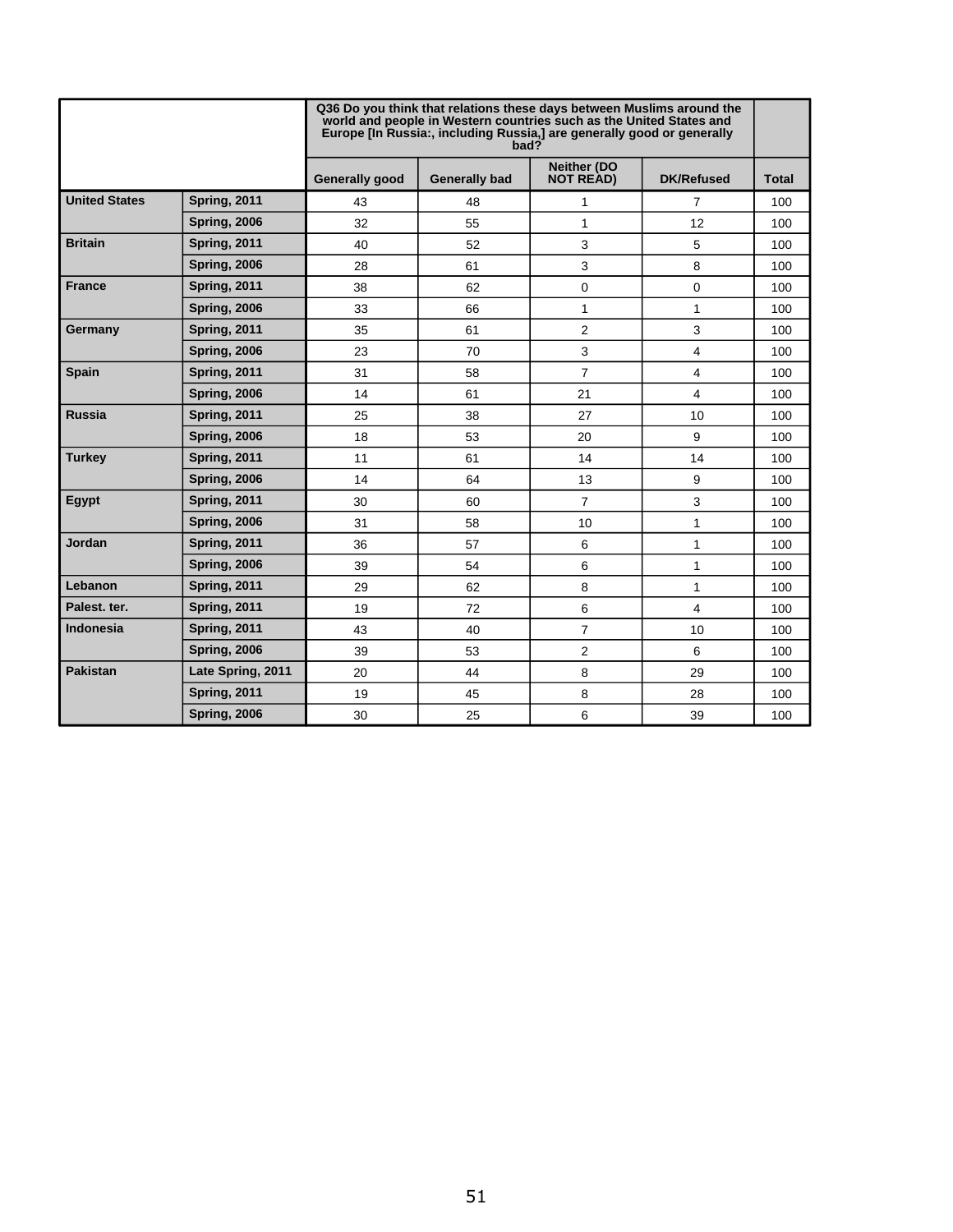|                      |                     |                | Q37 ASK IF RELATIONS GENERALLY BAD (Q36=2): Who do you think is mostly to blame for this, Muslims or | people in Western countries? |                       |                                 |                   |              |     |
|----------------------|---------------------|----------------|------------------------------------------------------------------------------------------------------|------------------------------|-----------------------|---------------------------------|-------------------|--------------|-----|
|                      |                     | <b>Muslims</b> | <b>Western people</b>                                                                                | Jews (DO NOT<br>RÈAD)        | Both (DO NOT<br>RÈAD) | Neither (DO<br><b>NOT READ)</b> | <b>DK/Refused</b> | <b>Total</b> | N   |
| <b>United States</b> | <b>Spring, 2011</b> | 40             | 29                                                                                                   | 0                            | 12                    | 6                               | 13                | 100          | 493 |
|                      | <b>Spring, 2006</b> | 33             | 26                                                                                                   | 0                            | 22                    | 8                               | 11                | 100          | 566 |
| <b>Britain</b>       | <b>Spring, 2011</b> | 34             | 26                                                                                                   | 0                            | 24                    | 6                               | 9                 | 100          | 514 |
|                      | <b>Spring, 2006</b> | 25             | 27                                                                                                   | $\mathbf{1}$                 | 33                    | 6                               | 8                 | 100          | 545 |
| France               | <b>Spring, 2011</b> | 56             | 26                                                                                                   | 0                            | 15                    | $\overline{2}$                  | $\mathbf{1}$      | 100          | 619 |
|                      | <b>Spring, 2006</b> | 47             | 28                                                                                                   | 0                            | 19                    | $\overline{2}$                  | $\overline{4}$    | 100          | 566 |
| Germany              | <b>Spring, 2011</b> | 48             | 15                                                                                                   | 0                            | 24                    | 6                               | 8                 | 100          | 610 |
|                      | <b>Spring, 2006</b> | 39             | 17                                                                                                   | 0                            | 27                    | 6                               | 10                | 100          | 606 |
| Spain                | <b>Spring, 2011</b> | 49             | 15                                                                                                   | 0                            | 29                    | $\overline{2}$                  | 6                 | 100          | 582 |
|                      | <b>Spring, 2006</b> | 32             | 10                                                                                                   | $\mathbf{1}$                 | 52                    | 4                               | $\mathbf{1}$      | 100          | 444 |
| Russia               | Spring, 2011        | 41             | 27                                                                                                   | $\mathbf{1}$                 | 17                    | 4                               | 10                | 100          | 378 |
|                      | <b>Spring, 2006</b> | 35             | 25                                                                                                   | $\mathbf{1}$                 | 28                    | 3                               | $\overline{7}$    | 100          | 531 |
| Turkey               | <b>Spring, 2011</b> | 5              | 75                                                                                                   | 5                            | 10                    | $\mathbf{1}$                    | 4                 | 100          | 614 |
|                      | <b>Spring, 2006</b> | $\overline{7}$ | 79                                                                                                   | $\mathbf{1}$                 | 8                     | $\mathbf{1}$                    | 4                 | 100          | 647 |
| <b>Egypt</b>         | <b>Spring, 2011</b> | $\overline{2}$ | 62                                                                                                   | 25                           | 9                     | 0                               | $\overline{1}$    | 100          | 601 |
|                      | <b>Spring, 2006</b> | $\mathbf{1}$   | 56                                                                                                   | 22                           | 16                    | 4                               | $\overline{2}$    | 100          | 578 |
| Jordan               | <b>Spring, 2011</b> | 3              | 65                                                                                                   | 28                           | 3                     | 0                               | $\mathbf{1}$      | 100          | 573 |
|                      | <b>Spring, 2006</b> | 3              | 60                                                                                                   | 28                           | $\overline{7}$        | 0                               | $\mathbf{1}$      | 100          | 539 |
| Lebanon              | <b>Spring, 2011</b> | 23             | 33                                                                                                   | 31                           | $\overline{7}$        | $\mathbf{1}$                    | 6                 | 100          | 615 |
| Palest, ter.         | <b>Spring, 2011</b> | 17             | 60                                                                                                   | 18                           | 4                     | 0                               | $\mathsf 0$       | 100          | 589 |
| Indonesia            | <b>Spring, 2011</b> | $\overline{4}$ | 69                                                                                                   | 11                           | 10                    | 0                               | 6                 | 100          | 405 |
|                      | <b>Spring, 2006</b> | 3              | 64                                                                                                   | 10                           | 15                    | $\mathbf{1}$                    | $\overline{7}$    | 100          | 523 |
| <b>Pakistan</b>      | Late Spring, 2011   | 17             | 72                                                                                                   | 5                            | 3                     | 0                               | 3                 | 100          | 530 |
|                      | <b>Spring, 2011</b> | 17             | 70                                                                                                   | 6                            | 4                     | $\overline{1}$                  | $\overline{2}$    | 100          | 830 |
|                      | <b>Spring, 2006</b> | 14             | 59                                                                                                   | 9                            | $\overline{7}$        | $\mathbf 0$                     | 9                 | 100          | 345 |

|                  |                     |             |             | Q38 In your opinion, how many Europeans do you think are hostile toward Muslims - would<br>you say most, many, just some or very few? |                |                   |              |
|------------------|---------------------|-------------|-------------|---------------------------------------------------------------------------------------------------------------------------------------|----------------|-------------------|--------------|
|                  |                     | <b>Most</b> | <b>Many</b> | Just some                                                                                                                             | Very few       | <b>DK/Refused</b> | <b>Total</b> |
| <b>Turkey</b>    | <b>Spring, 2011</b> | 20          | 49          | 17                                                                                                                                    | 5              | 8                 | 100          |
|                  | <b>Spring, 2006</b> | 20          | 37          | 26                                                                                                                                    | 9              | $\overline{7}$    | 100          |
| <b>Egypt</b>     | <b>Spring, 2011</b> | 33          | 36          | 25                                                                                                                                    | 5              |                   | 100          |
|                  | <b>Spring, 2006</b> | 30          | 33          | 30                                                                                                                                    | $\overline{7}$ |                   | 100          |
| <b>Jordan</b>    | <b>Spring, 2011</b> | 30          | 32          | 25                                                                                                                                    | 13             |                   | 100          |
|                  | <b>Spring, 2006</b> | 22          | 28          | 36                                                                                                                                    | 13             |                   | 100          |
| Lebanon          | <b>Spring, 2011</b> | 29          | 26          | 25                                                                                                                                    | 18             | 3                 | 100          |
| Palest, ter.     | <b>Spring, 2011</b> | 32          | 36          | 20                                                                                                                                    | 11             |                   | 100          |
| <b>Israel</b>    | <b>Spring, 2011</b> | 12          | 21          | 36                                                                                                                                    | 25             | 6                 | 100          |
| <b>Indonesia</b> | <b>Spring, 2011</b> | 9           | 27          | 35                                                                                                                                    | 15             | 14                | 100          |
|                  | <b>Spring, 2006</b> | 10          | 26          | 40                                                                                                                                    | 17             | $\overline{7}$    | 100          |
| <b>Pakistan</b>  | Late Spring, 2011   | 45          | 24          | 6                                                                                                                                     | 4              | 22                | 100          |
|                  | <b>Spring, 2011</b> | 41          | 26          | 8                                                                                                                                     | 3              | 23                | 100          |
|                  | <b>Spring, 2006</b> | 38          | 23          | 10                                                                                                                                    | $\overline{7}$ | 21                | 100          |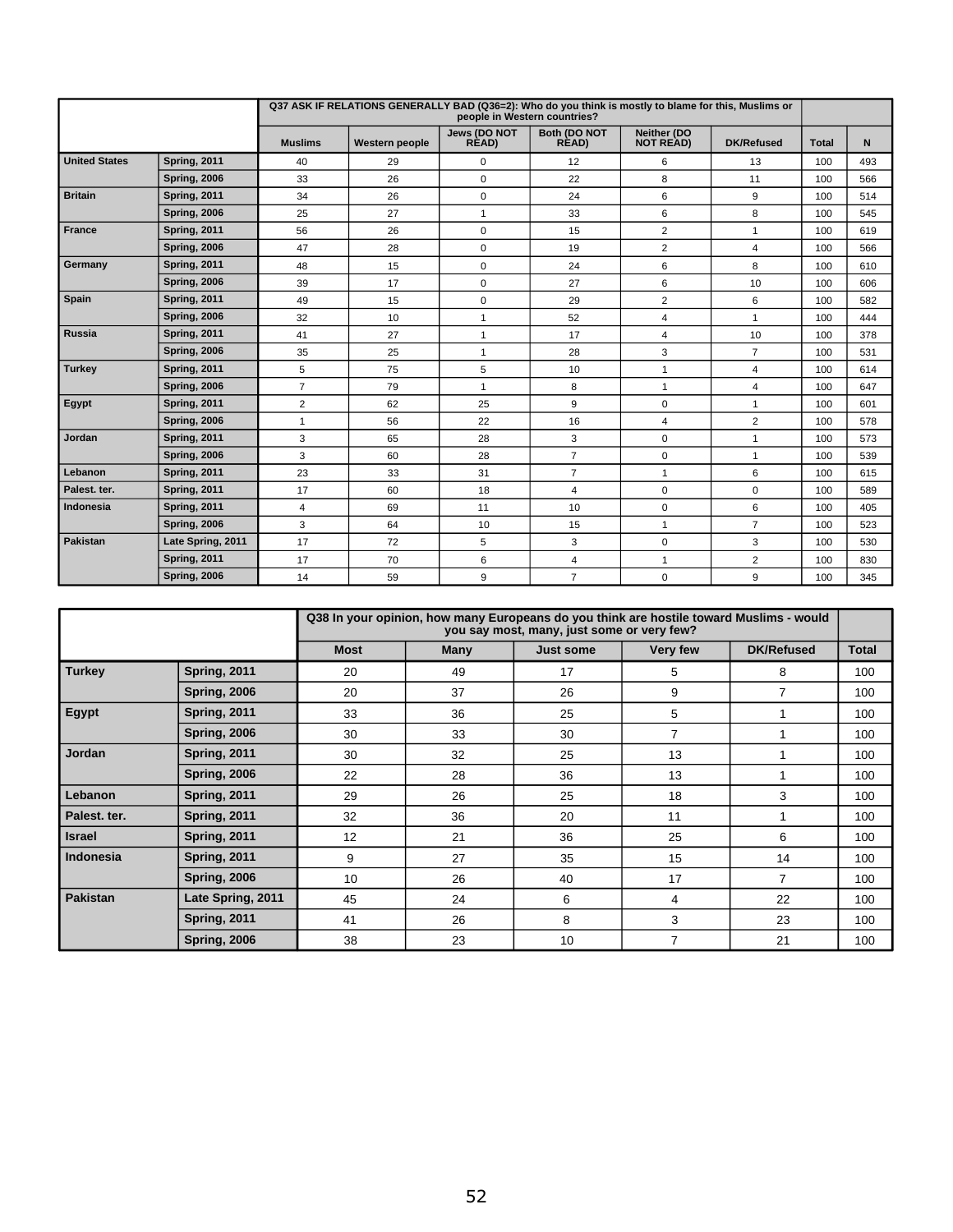|               |                     |             | Q39 In your opinion, how many Americans do you think are hostile toward Muslims - would | you say most, many, just some or very few? |                |                   |              |
|---------------|---------------------|-------------|-----------------------------------------------------------------------------------------|--------------------------------------------|----------------|-------------------|--------------|
|               |                     | <b>Most</b> | Many                                                                                    | <b>Just some</b>                           | Very few       | <b>DK/Refused</b> | <b>Total</b> |
| Turkey        | <b>Spring, 2011</b> | 26          | 46                                                                                      | 16                                         | 4              | 9                 | 100          |
|               | <b>Spring, 2006</b> | 26          | 35                                                                                      | 23                                         | 8              | 8                 | 100          |
| Egypt         | <b>Spring, 2011</b> | 30          | 33                                                                                      | 25                                         | 10             | 3                 | 100          |
|               | <b>Spring, 2006</b> | 26          | 31                                                                                      | 28                                         | 15             |                   | 100          |
| Jordan        | <b>Spring, 2011</b> | 25          | 34                                                                                      | 27                                         | 14             |                   | 100          |
|               | <b>Spring, 2006</b> | 21          | 30                                                                                      | 30                                         | 18             |                   | 100          |
| Lebanon       | <b>Spring, 2011</b> | 35          | 26                                                                                      | 24                                         | 13             | $\overline{2}$    | 100          |
| Palest, ter.  | <b>Spring, 2011</b> | 35          | 38                                                                                      | 17                                         | 10             | $\Omega$          | 100          |
| <b>Israel</b> | <b>Spring, 2011</b> | 8           | 31                                                                                      | 39                                         | 18             | 4                 | 100          |
| Indonesia     | <b>Spring, 2011</b> | 14          | 28                                                                                      | 33                                         | 16             | 10                | 100          |
|               | <b>Spring, 2006</b> | 13          | 29                                                                                      | 35                                         | 17             | 6                 | 100          |
| Pakistan      | Late Spring, 2011   | 49          | 22                                                                                      | 8                                          | $\overline{2}$ | 17                | 100          |
|               | <b>Spring, 2011</b> | 47          | 23                                                                                      | 8                                          | 3              | 20                | 100          |
|               | <b>Spring, 2006</b> | 35          | 24                                                                                      | 14                                         | 6              | 21                | 100          |

|                      |                     |                | Q40 All things considered, do you think that Muslim<br>nations should be more economically prosperous<br>than they are today, or don't you think so? |                   |              |
|----------------------|---------------------|----------------|------------------------------------------------------------------------------------------------------------------------------------------------------|-------------------|--------------|
|                      |                     | Yes, should be | No, should not<br>be                                                                                                                                 | <b>DK/Refused</b> | <b>Total</b> |
| <b>United States</b> | <b>Spring, 2011</b> | 52             | 26                                                                                                                                                   | 22                | 100          |
|                      | <b>Spring, 2006</b> | 56             | 19                                                                                                                                                   | 24                | 100          |
| <b>Britain</b>       | <b>Spring, 2011</b> | 59             | 20                                                                                                                                                   | 21                | 100          |
|                      | <b>Spring, 2006</b> | 70             | 10                                                                                                                                                   | 20                | 100          |
| <b>France</b>        | <b>Spring, 2011</b> | 76             | 23                                                                                                                                                   | $\mathbf{1}$      | 100          |
|                      | <b>Spring, 2006</b> | 86             | 13                                                                                                                                                   | $\mathbf{1}$      | 100          |
| Germany              | <b>Spring, 2011</b> | 60             | 32                                                                                                                                                   | 8                 | 100          |
|                      | <b>Spring, 2006</b> | 73             | 16                                                                                                                                                   | 11                | 100          |
| <b>Spain</b>         | <b>Spring, 2011</b> | 86             | 9                                                                                                                                                    | 5                 | 100          |
|                      | <b>Spring, 2006</b> | 81             | 11                                                                                                                                                   | 8                 | 100          |
| <b>Russia</b>        | <b>Spring, 2011</b> | 37             | 31                                                                                                                                                   | 32                | 100          |
|                      | <b>Spring, 2006</b> | 45             | 31                                                                                                                                                   | 24                | 100          |
| <b>Turkey</b>        | <b>Spring, 2011</b> | 80             | 12                                                                                                                                                   | 8                 | 100          |
|                      | <b>Spring, 2006</b> | 90             | 3                                                                                                                                                    | $\overline{7}$    | 100          |
| Egypt                | <b>Spring, 2011</b> | 81             | 11                                                                                                                                                   | $\overline{7}$    | 100          |
|                      | <b>Spring, 2006</b> | 83             | 14                                                                                                                                                   | 3                 | 100          |
| Jordan               | <b>Spring, 2011</b> | 88             | 12                                                                                                                                                   | 0                 | 100          |
|                      | <b>Spring, 2006</b> | 85             | 14                                                                                                                                                   | $\mathbf{1}$      | 100          |
| Lebanon              | <b>Spring, 2011</b> | 85             | 11                                                                                                                                                   | 4                 | 100          |
| Palest. ter.         | <b>Spring, 2011</b> | 90             | 5                                                                                                                                                    | 5                 | 100          |
| <b>Israel</b>        | <b>Spring, 2011</b> | 49             | 45                                                                                                                                                   | 6                 | 100          |
| <b>Indonesia</b>     | <b>Spring, 2011</b> | 78             | 10                                                                                                                                                   | 11                | 100          |
|                      | <b>Spring, 2006</b> | 91             | 5                                                                                                                                                    | 4                 | 100          |
| <b>Pakistan</b>      | Late Spring, 2011   | 82             | $\overline{4}$                                                                                                                                       | 14                | 100          |
|                      | <b>Spring, 2011</b> | 78             | 8                                                                                                                                                    | 14                | 100          |
|                      | <b>Spring, 2006</b> | 87             | 4                                                                                                                                                    | 9                 | 100          |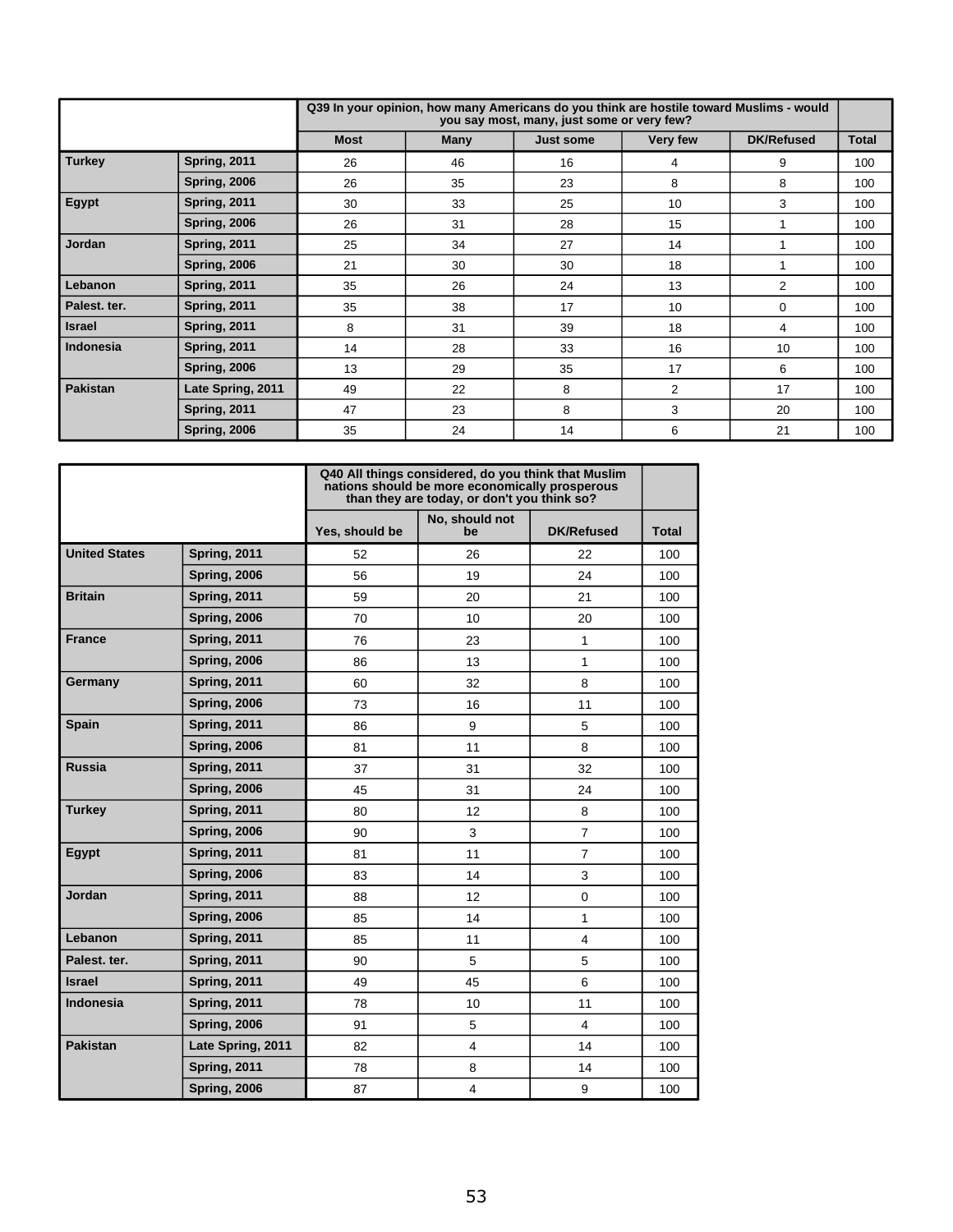|                      |                     |                                                          | Q41 ASK IF THINKS MUSLIM NATIONS SHOULD BE MORE PROSPEROUS (Q40=1): What is most responsible for Muslim nations' lack of prosperity? |                                                 |                                  |                                                              |                     |                   |              |      |
|----------------------|---------------------|----------------------------------------------------------|--------------------------------------------------------------------------------------------------------------------------------------|-------------------------------------------------|----------------------------------|--------------------------------------------------------------|---------------------|-------------------|--------------|------|
|                      |                     | The policies of the U.S.<br>and other western<br>nations | Lack of democracy in the<br>Muslim world                                                                                             | Lack of education in the<br><b>Muslim world</b> | <b>Islamic</b><br>fundamentalism | Corruption in the<br>governments of<br><b>Muslim nations</b> | Other (DO NOT READ) | <b>DK/Refused</b> | <b>Total</b> | N    |
| <b>United States</b> | <b>Spring, 2011</b> | 3                                                        | 18                                                                                                                                   | 22                                              | 11                               | 38                                                           | 3                   | 5                 | 100          | 509  |
|                      | <b>Spring, 2006</b> | 6                                                        | 13                                                                                                                                   | 21                                              | 15                               | 37                                                           | $\overline{2}$      | 6                 | 100          | 571  |
| <b>Britain</b>       | <b>Spring, 2011</b> | $\overline{7}$                                           | 24                                                                                                                                   | 17                                              | 13                               | 30                                                           |                     | 8                 | 100          | 592  |
|                      | <b>Spring, 2006</b> | $\overline{7}$                                           | 15                                                                                                                                   | 18                                              | 18                               | 29                                                           |                     | 11                | 100          | 672  |
| France               | <b>Spring, 2011</b> | $\overline{7}$                                           | 37                                                                                                                                   | 15                                              | 14                               | 26                                                           | $\mathbf 0$         | $\mathbf 0$       | 100          | 764  |
|                      | <b>Spring, 2006</b> | 14                                                       | 24                                                                                                                                   | 19                                              | 22                               | 21                                                           | $\mathbf 0$         | $^{\circ}$        | 100          | 806  |
| Germany              | <b>Spring, 2011</b> | 5                                                        | 29                                                                                                                                   | 21                                              | 19                               | 24                                                           | $\mathbf 0$         |                   | 100          | 641  |
|                      | <b>Spring, 2006</b> | 9                                                        | 10                                                                                                                                   | 29                                              | 34                               | 15                                                           | 1                   | 2                 | 100          | 736  |
| Spain                | <b>Spring, 2011</b> | 5                                                        | 27                                                                                                                                   | 16                                              | 18                               | 32                                                           | $^{\circ}$          |                   | 100          | 858  |
|                      | <b>Spring, 2006</b> | 20                                                       | 14                                                                                                                                   | 13                                              | 22                               | 28                                                           |                     | $\overline{2}$    | 100          | 804  |
| Russia               | <b>Spring, 2011</b> | 25                                                       | 19                                                                                                                                   | 16                                              | 13                               | 14                                                           | $\overline{2}$      | 11                | 100          | 368  |
|                      | <b>Spring, 2006</b> | 21                                                       | 15                                                                                                                                   | 26                                              | 23                               | 9                                                            |                     | $\overline{4}$    | 100          | 453  |
| Turkey               | <b>Spring, 2011</b> | 38                                                       | 20                                                                                                                                   | 22                                              | 3                                | 8                                                            | $\mathbf 0$         | 9                 | 100          | 802  |
|                      | <b>Spring, 2006</b> | 32                                                       | 17                                                                                                                                   | 29                                              | 4                                | 8                                                            | $\overline{2}$      | 9                 | 100          | 911  |
| Egypt                | <b>Spring, 2011</b> | 29                                                       | 31                                                                                                                                   | 21                                              | 3                                | 16                                                           | $\mathbf 0$         | $\mathbf 0$       | 100          | 813  |
|                      | <b>Spring, 2006</b> | 39                                                       | 21                                                                                                                                   | 16                                              | 5                                | 16                                                           |                     |                   | 100          | 832  |
| Jordan               | <b>Spring, 2011</b> | 39                                                       | 24                                                                                                                                   | 14                                              | $\overline{7}$                   | 16                                                           | $\mathbf 0$         | $\mathbf 0$       | 100          | 879  |
|                      | <b>Spring, 2006</b> | 43                                                       | 18                                                                                                                                   | 13                                              | 9                                | 16                                                           |                     | $\mathbf 0$       | 100          | 845  |
| Lebanon              | <b>Spring, 2011</b> | 32                                                       | 38                                                                                                                                   | 6                                               | $\overline{7}$                   | 16                                                           | $\Omega$            |                   | 100          | 829  |
| Palest. ter.         | <b>Spring, 2011</b> | 40                                                       | 13                                                                                                                                   | 11                                              | $\overline{2}$                   | 33                                                           | 0                   | $^{\circ}$        | 100          | 744  |
| Israel               | <b>Spring, 2011</b> | 9                                                        | 38                                                                                                                                   | 10                                              | 20                               | 20                                                           | $\mathbf 0$         | 2                 | 100          | 545  |
| Indonesia            | <b>Spring, 2011</b> | 29                                                       | 22                                                                                                                                   | 14                                              | $\overline{4}$                   | 28                                                           | $\mathbf 0$         | $\overline{4}$    | 100          | 774  |
|                      | <b>Spring, 2006</b> | 32                                                       | 16                                                                                                                                   | 19                                              | $\overline{4}$                   | 28                                                           | $\mathbf 0$         | $\overline{2}$    | 100          | 919  |
| Pakistan             | Late Spring, 2011   | 32                                                       | 16                                                                                                                                   | 16                                              | $\overline{2}$                   | 23                                                           | $\mathbf 0$         | 10                | 100          | 959  |
|                      | <b>Spring, 2011</b> | 28                                                       | 19                                                                                                                                   | 21                                              | 3                                | 20                                                           | 0                   | 8                 | 100          | 1431 |
|                      | <b>Spring, 2006</b> | 14                                                       | 14                                                                                                                                   | 37                                              | 3                                | 16                                                           | 3                   | 12                | 100          | 1132 |

|                      |                     |                                                          |                                          | Q42 ASK IF ANSWER GIVEN IN Q41 (Q41=1-6): What is SECOND most responsible for Muslim nations' lack of prosperity? |                                  |                                                       |                        |                   |              |      |
|----------------------|---------------------|----------------------------------------------------------|------------------------------------------|-------------------------------------------------------------------------------------------------------------------|----------------------------------|-------------------------------------------------------|------------------------|-------------------|--------------|------|
|                      |                     | The policies of the U.S.<br>and other western<br>nations | Lack of democracy in<br>the Muslim world | Lack of education in the<br><b>Muslim world</b>                                                                   | <b>Islamic</b><br>fundamentalism | Corruption in the<br>governments of<br>Muslim nations | Other (DO NOT<br>READ) | <b>DK/Refused</b> | <b>Total</b> | N    |
| <b>United States</b> | <b>Spring, 2011</b> | 8                                                        | 26                                       | 18                                                                                                                | 17                               | 26                                                    | 3                      | $\overline{2}$    | 100          | 485  |
|                      | <b>Spring, 2006</b> | 8                                                        | 16                                       | 31                                                                                                                | 18                               | 22                                                    | $\overline{1}$         | 3                 | 100          | 538  |
| <b>Britain</b>       | <b>Spring, 2011</b> | 8                                                        | 24                                       | 21                                                                                                                | 19                               | 23                                                    | $\overline{1}$         | $\overline{4}$    | 100          | 548  |
|                      | <b>Spring, 2006</b> | 17                                                       | 20                                       | 20                                                                                                                | 17                               | 25                                                    |                        | $\mathbf 0$       | 100          | 583  |
| France               | <b>Spring, 2011</b> | 10                                                       | 27                                       | 17                                                                                                                | 18                               | 26                                                    | $\mathbf 0$            | $\overline{1}$    | 100          | 762  |
|                      | <b>Spring, 2006</b> | 13                                                       | 24                                       | 19                                                                                                                | 21                               | 20                                                    | 1                      | $\overline{1}$    | 100          | 802  |
| Germany              | <b>Spring, 2011</b> | $\overline{7}$                                           | 24                                       | 25                                                                                                                | 14                               | 30                                                    | $\mathbf 0$            | $^{\circ}$        | 100          | 633  |
|                      | <b>Spring, 2006</b> | 12                                                       | 19                                       | 21                                                                                                                | 21                               | 27                                                    | $\overline{1}$         | $^{\circ}$        | 100          | 676  |
| Spain                | <b>Spring, 2011</b> | $\overline{7}$                                           | 27                                       | 19                                                                                                                | 20                               | 24                                                    | $\overline{1}$         | $\overline{2}$    | 100          | 846  |
|                      | <b>Spring, 2006</b> | 14                                                       | 22                                       | 17                                                                                                                | 21                               | 23                                                    | 3                      | $^{\circ}$        | 100          | 700  |
| Russia               | <b>Spring, 2011</b> | 16                                                       | 18                                       | 18                                                                                                                | 17                               | 18                                                    | $\overline{1}$         | 12                | 100          | 329  |
|                      | <b>Spring, 2006</b> | 17                                                       | 17                                       | 26                                                                                                                | 21                               | 16                                                    | $\overline{2}$         | $\mathbf 0$       | 100          | 395  |
| <b>Turkey</b>        | <b>Spring, 2011</b> | 17                                                       | 18                                       | 31                                                                                                                | 10                               | 19                                                    | $\overline{1}$         | 5                 | 100          | 736  |
|                      | <b>Spring, 2006</b> | 19                                                       | 22                                       | 31                                                                                                                | 6                                | 18                                                    | 3                      | $\mathbf 0$       | 100          | 748  |
| Egypt                | <b>Spring, 2011</b> | 24                                                       | 16                                       | 18                                                                                                                | $\overline{4}$                   | 33                                                    | $\mathbf 0$            | $\overline{4}$    | 100          | 810  |
|                      | <b>Spring, 2006</b> | 21                                                       | 11                                       | 13                                                                                                                | 9                                | 35                                                    | 10                     | $^{\circ}$        | 100          | 787  |
| Jordan               | <b>Spring, 2011</b> | 29                                                       | 17                                       | 21                                                                                                                | $\overline{7}$                   | 26                                                    | $\mathbf 0$            | $\mathbf 0$       | 100          | 879  |
|                      | <b>Spring, 2006</b> | 25                                                       | 11                                       | 17                                                                                                                | 11                               | 32                                                    | 5                      | $\mathsf 0$       | 100          | 774  |
| Lebanon              | <b>Spring, 2011</b> | 20                                                       | 23                                       | 9                                                                                                                 | 16                               | 31                                                    | $\mathbf 0$            | $\overline{1}$    | 100          | 808  |
| Palest, ter.         | <b>Spring, 2011</b> | 24                                                       | 18                                       | $\overline{7}$                                                                                                    | $\overline{4}$                   | 48                                                    | $\mathbf 0$            | $^{\circ}$        | 100          | 744  |
| Israel               | <b>Spring, 2011</b> | 3                                                        | 22                                       | 17                                                                                                                | 17                               | 35                                                    | $\mathbf 0$            | 6                 | 100          | 536  |
| Indonesia            | <b>Spring, 2011</b> | 12                                                       | 28                                       | 19                                                                                                                | 9                                | 27                                                    | $\mathbf 0$            | 5                 | 100          | 748  |
|                      | <b>Spring, 2006</b> | 16                                                       | 23                                       | 24                                                                                                                | 8                                | 27                                                    | 1                      | $\mathbf 0$       | 100          | 821  |
| Pakistan             | Late Spring, 2011   | 17                                                       | 11                                       | 27                                                                                                                | $\overline{7}$                   | 29                                                    | $\overline{1}$         | 8                 | 100          | 862  |
|                      | <b>Spring, 2011</b> | 14                                                       | 11                                       | 24                                                                                                                | 5                                | 31                                                    | 0                      | 14                | 100          | 1313 |
|                      | <b>Spring, 2006</b> | 13                                                       | 17                                       | 29                                                                                                                | 9                                | 30                                                    | 2                      | $\mathbf 0$       | 100          | 916  |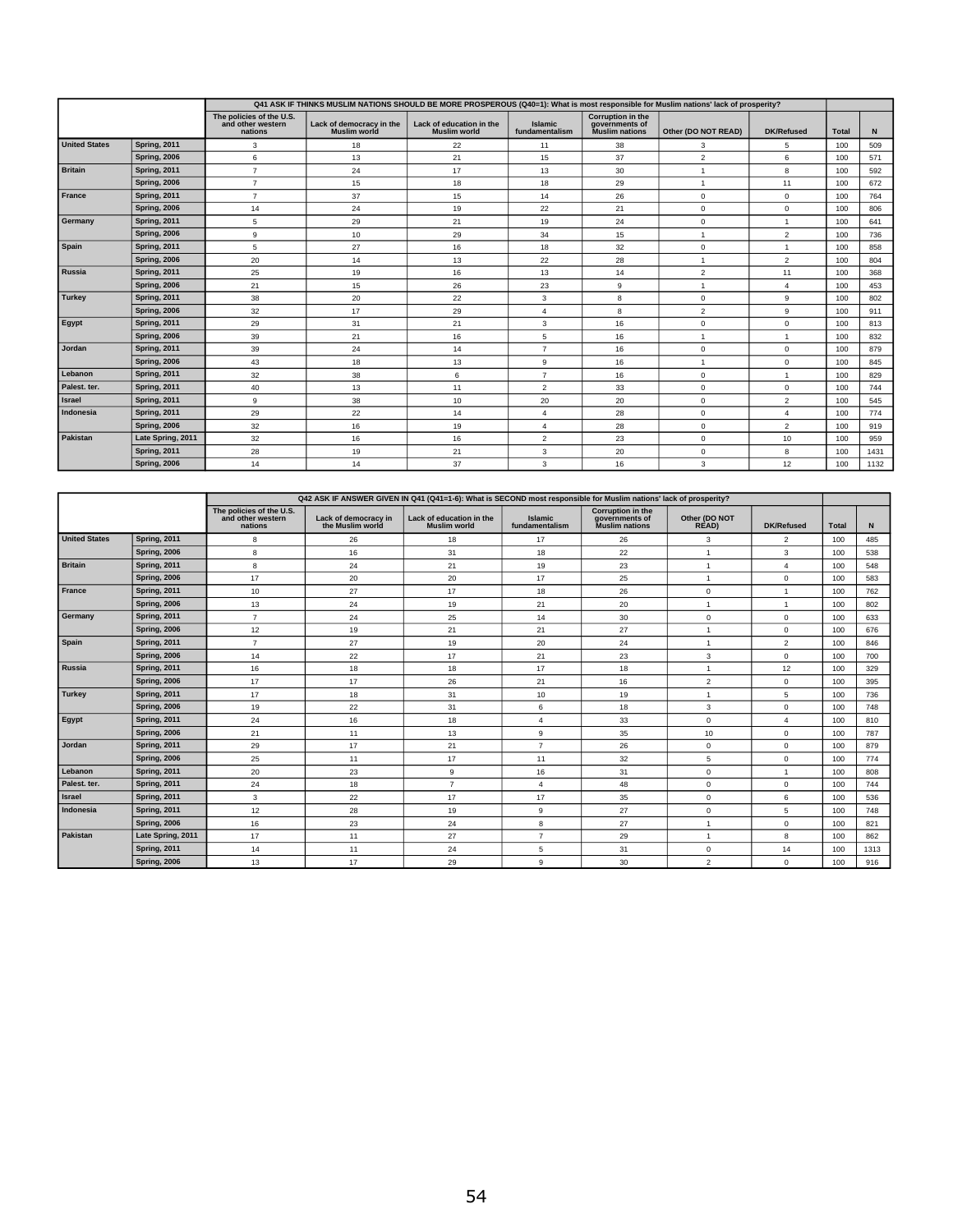|                      |                     |                                                          |                                                 |                                          | Q41/Q42 COMBINED                 |                                                              |                              |                   |              |
|----------------------|---------------------|----------------------------------------------------------|-------------------------------------------------|------------------------------------------|----------------------------------|--------------------------------------------------------------|------------------------------|-------------------|--------------|
|                      |                     | The policies of the<br>U.S. and other<br>western nations | <b>Lack of democracy</b><br>in the Muslim world | Lack of education in<br>the Muslim world | <b>Islamic</b><br>fundamentalism | Corruption in the<br>governments of<br><b>Muslim nations</b> | Other (DO NOT<br><b>READ</b> | <b>DK/Refused</b> | <b>Total</b> |
| <b>United States</b> | <b>Spring, 2011</b> | 11                                                       | 42                                              | 39                                       | 27                               | 62                                                           | 6                            | $\overline{7}$    | 195          |
|                      | <b>Spring, 2006</b> | 14                                                       | 28                                              | 51                                       | 32                               | 58                                                           | 3                            | 9                 | 194          |
| <b>Britain</b>       | <b>Spring, 2011</b> | 15                                                       | 46                                              | 36                                       | 31                               | 51                                                           | $\overline{2}$               | 11                | 192          |
|                      | <b>Spring, 2006</b> | 22                                                       | 32                                              | 35                                       | 32                               | 51                                                           | $\mathbf{1}$                 | 11                | 185          |
| France               | <b>Spring, 2011</b> | 18                                                       | 65                                              | 32                                       | 32                               | 53                                                           | 0                            | $\mathbf{1}$      | 200          |
|                      | <b>Spring, 2006</b> | 27                                                       | 48                                              | 38                                       | 43                               | 41                                                           | $\mathbf{1}$                 | $\mathbf{1}$      | 200          |
| Germany              | <b>Spring, 2011</b> | 12                                                       | 53                                              | 46                                       | 33                               | 54                                                           | $\Omega$                     | $\overline{1}$    | 199          |
|                      | <b>Spring, 2006</b> | 20                                                       | 28                                              | 48                                       | 53                               | 40                                                           | 1                            | $\overline{2}$    | 194          |
| Spain                | <b>Spring, 2011</b> | 13                                                       | 53                                              | 35                                       | 38                               | 55                                                           | $\mathbf{1}$                 | 3                 | 199          |
|                      | <b>Spring, 2006</b> | 33                                                       | 34                                              | 29                                       | 42                               | 50                                                           | $\overline{4}$               | $\overline{2}$    | 194          |
| <b>Russia</b>        | <b>Spring, 2011</b> | 39                                                       | 34                                              | 33                                       | 28                               | 30                                                           | 3                            | 22                | 189          |
|                      | <b>Spring, 2006</b> | 36                                                       | 31                                              | 49                                       | 41                               | 23                                                           | 3                            | $\overline{4}$    | 187          |
| <b>Turkey</b>        | <b>Spring, 2011</b> | 53                                                       | 37                                              | 50                                       | 12                               | 25                                                           | $\mathbf{1}$                 | 14                | 191          |
|                      | <b>Spring, 2006</b> | 48                                                       | 35                                              | 55                                       | 9                                | 22                                                           | 4                            | 9                 | 182          |
| Egypt                | <b>Spring, 2011</b> | 52                                                       | 47                                              | 39                                       | $\overline{7}$                   | 48                                                           | 0                            | 5                 | 200          |
|                      | <b>Spring, 2006</b> | 59                                                       | 32                                              | 29                                       | 14                               | 49                                                           | 11                           | $\mathbf{1}$      | 195          |
| Jordan               | <b>Spring, 2011</b> | 67                                                       | 42                                              | 35                                       | 14                               | 42                                                           | 0                            | $\mathbf 0$       | 200          |
|                      | <b>Spring, 2006</b> | 66                                                       | 28                                              | 28                                       | 19                               | 45                                                           | 5                            | $\mathsf 0$       | 192          |
| Lebanon              | <b>Spring, 2011</b> | 52                                                       | 60                                              | 15                                       | 23                               | 46                                                           |                              | $\overline{2}$    | 197          |
| Palest. ter.         | <b>Spring, 2011</b> | 64                                                       | 31                                              | 18                                       | 6                                | 80                                                           | 0                            | $\mathbf 0$       | 200          |
| Israel               | <b>Spring, 2011</b> | 13                                                       | 59                                              | 26                                       | 37                               | 55                                                           | $\Omega$                     | 8                 | 198          |
| Indonesia            | <b>Spring, 2011</b> | 40                                                       | 49                                              | 32                                       | 13                               | 54                                                           | 0                            | 9                 | 196          |
|                      | <b>Spring, 2006</b> | 47                                                       | 37                                              | 41                                       | 11                               | 52                                                           | 1                            | $\overline{2}$    | 190          |
| Pakistan             | Late Spring, 2011   | 47                                                       | 27                                              | 40                                       | 8                                | 49                                                           | 1                            | 18                | 190          |
|                      | <b>Spring, 2011</b> | 41                                                       | 29                                              | 43                                       | $\overline{7}$                   | 49                                                           | 1                            | 21                | 192          |
|                      | <b>Spring, 2006</b> | 24                                                       | 27                                              | 60                                       | 10                               | 40                                                           | 5                            | 12                | 179          |

|                      |                     |                      |                        | Q43 Do you think most Muslims in our country today want to adopt<br>(survey country) customs and way of life or do you think that they want<br>to be distinct from the larger (survey country) society? |                   |              |
|----------------------|---------------------|----------------------|------------------------|---------------------------------------------------------------------------------------------------------------------------------------------------------------------------------------------------------|-------------------|--------------|
|                      |                     | <b>Adopt customs</b> | Want to be<br>distinct | Both (DO NOT<br>READ)                                                                                                                                                                                   | <b>DK/Refused</b> | <b>Total</b> |
| <b>United States</b> | <b>Spring, 2011</b> | 33                   | 51                     | 4                                                                                                                                                                                                       | 12                | 100          |
|                      | <b>Spring, 2006</b> | 33                   | 44                     | 6                                                                                                                                                                                                       | 16                | 100          |
|                      | May, 2005           | 32                   | 49                     | 6                                                                                                                                                                                                       | 13                | 100          |
| <b>Britain</b>       | <b>Spring, 2011</b> | 28                   | 52                     | 9                                                                                                                                                                                                       | 11                | 100          |
|                      | <b>Spring, 2006</b> | 22                   | 64                     | 6                                                                                                                                                                                                       | $\overline{7}$    | 100          |
|                      | May, 2005           | 19                   | 61                     | 12                                                                                                                                                                                                      | 9                 | 100          |
| <b>France</b>        | <b>Spring, 2011</b> | 45                   | 54                     | 1                                                                                                                                                                                                       | 0                 | 100          |
|                      | <b>Spring, 2006</b> | 45                   | 53                     | 0                                                                                                                                                                                                       | 1                 | 100          |
|                      | May, 2005           | 36                   | 59                     | 4                                                                                                                                                                                                       | 1                 | 100          |
| Germany              | <b>Spring, 2011</b> | 23                   | 72                     | 3                                                                                                                                                                                                       | $\overline{2}$    | 100          |
|                      | <b>Spring, 2006</b> | 17                   | 76                     | 4                                                                                                                                                                                                       | 3                 | 100          |
|                      | May, 2005           | 9                    | 88                     | 1                                                                                                                                                                                                       | 2                 | 100          |
| <b>Spain</b>         | <b>Spring, 2011</b> | 23                   | 69                     | 6                                                                                                                                                                                                       | $\overline{2}$    | 100          |
|                      | <b>Spring, 2006</b> | 21                   | 67                     | $\overline{7}$                                                                                                                                                                                          | 4                 | 100          |
|                      | May, 2005           | 21                   | 68                     | 8                                                                                                                                                                                                       | 4                 | 100          |
| <b>Russia</b>        | <b>Spring, 2011</b> | 13                   | 66                     | 12                                                                                                                                                                                                      | 9                 | 100          |
|                      | <b>Spring, 2006</b> | 10                   | 69                     | 13                                                                                                                                                                                                      | 9                 | 100          |
|                      | May, 2005           | 12                   | 72                     | 9                                                                                                                                                                                                       | 8                 | 100          |
| <b>Israel</b>        | <b>Spring, 2011</b> | 27                   | 46                     | 21                                                                                                                                                                                                      | 6                 | 100          |

In Spring 2006 (in the U.S., Britain, France, Germany, and Spain) and May 2005 (in all countries), this question was worded "most Muslims coming to our country today"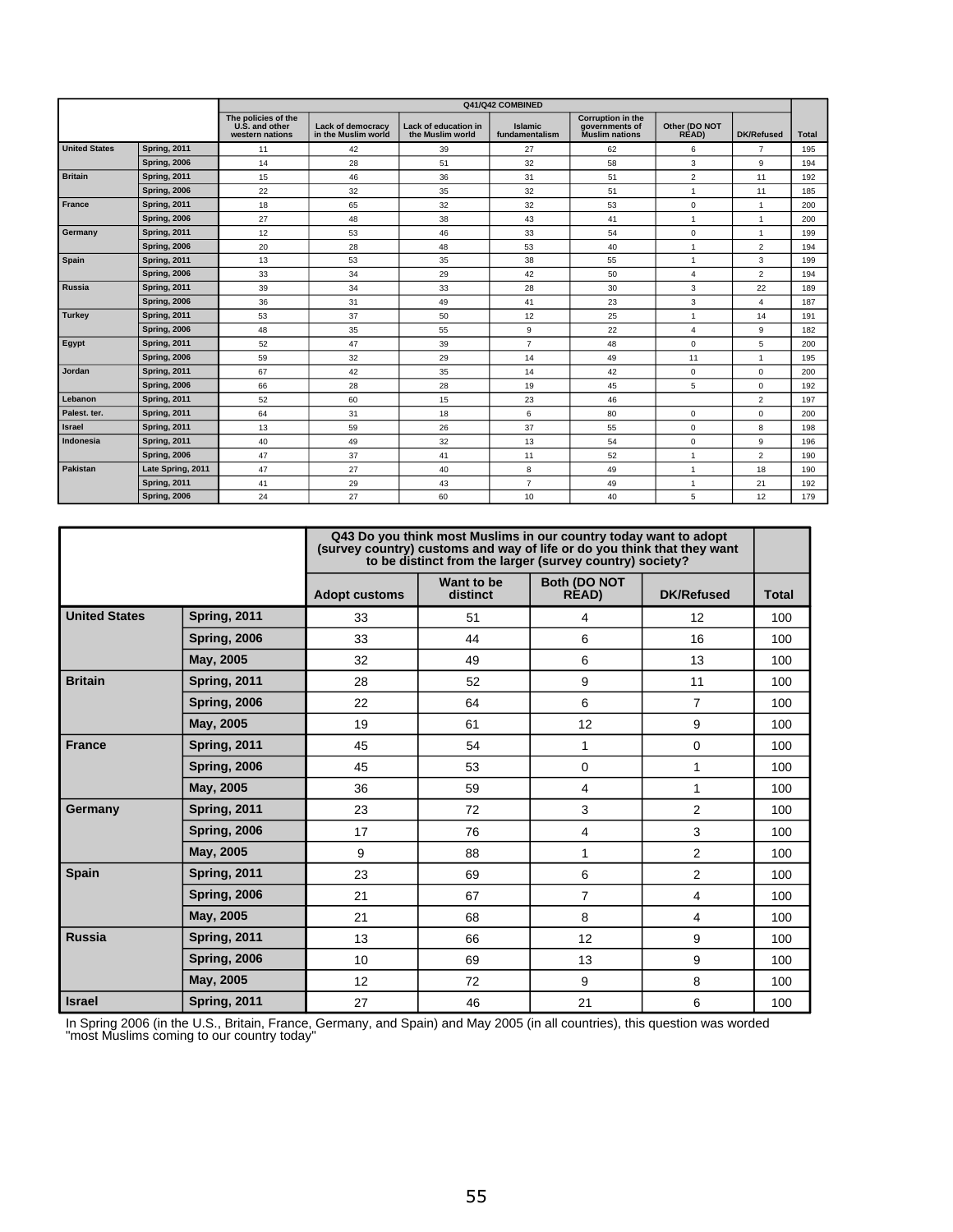|                      |                     |                |                              | Q44 How concerned, if at all, are you about Islamic extremism in our country these days?<br>Are you very concerned, somewhat concerned, not too concerned or not at all concerned<br>about Islamic extremism in our country these days? |                         |                   |              |
|----------------------|---------------------|----------------|------------------------------|-----------------------------------------------------------------------------------------------------------------------------------------------------------------------------------------------------------------------------------------|-------------------------|-------------------|--------------|
|                      |                     | Very concerned | <b>Somewhat</b><br>concerned | Not too<br>concerned                                                                                                                                                                                                                    | Not at all<br>concerned | <b>DK/Refused</b> | <b>Total</b> |
| <b>United States</b> | <b>Spring, 2011</b> | 36             | 33                           | 18                                                                                                                                                                                                                                      | 10                      | $\overline{2}$    | 100          |
|                      | <b>Spring, 2006</b> | 38             | 34                           | 16                                                                                                                                                                                                                                      | 8                       | 4                 | 100          |
|                      | May, 2005           | 31             | 39                           | 19                                                                                                                                                                                                                                      | 9                       | 3                 | 100          |
| <b>Britain</b>       | <b>Spring, 2011</b> | 31             | 39                           | 20                                                                                                                                                                                                                                      | 8                       | $\overline{2}$    | 100          |
|                      | <b>Spring, 2006</b> | 42             | 35                           | 17                                                                                                                                                                                                                                      | 5                       | 1                 | 100          |
|                      | May, 2005           | 34             | 36                           | 22                                                                                                                                                                                                                                      | 6                       | $\overline{2}$    | 100          |
| <b>France</b>        | <b>Spring, 2011</b> | 29             | 39                           | 19                                                                                                                                                                                                                                      | 13                      | $\mathbf 0$       | 100          |
|                      | <b>Spring, 2006</b> | 30             | 46                           | 15                                                                                                                                                                                                                                      | 8                       | $\mathbf 0$       | 100          |
|                      | May, 2005           | 32             | 41                           | 18                                                                                                                                                                                                                                      | 8                       | $\mathbf 0$       | 100          |
| Germany              | <b>Spring, 2011</b> | 26             | 47                           | 17                                                                                                                                                                                                                                      | 11                      | $\mathbf 0$       | 100          |
|                      | <b>Spring, 2006</b> | 40             | 42                           | 11                                                                                                                                                                                                                                      | 6                       | $\mathbf{1}$      | 100          |
|                      | May, 2005           | 35             | 43                           | 14                                                                                                                                                                                                                                      | $\overline{7}$          | $\mathbf{1}$      | 100          |
| Spain                | <b>Spring, 2011</b> | 32             | 29                           | 25                                                                                                                                                                                                                                      | 12                      | $\mathbf{1}$      | 100          |
|                      | <b>Spring, 2006</b> | 35             | 31                           | 22                                                                                                                                                                                                                                      | 10                      | $\overline{2}$    | 100          |
|                      | May, 2005           | 43             | 34                           | 15                                                                                                                                                                                                                                      | 7                       | 1                 | 100          |
| Russia               | <b>Spring, 2011</b> | 35             | 41                           | 14                                                                                                                                                                                                                                      | 6                       | 4                 | 100          |
|                      | <b>Spring, 2010</b> | 45             | 34                           | 12                                                                                                                                                                                                                                      | 6                       | 3                 | 100          |
|                      | <b>Spring, 2006</b> | 40             | 34                           | 13                                                                                                                                                                                                                                      | 9                       | 4                 | 100          |
|                      | May, 2005           | 52             | 32                           | 9                                                                                                                                                                                                                                       | 4                       | 3                 | 100          |
| <b>Turkey</b>        | <b>Spring, 2011</b> | 26             | 26                           | 14                                                                                                                                                                                                                                      | 23                      | 12                | 100          |
|                      | <b>Spring, 2010</b> | 20             | 23                           | 9                                                                                                                                                                                                                                       | 36                      | 13                | 100          |
|                      | <b>Spring, 2009</b> | 19             | 28                           | 11                                                                                                                                                                                                                                      | 28                      | 14                | 100          |
|                      | <b>Spring, 2008</b> | 22             | 19                           | 12                                                                                                                                                                                                                                      | 33                      | 13                | 100          |
|                      | <b>Spring, 2006</b> | 18             | 28                           | 18                                                                                                                                                                                                                                      | 21                      | 15                | 100          |
| Egypt                | <b>Spring, 2011</b> | 32             | 33                           | 19                                                                                                                                                                                                                                      | 15                      | 1                 | 100          |
|                      | <b>Spring, 2010</b> | 20             | 41                           | 32                                                                                                                                                                                                                                      | 6                       | $\mathbf{1}$      | 100          |
|                      | <b>Spring, 2009</b> | 30             | 32                           | 26                                                                                                                                                                                                                                      | 11                      | $\mathbf 0$       | 100          |
|                      | <b>Spring, 2008</b> | 31             | 41                           | 20                                                                                                                                                                                                                                      | 9                       | 0                 | 100          |
|                      | <b>Spring, 2006</b> | 29             | 39                           | 19                                                                                                                                                                                                                                      | 11                      | 2                 | 100          |
| Jordan               | <b>Spring, 2011</b> | 25             | 23                           | 25                                                                                                                                                                                                                                      | 26                      | 1                 | 100          |
|                      | <b>Spring, 2010</b> | 19             | 25                           | 35                                                                                                                                                                                                                                      | 20                      | 1                 | 100          |
|                      | <b>Spring, 2009</b> | 20             | 24                           | 26                                                                                                                                                                                                                                      | 30                      | 1                 | 100          |
|                      | <b>Spring, 2008</b> | $30\,$         | 31                           | 25                                                                                                                                                                                                                                      | 14                      | $\mathbf{1}$      | 100          |
|                      | <b>Spring, 2006</b> | 33             | 36                           | 22                                                                                                                                                                                                                                      | 8                       | $\mathbf{1}$      | 100          |
| Lebanon              | <b>Spring, 2011</b> | 52             | 26                           | 14                                                                                                                                                                                                                                      | 6                       | $\overline{2}$    | 100          |
|                      | <b>Spring, 2010</b> | 50             | $30\,$                       | 12                                                                                                                                                                                                                                      | 8                       | $\mathbf 0$       | 100          |
|                      | <b>Spring, 2009</b> | 51             | 28                           | 17                                                                                                                                                                                                                                      | 4                       | $\mathbf{1}$      | 100          |
|                      | <b>Spring, 2008</b> | 45             | 33                           | 17                                                                                                                                                                                                                                      | $\overline{4}$          | 0                 | 100          |
| Palest. ter.         | <b>Spring, 2011</b> | 33             | 46                           | 15                                                                                                                                                                                                                                      | 6                       | $\mathbf{1}$      | 100          |
|                      | <b>Spring, 2009</b> | 25             | 28                           | 15                                                                                                                                                                                                                                      | 30                      | $\mathbf{3}$      | 100          |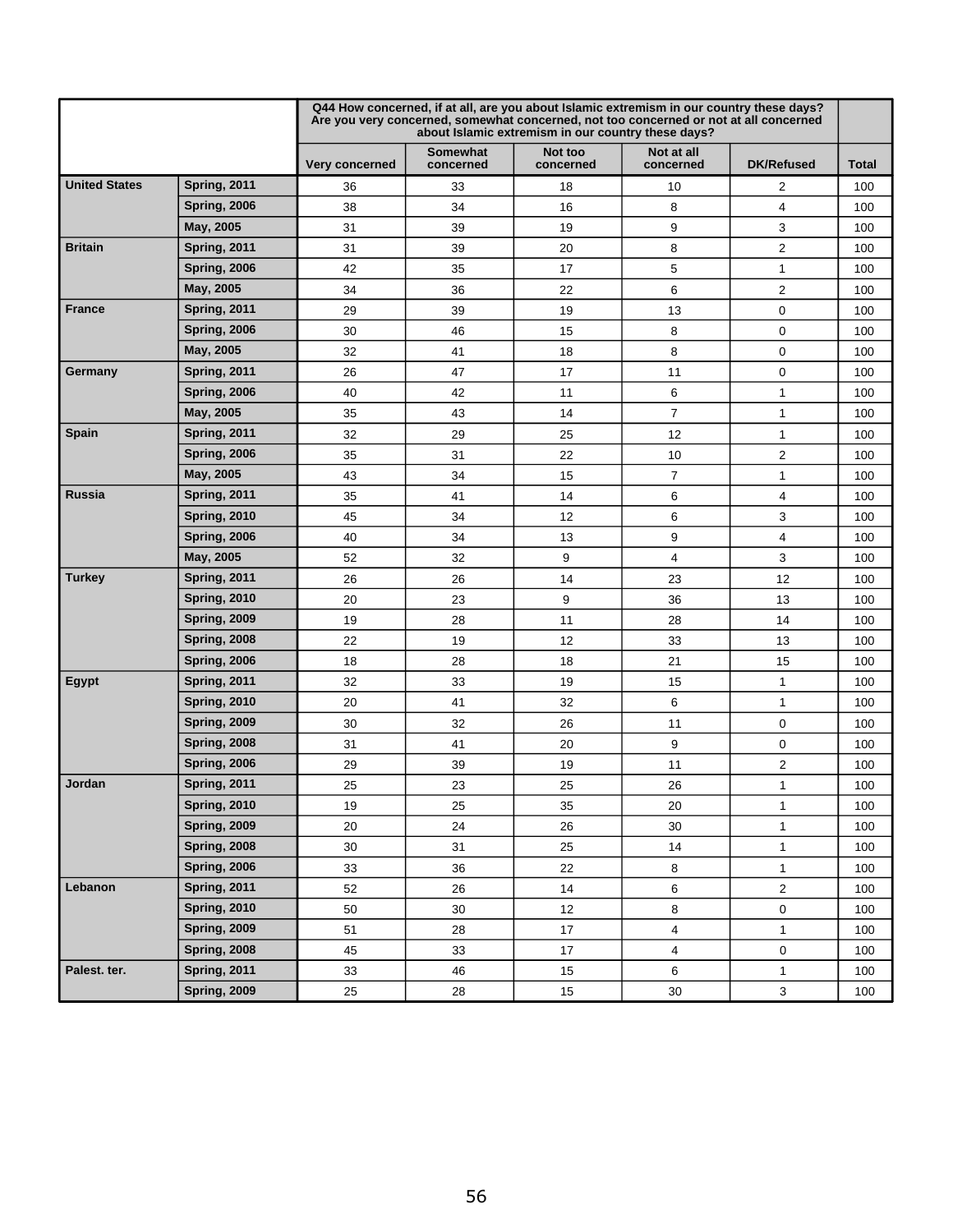|                 |                     |                |                              | Q44 How concerned, if at all, are you about Islamic extremism in our country these days?<br>Are you very concerned, somewhat concerned, not too concerned or not at all concerned<br>about Islamic extremism in our country these days? |                         |                   |              |
|-----------------|---------------------|----------------|------------------------------|-----------------------------------------------------------------------------------------------------------------------------------------------------------------------------------------------------------------------------------------|-------------------------|-------------------|--------------|
|                 |                     | Very concerned | <b>Somewhat</b><br>concerned | Not too<br>concerned                                                                                                                                                                                                                    | Not at all<br>concerned | <b>DK/Refused</b> | <b>Total</b> |
| <b>Israel</b>   | <b>Spring, 2011</b> | 35             | 42                           | 11                                                                                                                                                                                                                                      | 9                       | $\overline{2}$    | 100          |
| Indonesia       | <b>Spring, 2011</b> | 19             | 23                           | 30                                                                                                                                                                                                                                      | 21                      | 7                 | 100          |
|                 | <b>Spring, 2010</b> | 22             | 37                           | 25                                                                                                                                                                                                                                      | 12                      | 4                 | 100          |
|                 | <b>Spring, 2009</b> | 22             | 39                           | 30                                                                                                                                                                                                                                      | 8                       | 2                 | 100          |
|                 | <b>Spring, 2008</b> | 26             | 34                           | 26                                                                                                                                                                                                                                      | 10                      | 5                 | 100          |
|                 | <b>Spring, 2006</b> | 16             | 27                           | 37                                                                                                                                                                                                                                      | 17                      | 3                 | 100          |
| <b>Pakistan</b> | Late Spring, 2011   | 41             | 22                           | 8                                                                                                                                                                                                                                       | 8                       | 21                | 100          |
|                 | <b>Spring, 2011</b> | 39             | 24                           | $\overline{7}$                                                                                                                                                                                                                          | 9                       | 20                | 100          |
|                 | <b>Spring, 2010</b> | 37             | 28                           | 8                                                                                                                                                                                                                                       | 9                       | 16                | 100          |
|                 | <b>Spring, 2009</b> | 52             | 27                           | 5                                                                                                                                                                                                                                       | 5                       | 11                | 100          |
|                 | <b>Spring, 2008</b> | 54             | 18                           | 6                                                                                                                                                                                                                                       | 6                       | 16                | 100          |
|                 | <b>Spring, 2006</b> | 50             | 24                           | 4                                                                                                                                                                                                                                       | 4                       | 18                | 100          |

In Spring 2010, 2009, and 2008, this question asked about the "the rise of Islamic extremism"

|              |                     | Q45 ASK IF CONCERNCED ABOUT ISLAMIC EXTREMISM (Q44=1,2): Which of the following concerns you<br>most about Islamic extremism in our country today? |                                                                               |                               |                                          |                                   |                   |              |      |
|--------------|---------------------|----------------------------------------------------------------------------------------------------------------------------------------------------|-------------------------------------------------------------------------------|-------------------------------|------------------------------------------|-----------------------------------|-------------------|--------------|------|
|              |                     | It is violent                                                                                                                                      | It will lead to<br>people having<br>fewer personal<br>freedoms and<br>choices | It will divide the<br>country | It will hurt the<br>country's<br>economy | None of these<br>(DO NOT<br>READ) | <b>DK/Refused</b> | <b>Total</b> | N    |
| Turkey       | <b>Spring, 2011</b> | 42                                                                                                                                                 | 25                                                                            | 22                            | 6                                        | 2                                 | 3                 | 100          | 520  |
| Egypt        | <b>Spring, 2011</b> | 31                                                                                                                                                 | 24                                                                            | 31                            | 12                                       |                                   | $\Omega$          | 100          | 644  |
| Jordan       | <b>Spring, 2011</b> | 22                                                                                                                                                 | 38                                                                            | 29                            | 10                                       | ∩                                 | $\Omega$          | 100          | 486  |
| l Lebanon    | <b>Spring, 2011</b> | 52                                                                                                                                                 | 28                                                                            | 14                            | 6                                        | $\Omega$                          | $\Omega$          | 100          | 786  |
| Palest. ter. | <b>Spring, 2011</b> | 23                                                                                                                                                 | 24                                                                            | 38                            | 14                                       |                                   | $\Omega$          | 100          | 642  |
| l Indonesia  | <b>Spring, 2011</b> | 56                                                                                                                                                 |                                                                               | 24                            | 11                                       |                                   |                   | 100          | 424  |
| l Pakistan   | Late Spring, 2011   | 40                                                                                                                                                 | 16                                                                            | 15                            | 24                                       | $\overline{2}$                    | 3                 | 100          | 731  |
|              | <b>Spring, 2011</b> | 34                                                                                                                                                 | 18                                                                            | 23                            | 21                                       |                                   |                   | 100          | 1211 |

|              |                     | Q46 ASK IF ANSWER GIVEN IN Q45 (Q45=1-4): Which of the following concerns you second most about<br>Islamic extremism in our country today? |                                                                               |                               |                                          |                                   |                   |       |      |
|--------------|---------------------|--------------------------------------------------------------------------------------------------------------------------------------------|-------------------------------------------------------------------------------|-------------------------------|------------------------------------------|-----------------------------------|-------------------|-------|------|
|              |                     | It is violent                                                                                                                              | It will lead to<br>people having<br>fewer personal<br>freedoms and<br>choices | It will divide the<br>country | It will hurt the<br>country's<br>economy | None of these<br>(DO NOT<br>READ) | <b>DK/Refused</b> | Total | N    |
| Turkey       | <b>Spring, 2011</b> | 19                                                                                                                                         | 20                                                                            | 32                            | 23                                       | $\Omega$                          | 6                 | 100   | 496  |
| Egypt        | <b>Spring, 2011</b> | 23                                                                                                                                         | 29                                                                            | 25                            | 21                                       | 2                                 | $\Omega$          | 100   | 632  |
| Jordan       | <b>Spring, 2011</b> | 17                                                                                                                                         | 15                                                                            | 27                            | 38                                       | 3                                 | $\Omega$          | 100   | 484  |
| l Lebanon    | <b>Spring, 2011</b> | 15                                                                                                                                         | 28                                                                            | 37                            | 18                                       |                                   |                   | 100   | 781  |
| Palest. ter. | <b>Spring, 2011</b> | 11                                                                                                                                         | 23                                                                            | 25                            | 39                                       |                                   |                   | 100   | 638  |
| l Indonesia  | <b>Spring, 2011</b> | 22                                                                                                                                         | 8                                                                             | 36                            | 30                                       | 2                                 |                   | 100   | 417  |
| Pakistan     | Late Spring, 2011   | 15                                                                                                                                         | 16                                                                            | 29                            | 33                                       | 2                                 | 5                 | 100   | 695  |
|              | <b>Spring, 2011</b> | 18                                                                                                                                         | 15                                                                            | 29                            | 30                                       |                                   | 6                 | 100   | 1160 |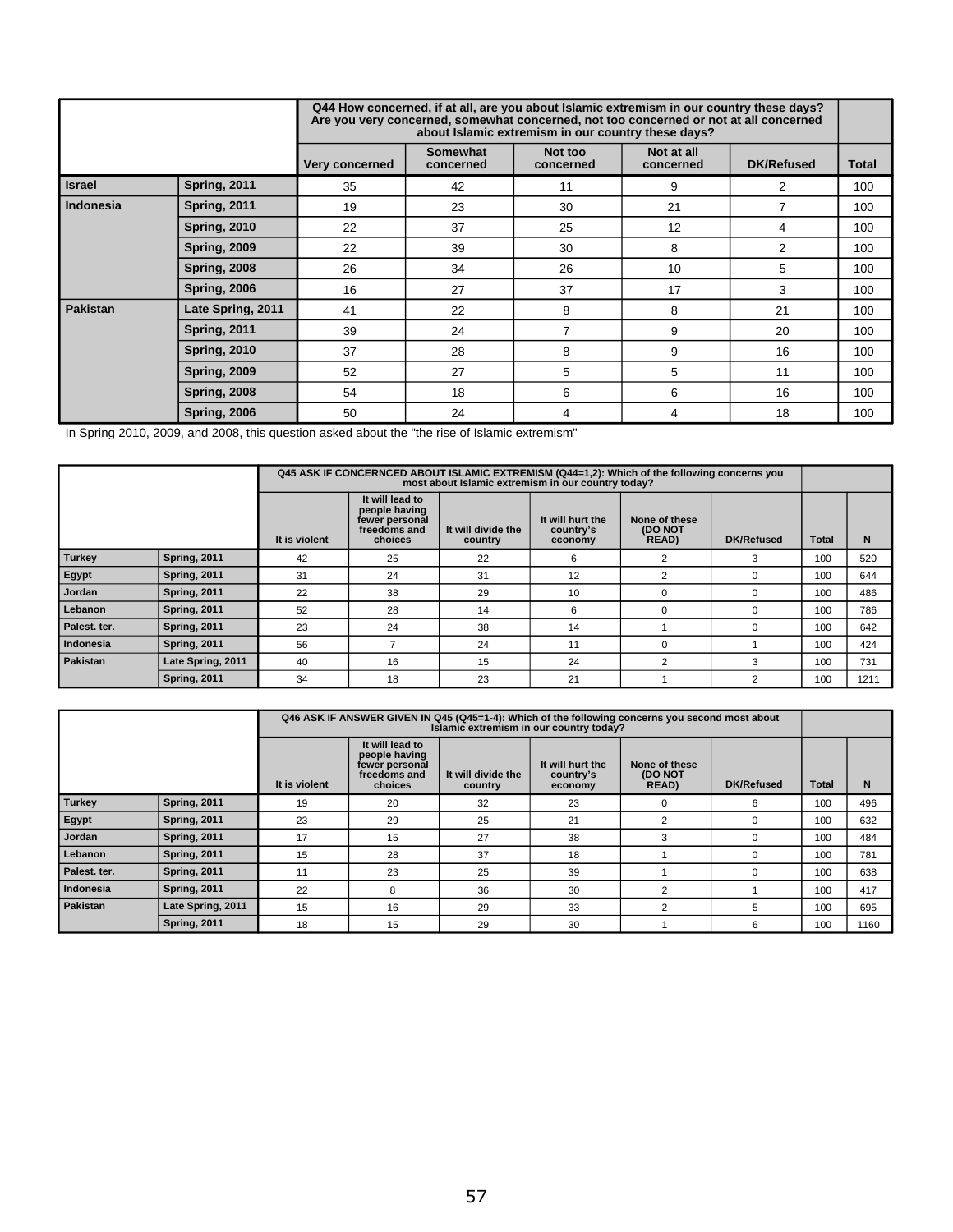|               |                     |               |                                                                               |                               | Q45/Q46 COMBINED                         |                                   |                   |              |
|---------------|---------------------|---------------|-------------------------------------------------------------------------------|-------------------------------|------------------------------------------|-----------------------------------|-------------------|--------------|
|               |                     | It is violent | It will lead to<br>people having<br>fewer personal<br>freedoms and<br>choices | It will divide the<br>country | It will hurt the<br>country's<br>economy | None of these<br>(DO NOT<br>READ) | <b>DK/Refused</b> | <b>Total</b> |
| <b>Turkey</b> | <b>Spring, 2011</b> | 61            | 44                                                                            | 53                            | 28                                       | 2                                 | 9                 | 195          |
| Egypt         | <b>Spring, 2011</b> | 54            | 53                                                                            | 55                            | 32                                       | 3                                 | $\Omega$          | 198          |
| Jordan        | <b>Spring, 2011</b> | 38            | 53                                                                            | 56                            | 48                                       | 3                                 | $\Omega$          | 200          |
| Lebanon       | <b>Spring, 2011</b> | 68            | 56                                                                            | 51                            | 23                                       |                                   |                   | 199          |
| Palest. ter.  | <b>Spring, 2011</b> | 35            | 47                                                                            | 63                            | 53                                       |                                   | $\Omega$          | 199          |
| Indonesia     | <b>Spring, 2011</b> | 78            | 15                                                                            | 60                            | 40                                       | 3                                 | 3                 | 198          |
| Pakistan      | Late Spring, 2011   | 54            | 31                                                                            | 43                            | 55                                       | 4                                 | 8                 | 195          |
|               | <b>Spring, 2011</b> | 51            | 33                                                                            | 51                            | 51                                       | 3                                 | 8                 | 196          |

|                      |                     |                | Q47a ASKED OF NON-MUSLIMS ABOUT MUSLIMS:<br>Which of these characteristics do you associate with<br>Muslims? a. Generous |                   |              |     |
|----------------------|---------------------|----------------|--------------------------------------------------------------------------------------------------------------------------|-------------------|--------------|-----|
|                      |                     | Yes, associate | No, do not<br>associate                                                                                                  | <b>DK/Refused</b> | <b>Total</b> | N   |
| <b>United States</b> | <b>Spring, 2011</b> | 33             | 50                                                                                                                       | 17                | 100          | 997 |
|                      | <b>Spring, 2006</b> | 26             | 50                                                                                                                       | 24                | 100          | 994 |
| <b>Britain</b>       | <b>Spring, 2011</b> | 43             | 34                                                                                                                       | 23                | 100          | 989 |
|                      | <b>Spring, 2006</b> | 35             | 31                                                                                                                       | 35                | 100          | 490 |
| <b>France</b>        | <b>Spring, 2011</b> | 61             | 39                                                                                                                       | $\mathbf 0$       | 100          | 954 |
|                      | <b>Spring, 2006</b> | 63             | 37                                                                                                                       | $\Omega$          | 100          | 505 |
| Germany              | <b>Spring, 2011</b> | 45             | 43                                                                                                                       | 12                | 100          | 987 |
|                      | <b>Spring, 2006</b> | 40             | 44                                                                                                                       | 16                | 100          | 489 |
| <b>Spain</b>         | <b>Spring, 2011</b> | 38             | 52                                                                                                                       | 10 <sup>°</sup>   | 100          | 996 |
|                      | <b>Spring, 2006</b> | 29             | 51                                                                                                                       | 20                | 100          | 577 |
| <b>Russia</b>        | <b>Spring, 2011</b> | 20             | 60                                                                                                                       | 20                | 100          | 940 |
|                      | <b>Spring, 2006</b> | 24             | 57                                                                                                                       | 20                | 100          | 942 |

|                 |                     | <b>Q47a ASKED OF MUSLIMS ABOUT PEOPLE IN</b><br><b>WESTERN COUNTRIES: Which of these</b><br>characteristics do you associate with people in<br>Western countries such as the United States and<br>Europe? a. Generous |                         |                   |              |      |
|-----------------|---------------------|-----------------------------------------------------------------------------------------------------------------------------------------------------------------------------------------------------------------------|-------------------------|-------------------|--------------|------|
|                 |                     | Yes, associate                                                                                                                                                                                                        | No, do not<br>associate | <b>DK/Refused</b> | <b>Total</b> | N    |
| <b>Turkey</b>   | <b>Spring, 2011</b> | 15                                                                                                                                                                                                                    | 71                      | 14                | 100          | 979  |
|                 | <b>Spring, 2006</b> | 15                                                                                                                                                                                                                    | 68                      | 17                | 100          | 1001 |
| Egypt           | <b>Spring, 2011</b> | 29                                                                                                                                                                                                                    | 68                      | 3                 | 100          | 940  |
|                 | <b>Spring, 2006</b> | 27                                                                                                                                                                                                                    | 68                      | 4                 | 100          | 936  |
| Jordan          | <b>Spring, 2011</b> | 24                                                                                                                                                                                                                    | 74                      | 2                 | 100          | 971  |
|                 | <b>Spring, 2006</b> | 20                                                                                                                                                                                                                    | 78                      | 3                 | 100          | 972  |
| Lebanon         | <b>Spring, 2011</b> | 40                                                                                                                                                                                                                    | 46                      | 14                | 100          | 553  |
| Palest. ter.    | <b>Spring, 2011</b> | 49                                                                                                                                                                                                                    | 44                      | 7                 | 100          | 799  |
| Indonesia       | <b>Spring, 2011</b> | 38                                                                                                                                                                                                                    | 51                      | 11                | 100          | 881  |
|                 | <b>Spring, 2006</b> | 30                                                                                                                                                                                                                    | 65                      | 6                 | 100          | 909  |
| <b>Pakistan</b> | Late Spring, 2011   | 17                                                                                                                                                                                                                    | 59                      | 25                | 100          | 1219 |
|                 | <b>Spring, 2011</b> | 24                                                                                                                                                                                                                    | 51                      | 25                | 100          | 1912 |
|                 | <b>Spring, 2006</b> | 24                                                                                                                                                                                                                    | 42                      | 34                | 100          | 1233 |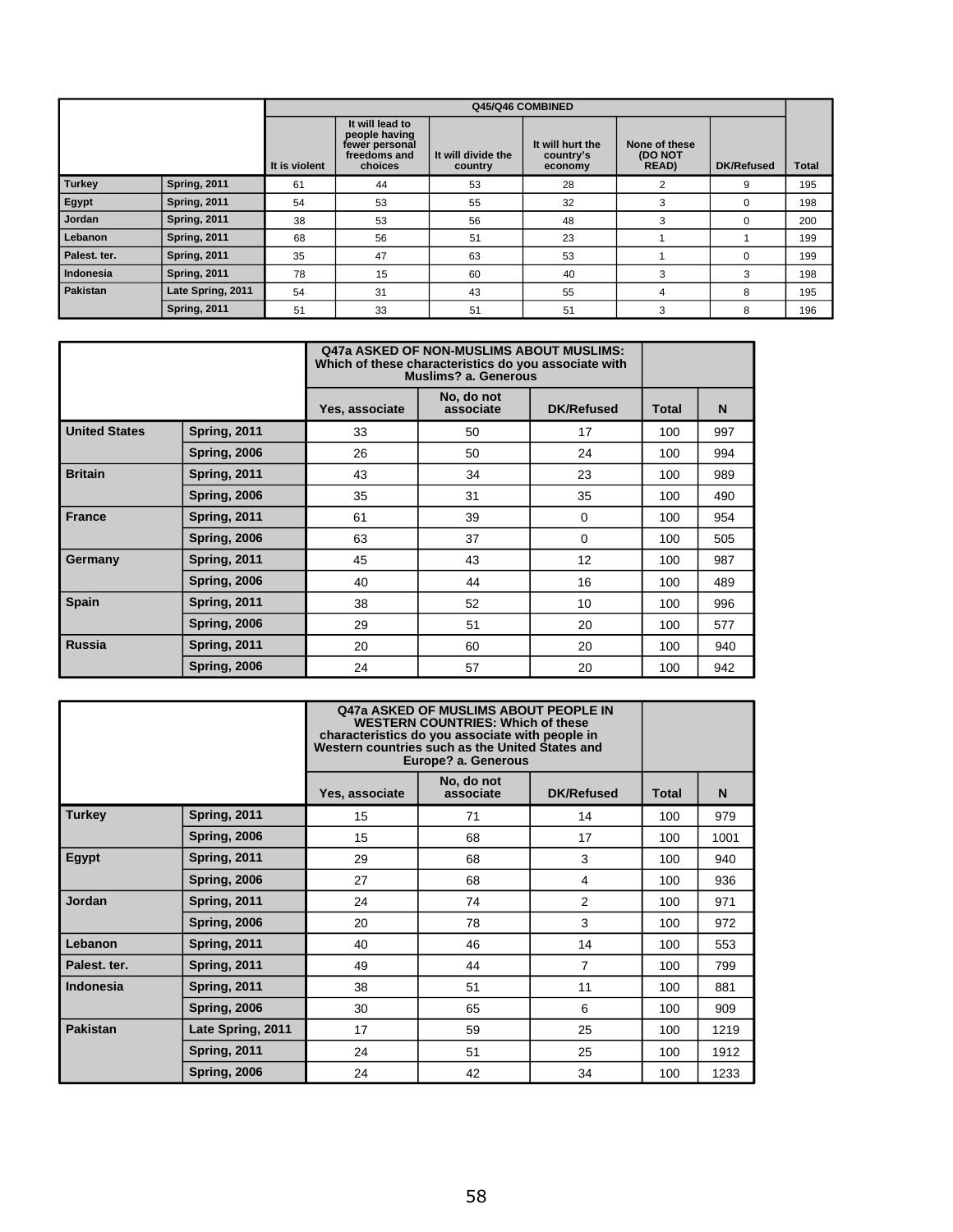|                      |                     | <b>Q47b ASKED OF NON-MUSLIMS ABOUT MUSLIMS:</b><br>Which of these characteristics do you associate with<br><b>Muslims? b. Violent</b> |                         |                   |              |     |
|----------------------|---------------------|---------------------------------------------------------------------------------------------------------------------------------------|-------------------------|-------------------|--------------|-----|
|                      |                     | Yes, associate                                                                                                                        | No, do not<br>associate | <b>DK/Refused</b> | <b>Total</b> | N   |
| <b>United States</b> | <b>Spring, 2011</b> | 45                                                                                                                                    | 46                      | 9                 | 100          | 997 |
|                      | <b>Spring, 2006</b> | 45                                                                                                                                    | 43                      | 13                | 100          | 994 |
| <b>Britain</b>       | <b>Spring, 2011</b> | 32                                                                                                                                    | 54                      | 14                | 100          | 989 |
|                      | <b>Spring, 2006</b> | 32                                                                                                                                    | 54                      | 14                | 100          | 490 |
| <b>France</b>        | <b>Spring, 2011</b> | 44                                                                                                                                    | 56                      | $\mathbf 0$       | 100          | 954 |
|                      | <b>Spring, 2006</b> | 41                                                                                                                                    | 59                      | $\mathbf 0$       | 100          | 505 |
| Germany              | <b>Spring, 2011</b> | 54                                                                                                                                    | 41                      | 5                 | 100          | 987 |
|                      | <b>Spring, 2006</b> | 52                                                                                                                                    | 41                      | 7                 | 100          | 489 |
| <b>Spain</b>         | <b>Spring, 2011</b> | 61                                                                                                                                    | 33                      | 6                 | 100          | 996 |
|                      | <b>Spring, 2006</b> | 60                                                                                                                                    | 29                      | 10                | 100          | 577 |
| <b>Russia</b>        | <b>Spring, 2011</b> | 54                                                                                                                                    | 29                      | 17                | 100          | 940 |
|                      | <b>Spring, 2006</b> | 59                                                                                                                                    | 27                      | 14                | 100          | 942 |

|                 |                     | <b>Q47b ASKED OF MUSLIMS ABOUT PEOPLE IN</b><br><b>WESTERN COUNTRIES: Which of these</b><br>characteristics do you associate with people in<br>Western countries such as the United States and<br>Europe? b. Violent |                         |                   |              |      |
|-----------------|---------------------|----------------------------------------------------------------------------------------------------------------------------------------------------------------------------------------------------------------------|-------------------------|-------------------|--------------|------|
|                 |                     | Yes, associate                                                                                                                                                                                                       | No, do not<br>associate | <b>DK/Refused</b> | <b>Total</b> | N    |
| <b>Turkey</b>   | <b>Spring, 2011</b> | 66                                                                                                                                                                                                                   | 20                      | 13                | 100          | 979  |
|                 | <b>Spring, 2006</b> | 70                                                                                                                                                                                                                   | 19                      | 11                | 100          | 1001 |
| Egypt           | <b>Spring, 2011</b> | 72                                                                                                                                                                                                                   | 25                      | 3                 | 100          | 940  |
|                 | <b>Spring, 2006</b> | 75                                                                                                                                                                                                                   | 22                      | 3                 | 100          | 936  |
| Jordan          | <b>Spring, 2011</b> | 78                                                                                                                                                                                                                   | 20                      | 2                 | 100          | 971  |
|                 | <b>Spring, 2006</b> | 80                                                                                                                                                                                                                   | 18                      | 2                 | 100          | 972  |
| Lebanon         | <b>Spring, 2011</b> | 34                                                                                                                                                                                                                   | 51                      | 14                | 100          | 553  |
| Palest. ter.    | <b>Spring, 2011</b> | 67                                                                                                                                                                                                                   | 28                      | 5                 | 100          | 799  |
| Indonesia       | <b>Spring, 2011</b> | 49                                                                                                                                                                                                                   | 40                      | 11                | 100          | 881  |
|                 | <b>Spring, 2006</b> | 64                                                                                                                                                                                                                   | 30                      | 6                 | 100          | 909  |
| <b>Pakistan</b> | Late Spring, 2011   | 58                                                                                                                                                                                                                   | 18                      | 24                | 100          | 1219 |
|                 | <b>Spring, 2011</b> | 62                                                                                                                                                                                                                   | 19                      | 19                | 100          | 1912 |
|                 | <b>Spring, 2006</b> | 49                                                                                                                                                                                                                   | 22                      | 28                | 100          | 1233 |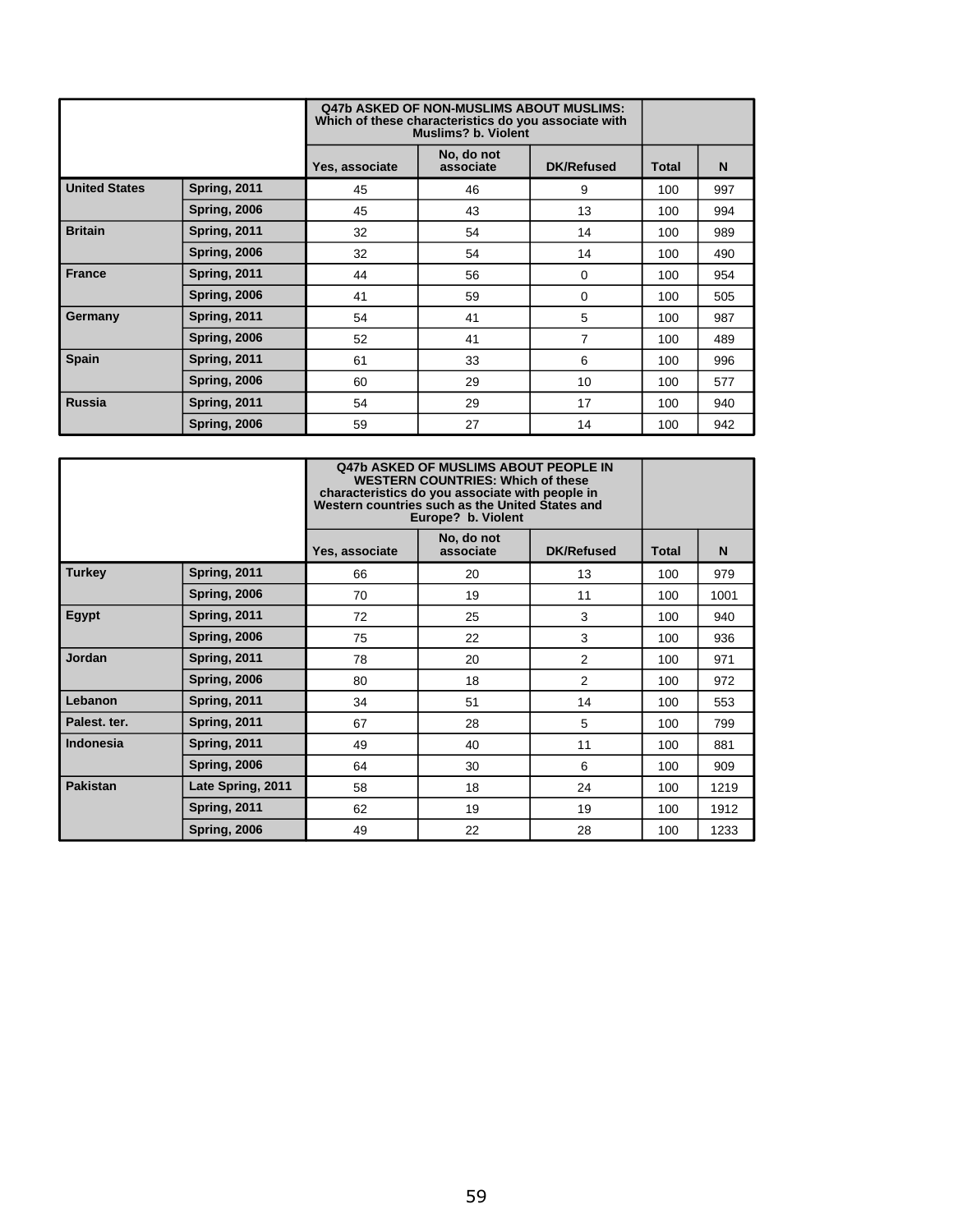|                      |                     | <b>Q47c ASKED OF NON-MUSLIMS ABOUT MUSLIMS:</b><br>Which of these characteristics do you associate with<br><b>Muslims? c. Greedy</b> |                         |                   |              |     |
|----------------------|---------------------|--------------------------------------------------------------------------------------------------------------------------------------|-------------------------|-------------------|--------------|-----|
|                      |                     | Yes, associate                                                                                                                       | No, do not<br>associate | <b>DK/Refused</b> | <b>Total</b> | N   |
| <b>United States</b> | <b>Spring, 2011</b> | 20                                                                                                                                   | 68                      | 12                | 100          | 997 |
|                      | <b>Spring, 2006</b> | 24                                                                                                                                   | 60                      | 16                | 100          | 994 |
| <b>Britain</b>       | <b>Spring, 2011</b> | 16                                                                                                                                   | 69                      | 15                | 100          | 989 |
|                      | <b>Spring, 2006</b> | 17                                                                                                                                   | 70                      | 13                | 100          | 490 |
| <b>France</b>        | <b>Spring, 2011</b> | 14                                                                                                                                   | 86                      | 0                 | 100          | 954 |
|                      | <b>Spring, 2006</b> | 10                                                                                                                                   | 89                      | 1                 | 100          | 505 |
| Germany              | <b>Spring, 2011</b> | 19                                                                                                                                   | 71                      | 10                | 100          | 987 |
|                      | <b>Spring, 2006</b> | 14                                                                                                                                   | 74                      | 12                | 100          | 489 |
| <b>Spain</b>         | <b>Spring, 2011</b> | 32                                                                                                                                   | 59                      | 9                 | 100          | 996 |
|                      | <b>Spring, 2006</b> | 34                                                                                                                                   | 46                      | 20                | 100          | 577 |
| <b>Russia</b>        | <b>Spring, 2011</b> | 31                                                                                                                                   | 46                      | 23                | 100          | 940 |
|                      | <b>Spring, 2006</b> | 33                                                                                                                                   | 44                      | 22                | 100          | 942 |

|                 |                     | <b>Q47c ASKED OF MUSLIMS ABOUT PEOPLE IN</b><br><b>WESTERN COUNTRIES: Which of these</b><br>characteristics do you associate with people in<br>Western countries such as the United States and<br>Europe? c. Greedy |                         |                   |              |      |
|-----------------|---------------------|---------------------------------------------------------------------------------------------------------------------------------------------------------------------------------------------------------------------|-------------------------|-------------------|--------------|------|
|                 |                     | Yes, associate                                                                                                                                                                                                      | No, do not<br>associate | <b>DK/Refused</b> | <b>Total</b> | N    |
| <b>Turkey</b>   | <b>Spring, 2011</b> | 70                                                                                                                                                                                                                  | 16                      | 14                | 100          | 979  |
|                 | <b>Spring, 2006</b> | 67                                                                                                                                                                                                                  | 18                      | 14                | 100          | 1001 |
| Egypt           | <b>Spring, 2011</b> | 75                                                                                                                                                                                                                  | 21                      | 4                 | 100          | 940  |
|                 | <b>Spring, 2006</b> | 70                                                                                                                                                                                                                  | 26                      | 4                 | 100          | 936  |
| <b>Jordan</b>   | <b>Spring, 2011</b> | 74                                                                                                                                                                                                                  | 23                      | 3                 | 100          | 971  |
|                 | <b>Spring, 2006</b> | 73                                                                                                                                                                                                                  | 24                      | 3                 | 100          | 972  |
| Lebanon         | <b>Spring, 2011</b> | 41                                                                                                                                                                                                                  | 46                      | 13                | 100          | 553  |
| Palest. ter.    | <b>Spring, 2011</b> | 64                                                                                                                                                                                                                  | 30                      | 5                 | 100          | 799  |
| Indonesia       | <b>Spring, 2011</b> | 55                                                                                                                                                                                                                  | 31                      | 14                | 100          | 881  |
|                 | <b>Spring, 2006</b> | 76                                                                                                                                                                                                                  | 19                      | 5                 | 100          | 909  |
| <b>Pakistan</b> | Late Spring, 2011   | 64                                                                                                                                                                                                                  | 16                      | 21                | 100          | 1219 |
|                 | <b>Spring, 2011</b> | 64                                                                                                                                                                                                                  | 18                      | 18                | 100          | 1912 |
|                 | <b>Spring, 2006</b> | 44                                                                                                                                                                                                                  | 24                      | 31                | 100          | 1233 |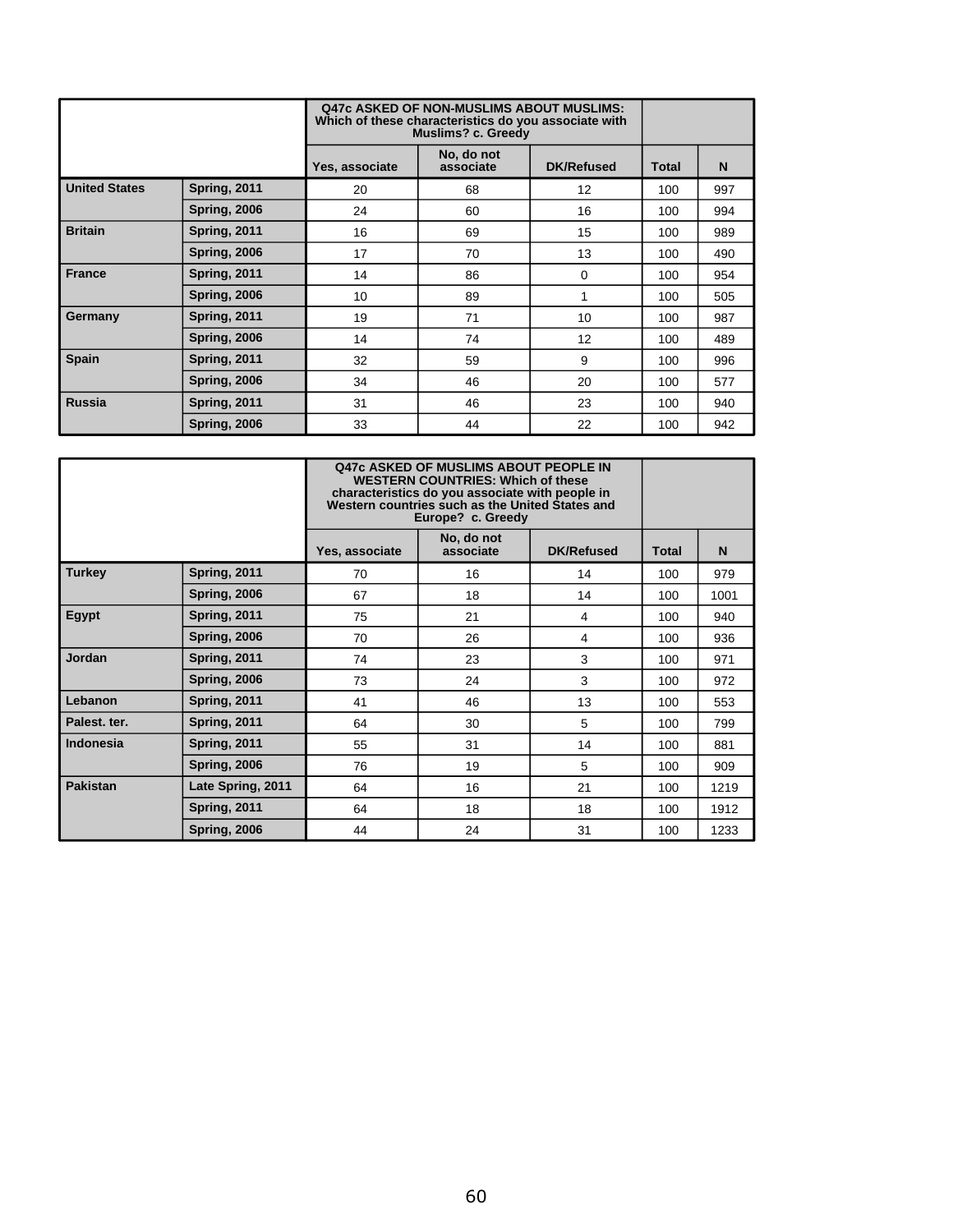|                      |                     | <b>Q47d ASKED OF NON-MUSLIMS ABOUT MUSLIMS:</b><br>Which of these characteristics do you associate with<br>Muslims? d. Fanatical |                         |                   |              |     |
|----------------------|---------------------|----------------------------------------------------------------------------------------------------------------------------------|-------------------------|-------------------|--------------|-----|
|                      |                     | Yes, associate                                                                                                                   | No, do not<br>associate | <b>DK/Refused</b> | <b>Total</b> | N   |
| <b>United States</b> | <b>Spring, 2011</b> | 41                                                                                                                               | 49                      | 10                | 100          | 997 |
|                      | <b>Spring, 2006</b> | 43                                                                                                                               | 41                      | 16                | 100          | 994 |
| <b>Britain</b>       | <b>Spring, 2011</b> | 43                                                                                                                               | 42                      | 16                | 100          | 989 |
|                      | <b>Spring, 2006</b> | 48                                                                                                                               | 40                      | 13                | 100          | 490 |
| <b>France</b>        | <b>Spring, 2011</b> | 52                                                                                                                               | 48                      | 0                 | 100          | 954 |
|                      | <b>Spring, 2006</b> | 50                                                                                                                               | 50                      | 0                 | 100          | 505 |
| Germany              | <b>Spring, 2011</b> | 68                                                                                                                               | 29                      | $\overline{2}$    | 100          | 987 |
|                      | <b>Spring, 2006</b> | 78                                                                                                                               | 19                      | 3                 | 100          | 489 |
| <b>Spain</b>         | <b>Spring, 2011</b> | 80                                                                                                                               | 17                      | 3                 | 100          | 996 |
|                      | <b>Spring, 2006</b> | 83                                                                                                                               | 10                      | 6                 | 100          | 577 |
| <b>Russia</b>        | <b>Spring, 2011</b> | 64                                                                                                                               | 22                      | 14                | 100          | 940 |
|                      | <b>Spring, 2006</b> | 72                                                                                                                               | 17                      | 12                | 100          | 942 |

|                  |                     | <b>Q47d ASKED OF MUSLIMS ABOUT PEOPLE IN</b><br><b>WESTERN COUNTRIES: Which of these</b><br>characteristics do you associate with people in<br>Western countries such as the United States and<br>Europe? d. Fanatical |                         |                   |              |      |
|------------------|---------------------|------------------------------------------------------------------------------------------------------------------------------------------------------------------------------------------------------------------------|-------------------------|-------------------|--------------|------|
|                  |                     | Yes, associate                                                                                                                                                                                                         | No, do not<br>associate | <b>DK/Refused</b> | <b>Total</b> | N    |
| <b>Turkey</b>    | <b>Spring, 2011</b> | 54                                                                                                                                                                                                                     | 28                      | 18                | 100          | 979  |
|                  | <b>Spring, 2006</b> | 67                                                                                                                                                                                                                     | 14                      | 20                | 100          | 1001 |
| Egypt            | <b>Spring, 2011</b> | 64                                                                                                                                                                                                                     | 28                      | 8                 | 100          | 940  |
|                  | <b>Spring, 2006</b> | 61                                                                                                                                                                                                                     | 33                      | 6                 | 100          | 936  |
| Jordan           | <b>Spring, 2011</b> | 66                                                                                                                                                                                                                     | 26                      | 8                 | 100          | 971  |
|                  | <b>Spring, 2006</b> | 68                                                                                                                                                                                                                     | 29                      | 3                 | 100          | 972  |
| Lebanon          | <b>Spring, 2011</b> | 41                                                                                                                                                                                                                     | 46                      | 12                | 100          | 553  |
| Palest. ter.     | <b>Spring, 2011</b> | 53                                                                                                                                                                                                                     | 40                      | $\overline{7}$    | 100          | 799  |
| <b>Indonesia</b> | <b>Spring, 2011</b> | 45                                                                                                                                                                                                                     | 42                      | 13                | 100          | 881  |
|                  | <b>Spring, 2006</b> | 41                                                                                                                                                                                                                     | 48                      | 11                | 100          | 909  |
| <b>Pakistan</b>  | Late Spring, 2011   | 37                                                                                                                                                                                                                     | 29                      | 35                | 100          | 1219 |
|                  | <b>Spring, 2011</b> | 35                                                                                                                                                                                                                     | 28                      | 37                | 100          | 1912 |
|                  | <b>Spring, 2006</b> | 24                                                                                                                                                                                                                     | 35                      | 42                | 100          | 1233 |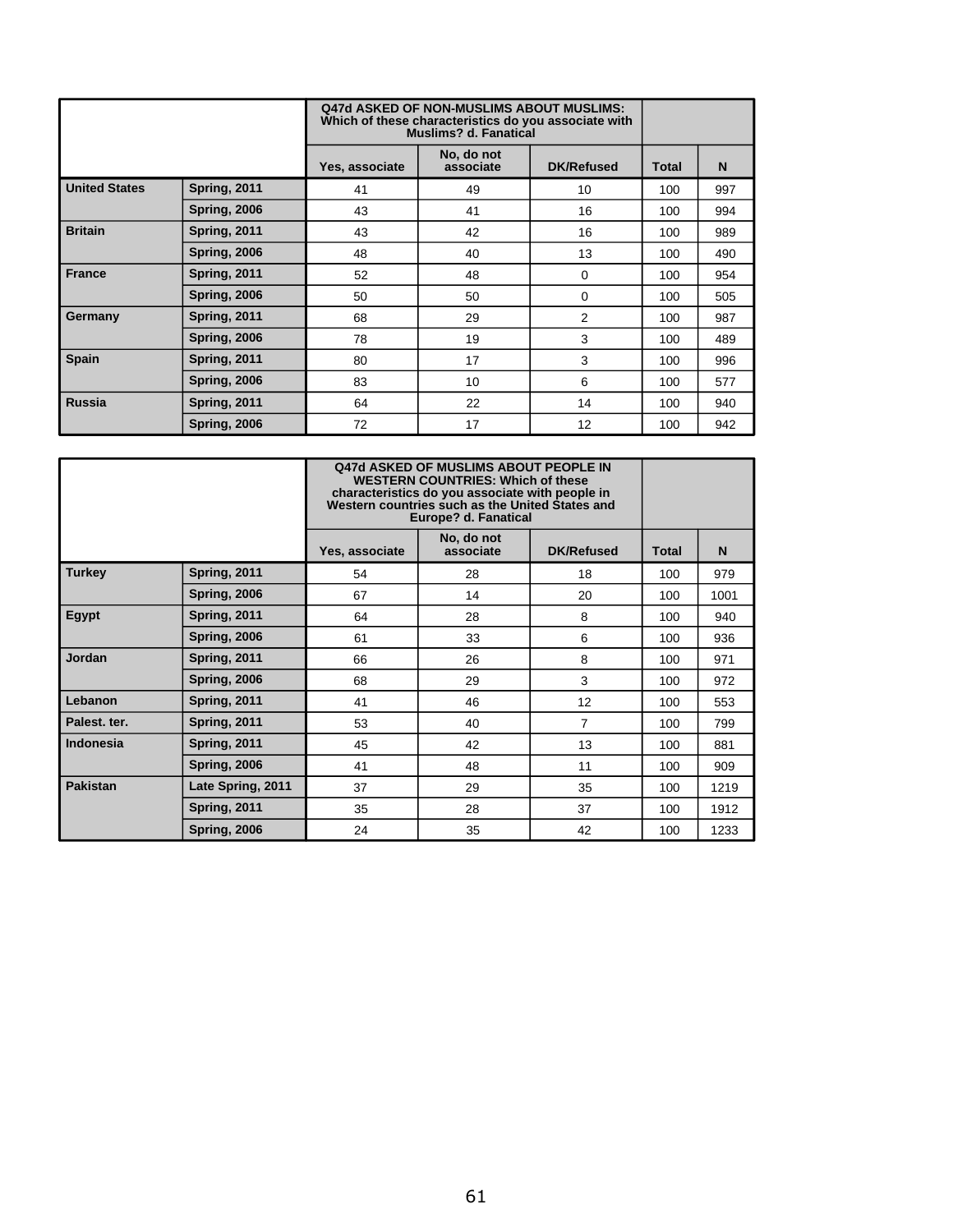|                      |                     | <b>Q47e ASKED OF NON-MUSLIMS ABOUT MUSLIMS:</b><br>Which of these characteristics do you associate with<br>Muslims? e. Honest |                         |                   |              |     |
|----------------------|---------------------|-------------------------------------------------------------------------------------------------------------------------------|-------------------------|-------------------|--------------|-----|
|                      |                     | Yes, associate                                                                                                                | No, do not<br>associate | <b>DK/Refused</b> | <b>Total</b> | N   |
| <b>United States</b> | <b>Spring, 2011</b> | 49                                                                                                                            | 36                      | 16                | 100          | 997 |
|                      | <b>Spring, 2006</b> | 44                                                                                                                            | 36                      | 20                | 100          | 994 |
| <b>Britain</b>       | <b>Spring, 2011</b> | 60                                                                                                                            | 22                      | 18                | 100          | 989 |
|                      | <b>Spring, 2006</b> | 56                                                                                                                            | 22                      | 22                | 100          | 490 |
| <b>France</b>        | <b>Spring, 2011</b> | 62                                                                                                                            | 38                      | 0                 | 100          | 954 |
|                      | <b>Spring, 2006</b> | 64                                                                                                                            | 35                      | 1                 | 100          | 505 |
| Germany              | <b>Spring, 2011</b> | 53                                                                                                                            | 36                      | 11                | 100          | 987 |
|                      | <b>Spring, 2006</b> | 52                                                                                                                            | 33                      | 15                | 100          | 489 |
| <b>Spain</b>         | <b>Spring, 2011</b> | 45                                                                                                                            | 41                      | 13                | 100          | 996 |
|                      | <b>Spring, 2006</b> | 43                                                                                                                            | 35                      | 22                | 100          | 577 |
| <b>Russia</b>        | <b>Spring, 2011</b> | 16                                                                                                                            | 61                      | 24                | 100          | 940 |
|                      | <b>Spring, 2006</b> | 22                                                                                                                            | 58                      | 20                | 100          | 942 |

|                  |                     | <b>Q47e ASKED OF MUSLIMS ABOUT PEOPLE IN</b><br><b>WESTERN COUNTRIES: Which of these</b><br>characteristics do you associate with people in<br>Western countries such as the United States and<br>Europe? e. Honest |                         |                   |              |      |
|------------------|---------------------|---------------------------------------------------------------------------------------------------------------------------------------------------------------------------------------------------------------------|-------------------------|-------------------|--------------|------|
|                  |                     | Yes, associate                                                                                                                                                                                                      | No, do not<br>associate | <b>DK/Refused</b> | <b>Total</b> | N    |
| <b>Turkey</b>    | <b>Spring, 2011</b> | 19                                                                                                                                                                                                                  | 65                      | 16                | 100          | 979  |
|                  | <b>Spring, 2006</b> | 23                                                                                                                                                                                                                  | 61                      | 16                | 100          | 1001 |
| Egypt            | <b>Spring, 2011</b> | 32                                                                                                                                                                                                                  | 65                      | 3                 | 100          | 940  |
|                  | <b>Spring, 2006</b> | 32                                                                                                                                                                                                                  | 64                      | 4                 | 100          | 936  |
| Jordan           | <b>Spring, 2011</b> | 35                                                                                                                                                                                                                  | 60                      | 5                 | 100          | 971  |
|                  | <b>Spring, 2006</b> | 41                                                                                                                                                                                                                  | 54                      | 5                 | 100          | 972  |
| Lebanon          | <b>Spring, 2011</b> | 37                                                                                                                                                                                                                  | 47                      | 16                | 100          | 553  |
| Palest. ter.     | <b>Spring, 2011</b> | 39                                                                                                                                                                                                                  | 53                      | 8                 | 100          | 799  |
| <b>Indonesia</b> | <b>Spring, 2011</b> | 33                                                                                                                                                                                                                  | 51                      | 16                | 100          | 881  |
|                  | <b>Spring, 2006</b> | 20                                                                                                                                                                                                                  | 69                      | 11                | 100          | 909  |
| <b>Pakistan</b>  | Late Spring, 2011   | 16                                                                                                                                                                                                                  | 62                      | 22                | 100          | 1219 |
|                  | <b>Spring, 2011</b> | 22                                                                                                                                                                                                                  | 58                      | 20                | 100          | 1912 |
|                  | <b>Spring, 2006</b> | 21                                                                                                                                                                                                                  | 47                      | 32                | 100          | 1233 |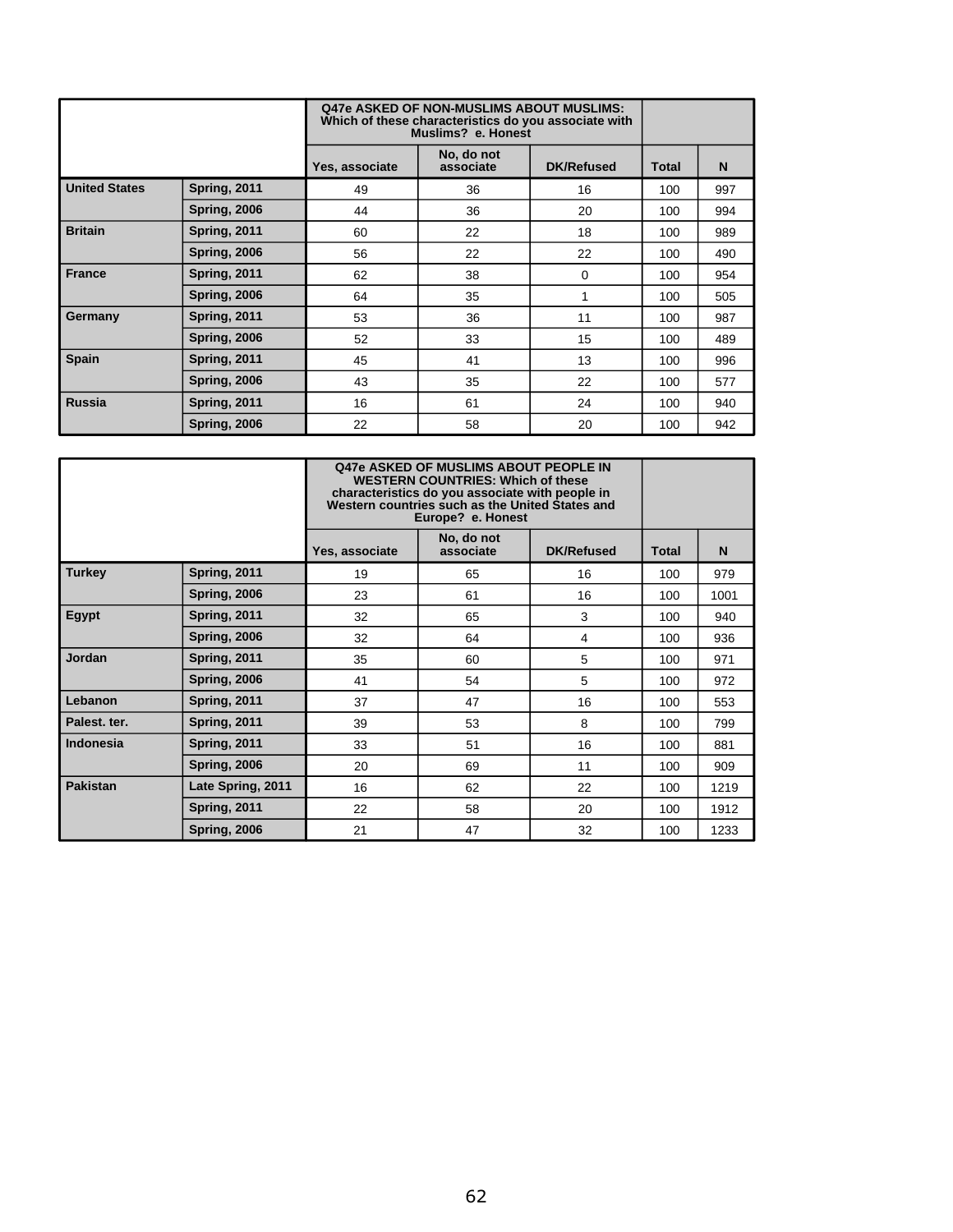|                      |                     | <b>Q47f ASKED OF NON-MUSLIMS ABOUT MUSLIMS:</b><br>Which of these characteristics do you associate with<br>Muslims? f. Selfish |                         |                   |              |     |
|----------------------|---------------------|--------------------------------------------------------------------------------------------------------------------------------|-------------------------|-------------------|--------------|-----|
|                      |                     | Yes, associate                                                                                                                 | No, do not<br>associate | <b>DK/Refused</b> | <b>Total</b> | N   |
| <b>United States</b> | <b>Spring, 2011</b> | 29                                                                                                                             | 59                      | 12                | 100          | 997 |
|                      | <b>Spring, 2006</b> | 27                                                                                                                             | 55                      | 17                | 100          | 994 |
| <b>Britain</b>       | <b>Spring, 2011</b> | 29                                                                                                                             | 52                      | 19                | 100          | 989 |
|                      | <b>Spring, 2006</b> | 30                                                                                                                             | 51                      | 19                | 100          | 490 |
| <b>France</b>        | <b>Spring, 2011</b> | 26                                                                                                                             | 74                      | 0                 | 100          | 954 |
|                      | <b>Spring, 2006</b> | 27                                                                                                                             | 72                      | 1                 | 100          | 505 |
| Germany              | <b>Spring, 2011</b> | 42                                                                                                                             | 52                      | 6                 | 100          | 987 |
|                      | <b>Spring, 2006</b> | 44                                                                                                                             | 46                      | 10                | 100          | 489 |
| <b>Spain</b>         | <b>Spring, 2011</b> | 49                                                                                                                             | 41                      | 10                | 100          | 996 |
|                      | <b>Spring, 2006</b> | 43                                                                                                                             | 37                      | 20                | 100          | 577 |
| <b>Russia</b>        | <b>Spring, 2011</b> | 40                                                                                                                             | 36                      | 23                | 100          | 940 |
|                      | <b>Spring, 2006</b> | 48                                                                                                                             | 32                      | 20                | 100          | 942 |

|                  |                     | 047f ASKED OF MUSLIMS ABOUT PEOPLE IN<br><b>WESTERN COUNTRIES: Which of these</b><br>characteristics do you associate with people in<br>Western countries such as the United States and<br>Europe? f. Selfish |                         |                   |              |      |
|------------------|---------------------|---------------------------------------------------------------------------------------------------------------------------------------------------------------------------------------------------------------|-------------------------|-------------------|--------------|------|
|                  |                     | Yes, associate                                                                                                                                                                                                | No, do not<br>associate | <b>DK/Refused</b> | <b>Total</b> | N    |
| <b>Turkey</b>    | <b>Spring, 2011</b> | 64                                                                                                                                                                                                            | 19                      | 16                | 100          | 979  |
|                  | <b>Spring, 2006</b> | 69                                                                                                                                                                                                            | 15                      | 16                | 100          | 1001 |
| <b>Egypt</b>     | <b>Spring, 2011</b> | 68                                                                                                                                                                                                            | 30                      | 1                 | 100          | 940  |
|                  | <b>Spring, 2006</b> | 63                                                                                                                                                                                                            | 32                      | 5                 | 100          | 936  |
| <b>Jordan</b>    | <b>Spring, 2011</b> | 73                                                                                                                                                                                                            | 24                      | 3                 | 100          | 971  |
|                  | <b>Spring, 2006</b> | 73                                                                                                                                                                                                            | 22                      | 5                 | 100          | 972  |
| Lebanon          | <b>Spring, 2011</b> | 43                                                                                                                                                                                                            | 41                      | 16                | 100          | 553  |
| Palest. ter.     | <b>Spring, 2011</b> | 67                                                                                                                                                                                                            | 28                      | 6                 | 100          | 799  |
| <b>Indonesia</b> | <b>Spring, 2011</b> | 68                                                                                                                                                                                                            | 20                      | 12                | 100          | 881  |
|                  | <b>Spring, 2006</b> | 81                                                                                                                                                                                                            | 15                      | 4                 | 100          | 909  |
| <b>Pakistan</b>  | Late Spring, 2011   | 68                                                                                                                                                                                                            | 14                      | 19                | 100          | 1219 |
|                  | <b>Spring, 2011</b> | 69                                                                                                                                                                                                            | 14                      | 17                | 100          | 1912 |
|                  | <b>Spring, 2006</b> | 54                                                                                                                                                                                                            | 16                      | 29                | 100          | 1233 |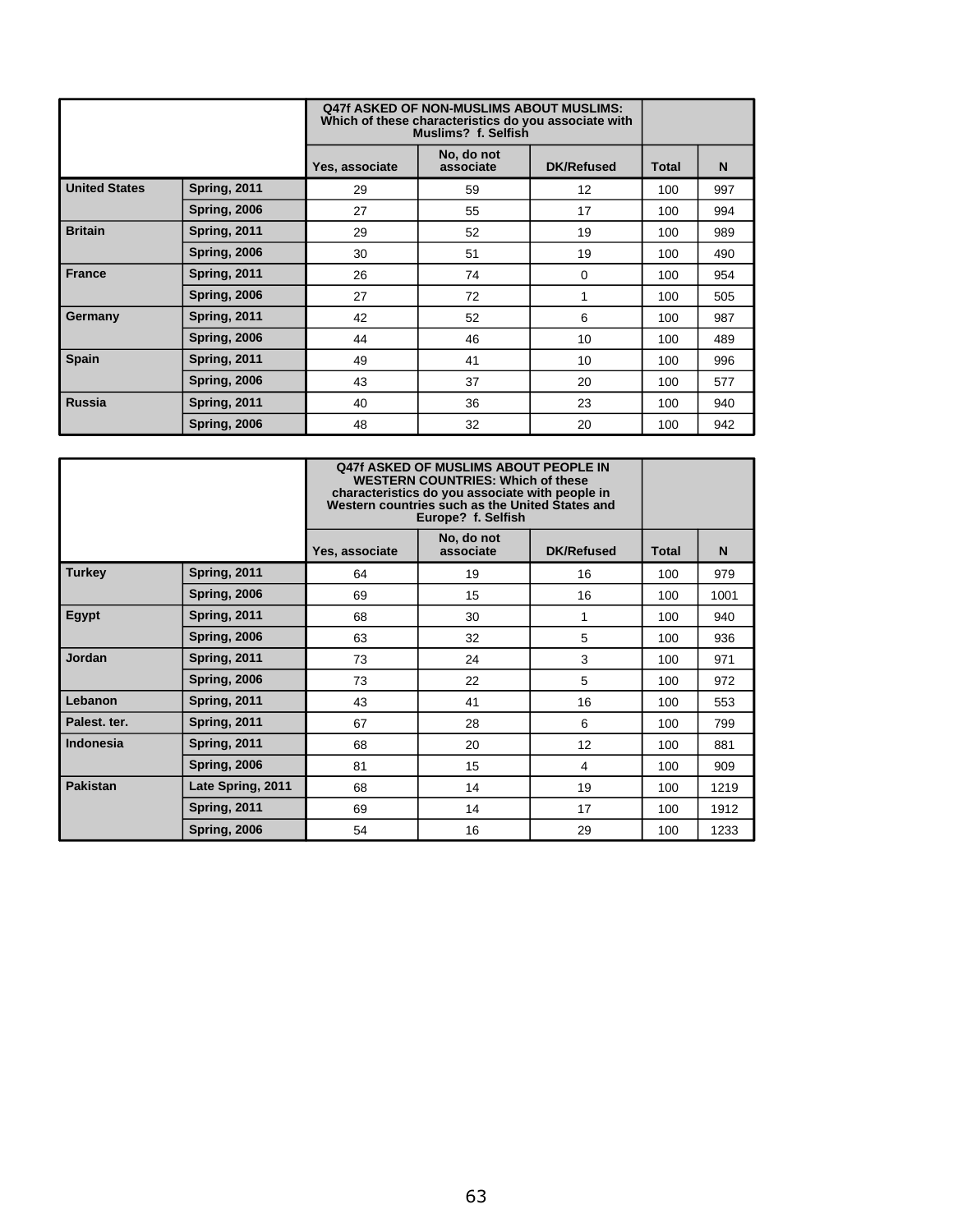|                      |                     | Q47q ASKED OF NON-MUSLIMS ABOUT MUSLIMS:<br>Which of these characteristics do you associate with<br>Muslims? g. Immoral |                         |                   |              |     |
|----------------------|---------------------|-------------------------------------------------------------------------------------------------------------------------|-------------------------|-------------------|--------------|-----|
|                      |                     | Yes, associate                                                                                                          | No, do not<br>associate | <b>DK/Refused</b> | <b>Total</b> | N   |
| <b>United States</b> | <b>Spring, 2011</b> | 24                                                                                                                      | 65                      | 11                | 100          | 997 |
|                      | <b>Spring, 2006</b> | 19                                                                                                                      | 65                      | 16                | 100          | 994 |
| <b>Britain</b>       | <b>Spring, 2011</b> | 18                                                                                                                      | 66                      | 15                | 100          | 989 |
|                      | <b>Spring, 2006</b> | 16                                                                                                                      | 66                      | 17                | 100          | 490 |
| <b>France</b>        | <b>Spring, 2011</b> | 22                                                                                                                      | 78                      | 0                 | 100          | 954 |
|                      | <b>Spring, 2006</b> | 19                                                                                                                      | 81                      | 1                 | 100          | 505 |
| Germany              | <b>Spring, 2011</b> | 22                                                                                                                      | 73                      | 4                 | 100          | 987 |
|                      | <b>Spring, 2006</b> | 26                                                                                                                      | 69                      | 5                 | 100          | 489 |
| <b>Spain</b>         | <b>Spring, 2011</b> | 34                                                                                                                      | 58                      | 8                 | 100          | 996 |
|                      | <b>Spring, 2006</b> | 21                                                                                                                      | 60                      | 18                | 100          | 577 |
| <b>Russia</b>        | <b>Spring, 2011</b> | 24                                                                                                                      | 50                      | 26                | 100          | 940 |
|                      | <b>Spring, 2006</b> | 25                                                                                                                      | 51                      | 24                | 100          | 942 |

|                  |                     | Q47g ASKED OF MUSLIMS ABOUT PEOPLE IN<br><b>WESTERN COUNTRIES: Which of these</b><br>characteristics do you associate with people in<br>Western countries such as the United States and<br>Europe? g. Immoral |                         |                   |              |      |
|------------------|---------------------|---------------------------------------------------------------------------------------------------------------------------------------------------------------------------------------------------------------|-------------------------|-------------------|--------------|------|
|                  |                     | Yes, associate                                                                                                                                                                                                | No, do not<br>associate | <b>DK/Refused</b> | <b>Total</b> | N    |
| <b>Turkey</b>    | <b>Spring, 2011</b> | 65                                                                                                                                                                                                            | 18                      | 17                | 100          | 979  |
|                  | <b>Spring, 2006</b> | 59                                                                                                                                                                                                            | 22                      | 19                | 100          | 1001 |
| <b>Egypt</b>     | <b>Spring, 2011</b> | 70                                                                                                                                                                                                            | 29                      | 1                 | 100          | 940  |
|                  | <b>Spring, 2006</b> | 64                                                                                                                                                                                                            | 30                      | 5                 | 100          | 936  |
| <b>Jordan</b>    | <b>Spring, 2011</b> | 73                                                                                                                                                                                                            | 25                      | 2                 | 100          | 971  |
|                  | <b>Spring, 2006</b> | 62                                                                                                                                                                                                            | 33                      | 5                 | 100          | 972  |
| Lebanon          | <b>Spring, 2011</b> | 38                                                                                                                                                                                                            | 49                      | 13                | 100          | 553  |
| Palest. ter.     | <b>Spring, 2011</b> | 61                                                                                                                                                                                                            | 33                      | 6                 | 100          | 799  |
| <b>Indonesia</b> | <b>Spring, 2011</b> | 49                                                                                                                                                                                                            | 36                      | 15                | 100          | 881  |
|                  | <b>Spring, 2006</b> | 60                                                                                                                                                                                                            | 33                      | $\overline{7}$    | 100          | 909  |
| <b>Pakistan</b>  | Late Spring, 2011   | 61                                                                                                                                                                                                            | 17                      | 22                | 100          | 1219 |
|                  | <b>Spring, 2011</b> | 62                                                                                                                                                                                                            | 20                      | 18                | 100          | 1912 |
|                  | <b>Spring, 2006</b> | 45                                                                                                                                                                                                            | 23                      | 32                | 100          | 1233 |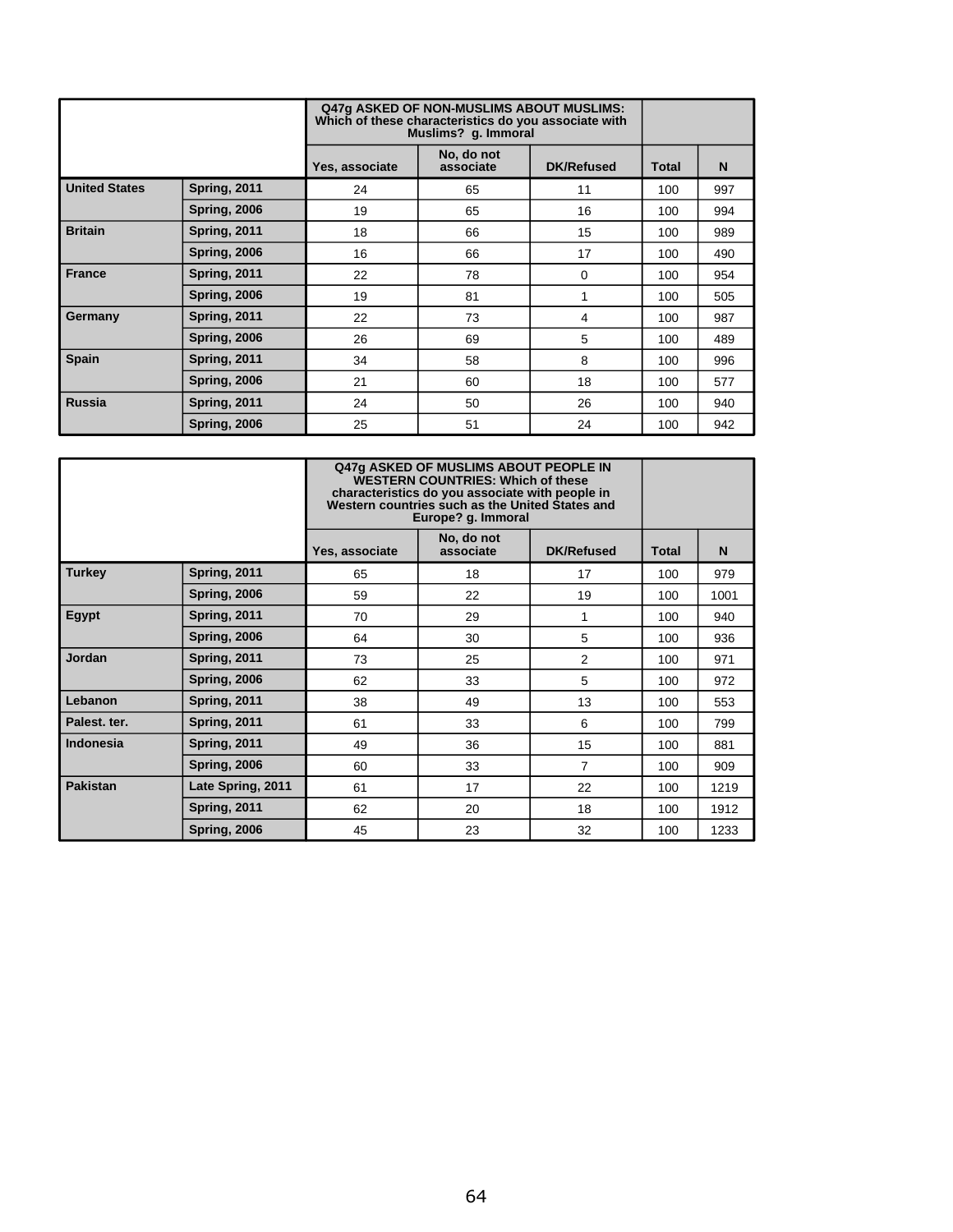|                      |                     |                | <b>Q47h ASKED OF NON-MUSLIMS ABOUT MUSLIMS:</b><br>Which of these characteristics do you associate with<br>Muslims? h. Arrogant |                   |       |     |
|----------------------|---------------------|----------------|---------------------------------------------------------------------------------------------------------------------------------|-------------------|-------|-----|
|                      |                     | Yes, associate | No, do not<br>associate                                                                                                         | <b>DK/Refused</b> | Total | N   |
| <b>United States</b> | <b>Spring, 2011</b> | 34             | 54                                                                                                                              | 11                | 100   | 997 |
|                      | <b>Spring, 2006</b> | 35             | 53                                                                                                                              | 12                | 100   | 994 |
| <b>Britain</b>       | <b>Spring, 2011</b> | 38             | 48                                                                                                                              | 14                | 100   | 989 |
|                      | <b>Spring, 2006</b> | 35             | 54                                                                                                                              | 11                | 100   | 490 |
| <b>France</b>        | <b>Spring, 2011</b> | 39             | 61                                                                                                                              | 0                 | 100   | 954 |
|                      | <b>Spring, 2006</b> | 38             | 61                                                                                                                              | $\Omega$          | 100   | 505 |
| Germany              | <b>Spring, 2011</b> | 35             | 62                                                                                                                              | 3                 | 100   | 987 |
|                      | <b>Spring, 2006</b> | 28             | 66                                                                                                                              | 6                 | 100   | 489 |
| <b>Spain</b>         | <b>Spring, 2011</b> | 48             | 47                                                                                                                              | 6                 | 100   | 996 |
|                      | <b>Spring, 2006</b> | 42             | 42                                                                                                                              | 16                | 100   | 577 |
| <b>Russia</b>        | <b>Spring, 2011</b> | 51             | 30                                                                                                                              | 19                | 100   | 940 |
|                      | <b>Spring, 2006</b> | 51             | 31                                                                                                                              | 18                | 100   | 942 |

|                  |                     | 047h ASKED OF MUSLIMS ABOUT PEOPLE IN<br><b>WESTERN COUNTRIES: Which of these</b><br>characteristics do you associate with people in<br>Western countries such as the United States and<br>Europe? h. Arrogant |                         |                   |              |      |
|------------------|---------------------|----------------------------------------------------------------------------------------------------------------------------------------------------------------------------------------------------------------|-------------------------|-------------------|--------------|------|
|                  |                     | Yes, associate                                                                                                                                                                                                 | No, do not<br>associate | <b>DK/Refused</b> | <b>Total</b> | N    |
| <b>Turkey</b>    | <b>Spring, 2011</b> | 64                                                                                                                                                                                                             | 19                      | 17                | 100          | 979  |
|                  | <b>Spring, 2006</b> | 67                                                                                                                                                                                                             | 17                      | 17                | 100          | 1001 |
| Egypt            | <b>Spring, 2011</b> | 59                                                                                                                                                                                                             | 38                      | 3                 | 100          | 940  |
|                  | <b>Spring, 2006</b> | 49                                                                                                                                                                                                             | 45                      | $\overline{7}$    | 100          | 936  |
| Jordan           | <b>Spring, 2011</b> | 53                                                                                                                                                                                                             | 39                      | 8                 | 100          | 971  |
|                  | <b>Spring, 2006</b> | 48                                                                                                                                                                                                             | 48                      | 5                 | 100          | 972  |
| Lebanon          | <b>Spring, 2011</b> | 35                                                                                                                                                                                                             | 49                      | 16                | 100          | 553  |
| Palest. ter.     | <b>Spring, 2011</b> | 57                                                                                                                                                                                                             | 36                      | $\overline{7}$    | 100          | 799  |
| <b>Indonesia</b> | <b>Spring, 2011</b> | 57                                                                                                                                                                                                             | 33                      | 11                | 100          | 881  |
|                  | <b>Spring, 2006</b> | 72                                                                                                                                                                                                             | 24                      | 4                 | 100          | 909  |
| <b>Pakistan</b>  | Late Spring, 2011   | 61                                                                                                                                                                                                             | 16                      | 24                | 100          | 1219 |
|                  | <b>Spring, 2011</b> | 60                                                                                                                                                                                                             | 17                      | 23                | 100          | 1912 |
|                  | <b>Spring, 2006</b> | 53                                                                                                                                                                                                             | 16                      | 31                | 100          | 1233 |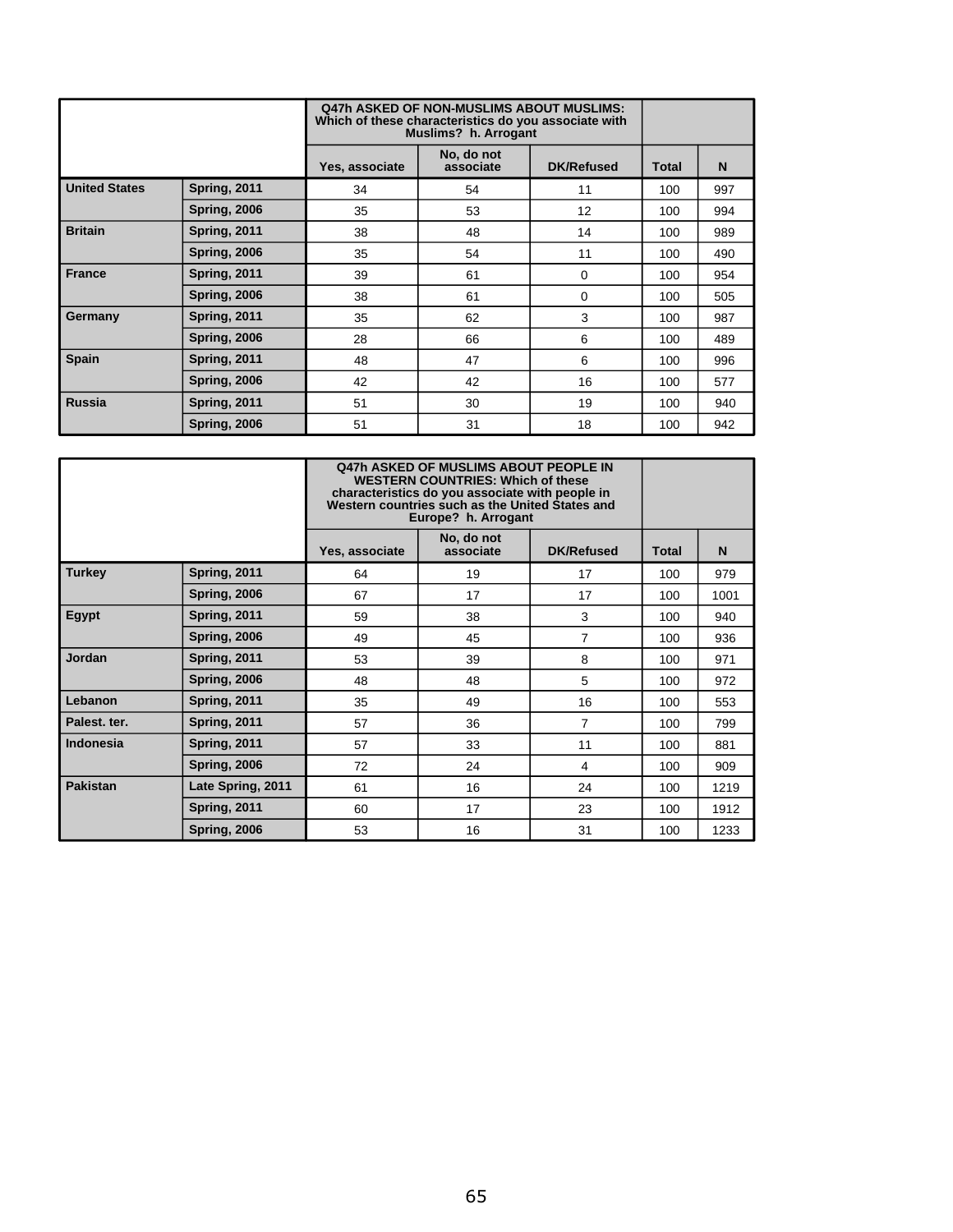|                      |                     |                | <b>Q47i ASKED OF NON-MUSLIMS ABOUT MUSLIMS:</b><br>Which of these characteristics do you associate with<br>Muslims? i. Tolerant |                   |              |     |
|----------------------|---------------------|----------------|---------------------------------------------------------------------------------------------------------------------------------|-------------------|--------------|-----|
|                      |                     | Yes, associate | No, do not<br>associate                                                                                                         | <b>DK/Refused</b> | <b>Total</b> | N   |
| <b>United States</b> | <b>Spring, 2011</b> | 33             | 55                                                                                                                              | 11                | 100          | 997 |
|                      | <b>Spring, 2006</b> | 28             | 58                                                                                                                              | 14                | 100          | 994 |
| <b>Britain</b>       | <b>Spring, 2011</b> | 40             | 45                                                                                                                              | 15                | 100          | 989 |
|                      | <b>Spring, 2006</b> | 35             | 51                                                                                                                              | 14                | 100          | 490 |
| <b>France</b>        | <b>Spring, 2011</b> | 38             | 62                                                                                                                              | 0                 | 100          | 954 |
|                      | <b>Spring, 2006</b> | 45             | 55                                                                                                                              | $\Omega$          | 100          | 505 |
| Germany              | <b>Spring, 2011</b> | 25             | 72                                                                                                                              | 3                 | 100          | 987 |
|                      | <b>Spring, 2006</b> | 20             | 75                                                                                                                              | 5                 | 100          | 489 |
| <b>Spain</b>         | <b>Spring, 2011</b> | 21             | 75                                                                                                                              | 4                 | 100          | 996 |
|                      | <b>Spring, 2006</b> | 20             | 70                                                                                                                              | 10                | 100          | 577 |
| <b>Russia</b>        | <b>Spring, 2011</b> | 27             | 50                                                                                                                              | 23                | 100          | 940 |
|                      | <b>Spring, 2006</b> | 33             | 50                                                                                                                              | 17                | 100          | 942 |

|                  |                     | <b>Q47i ASKED OF MUSLIMS ABOUT PEOPLE IN</b><br><b>WESTERN COUNTRIES: Which of these</b><br>characteristics do you associate with people in<br>Western countries such as the United States and<br>Europe? i. Tolerant |                         |                   |              |      |
|------------------|---------------------|-----------------------------------------------------------------------------------------------------------------------------------------------------------------------------------------------------------------------|-------------------------|-------------------|--------------|------|
|                  |                     | Yes, associate                                                                                                                                                                                                        | No, do not<br>associate | <b>DK/Refused</b> | <b>Total</b> | N    |
| <b>Turkey</b>    | <b>Spring, 2011</b> | 19                                                                                                                                                                                                                    | 66                      | 15                | 100          | 979  |
|                  | <b>Spring, 2006</b> | 27                                                                                                                                                                                                                    | 56                      | 17                | 100          | 1001 |
| <b>Egypt</b>     | <b>Spring, 2011</b> | 31                                                                                                                                                                                                                    | 65                      | 4                 | 100          | 940  |
|                  | <b>Spring, 2006</b> | 27                                                                                                                                                                                                                    | 65                      | $\overline{7}$    | 100          | 936  |
| <b>Jordan</b>    | <b>Spring, 2011</b> | 33                                                                                                                                                                                                                    | 61                      | 6                 | 100          | 971  |
|                  | <b>Spring, 2006</b> | 28                                                                                                                                                                                                                    | 66                      | 5                 | 100          | 972  |
| Lebanon          | <b>Spring, 2011</b> | 28                                                                                                                                                                                                                    | 56                      | 17                | 100          | 553  |
| Palest. ter.     | <b>Spring, 2011</b> | 36                                                                                                                                                                                                                    | 56                      | 8                 | 100          | 799  |
| <b>Indonesia</b> | <b>Spring, 2011</b> | 41                                                                                                                                                                                                                    | 47                      | 11                | 100          | 881  |
|                  | <b>Spring, 2006</b> | 34                                                                                                                                                                                                                    | 60                      | 6                 | 100          | 909  |
| <b>Pakistan</b>  | Late Spring, 2011   | 12                                                                                                                                                                                                                    | 62                      | 26                | 100          | 1219 |
|                  | <b>Spring, 2011</b> | 13                                                                                                                                                                                                                    | 62                      | 25                | 100          | 1912 |
|                  | <b>Spring, 2006</b> | 13                                                                                                                                                                                                                    | 51                      | 36                | 100          | 1233 |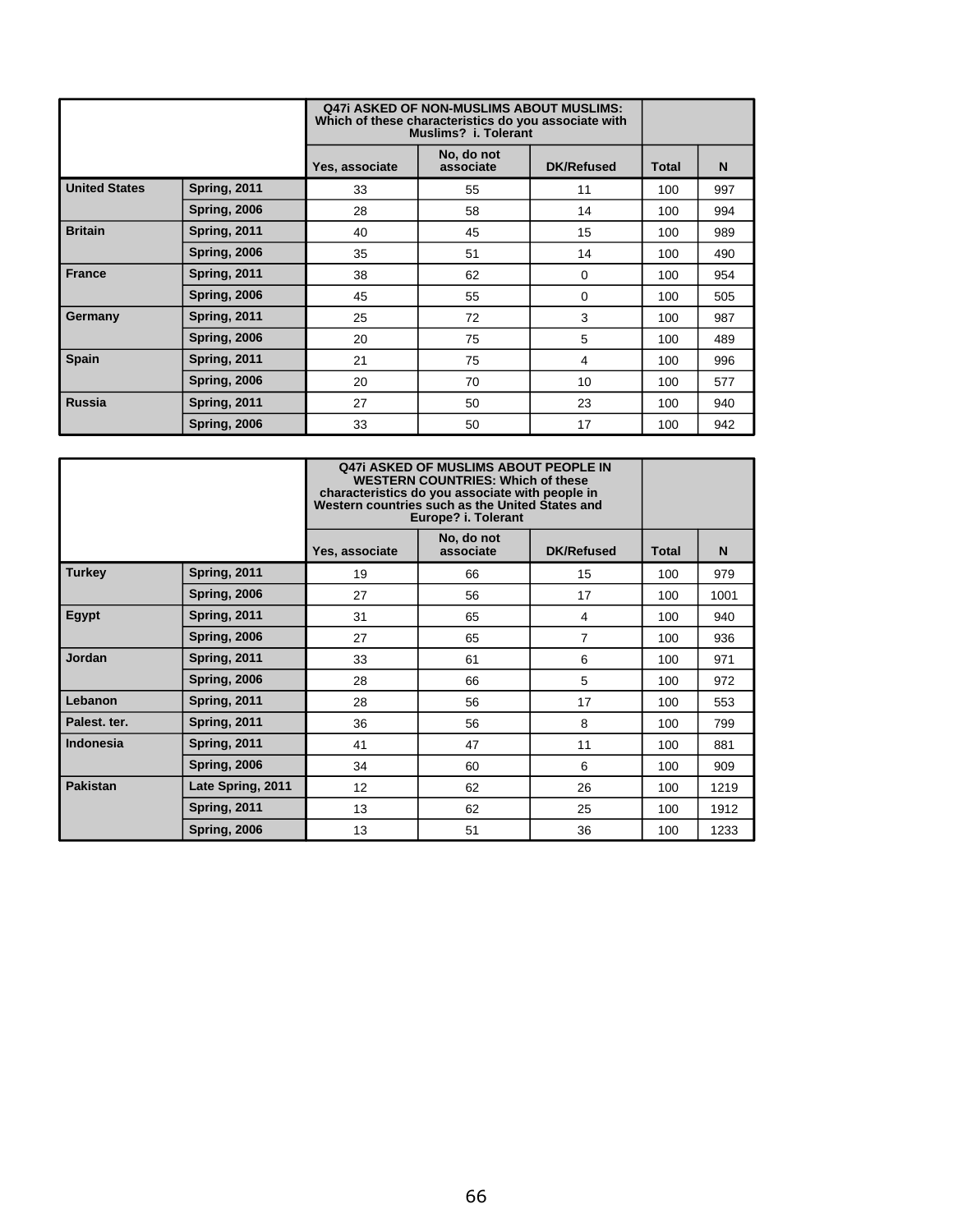|                      |                     | <b>Q47j ASKED OF NON-MUSLIMS ABOUT MUSLIMS:</b><br>Which of these characteristics do you associate with<br>Muslims? j. Respectful of women |                         |                   |              |     |
|----------------------|---------------------|--------------------------------------------------------------------------------------------------------------------------------------------|-------------------------|-------------------|--------------|-----|
|                      |                     | Yes, associate                                                                                                                             | No, do not<br>associate | <b>DK/Refused</b> | <b>Total</b> | N   |
| <b>United States</b> | <b>Spring, 2011</b> | 19                                                                                                                                         | 71                      | 10                | 100          | 997 |
|                      | <b>Spring, 2006</b> | 19                                                                                                                                         | 69                      | 12                | 100          | 994 |
| <b>Britain</b>       | <b>Spring, 2011</b> | 24                                                                                                                                         | 61                      | 15                | 100          | 989 |
|                      | <b>Spring, 2006</b> | 26                                                                                                                                         | 59                      | 15                | 100          | 490 |
| <b>France</b>        | <b>Spring, 2011</b> | 24                                                                                                                                         | 76                      | 0                 | 100          | 954 |
|                      | <b>Spring, 2006</b> | 23                                                                                                                                         | 77                      | 0                 | 100          | 505 |
| Germany              | Spring, 2011        | 17                                                                                                                                         | 81                      | 2                 | 100          | 987 |
|                      | <b>Spring, 2006</b> | 17                                                                                                                                         | 80                      | 3                 | 100          | 489 |
| Spain                | Spring, 2011        | 9                                                                                                                                          | 88                      | 3                 | 100          | 996 |
|                      | <b>Spring, 2006</b> | 12                                                                                                                                         | 83                      | 5                 | 100          | 577 |
| <b>Russia</b>        | <b>Spring, 2011</b> | 28                                                                                                                                         | 49                      | 23                | 100          | 940 |

|                 |                     | <b>Q47j ASKED OF MUSLIMS ABOUT PEOPLE IN</b><br><b>WESTERN COUNTRIES: Which of these</b><br>characteristics do you associate with people in<br>Western countries such as the United States and<br>Europe? j. Respectful of women |                         |                   |              |      |  |
|-----------------|---------------------|----------------------------------------------------------------------------------------------------------------------------------------------------------------------------------------------------------------------------------|-------------------------|-------------------|--------------|------|--|
|                 |                     | Yes, associate                                                                                                                                                                                                                   | No, do not<br>associate | <b>DK/Refused</b> | <b>Total</b> | N    |  |
| <b>Turkey</b>   | Spring, 2011        | 30                                                                                                                                                                                                                               | 55                      | 16                | 100          | 979  |  |
|                 | <b>Spring, 2006</b> | 42                                                                                                                                                                                                                               | 39                      | 19                | 100          | 1001 |  |
| Egypt           | Spring, 2011        | 44                                                                                                                                                                                                                               | 47                      | 8                 | 100          | 940  |  |
|                 | <b>Spring, 2006</b> | 40                                                                                                                                                                                                                               | 52                      | 8                 | 100          | 936  |  |
| <b>Jordan</b>   | Spring, 2011        | 44                                                                                                                                                                                                                               | 48                      | 8                 | 100          | 971  |  |
|                 | <b>Spring, 2006</b> | 38                                                                                                                                                                                                                               | 53                      | 9                 | 100          | 972  |  |
| Lebanon         | Spring, 2011        | 55                                                                                                                                                                                                                               | 35                      | 10                | 100          | 553  |  |
| Palest. ter.    | Spring, 2011        | 56                                                                                                                                                                                                                               | 36                      | 8                 | 100          | 799  |  |
| Indonesia       | Spring, 2011        | 46                                                                                                                                                                                                                               | 40                      | 14                | 100          | 881  |  |
|                 | <b>Spring, 2006</b> | 38                                                                                                                                                                                                                               | 50                      | 12                | 100          | 909  |  |
| <b>Pakistan</b> | Late Spring, 2011   | 16                                                                                                                                                                                                                               | 62                      | 21                | 100          | 1219 |  |
|                 | Spring, 2011        | 22                                                                                                                                                                                                                               | 58                      | 20                | 100          | 1912 |  |
|                 | <b>Spring, 2006</b> | 22                                                                                                                                                                                                                               | 52                      | 26                | 100          | 1233 |  |